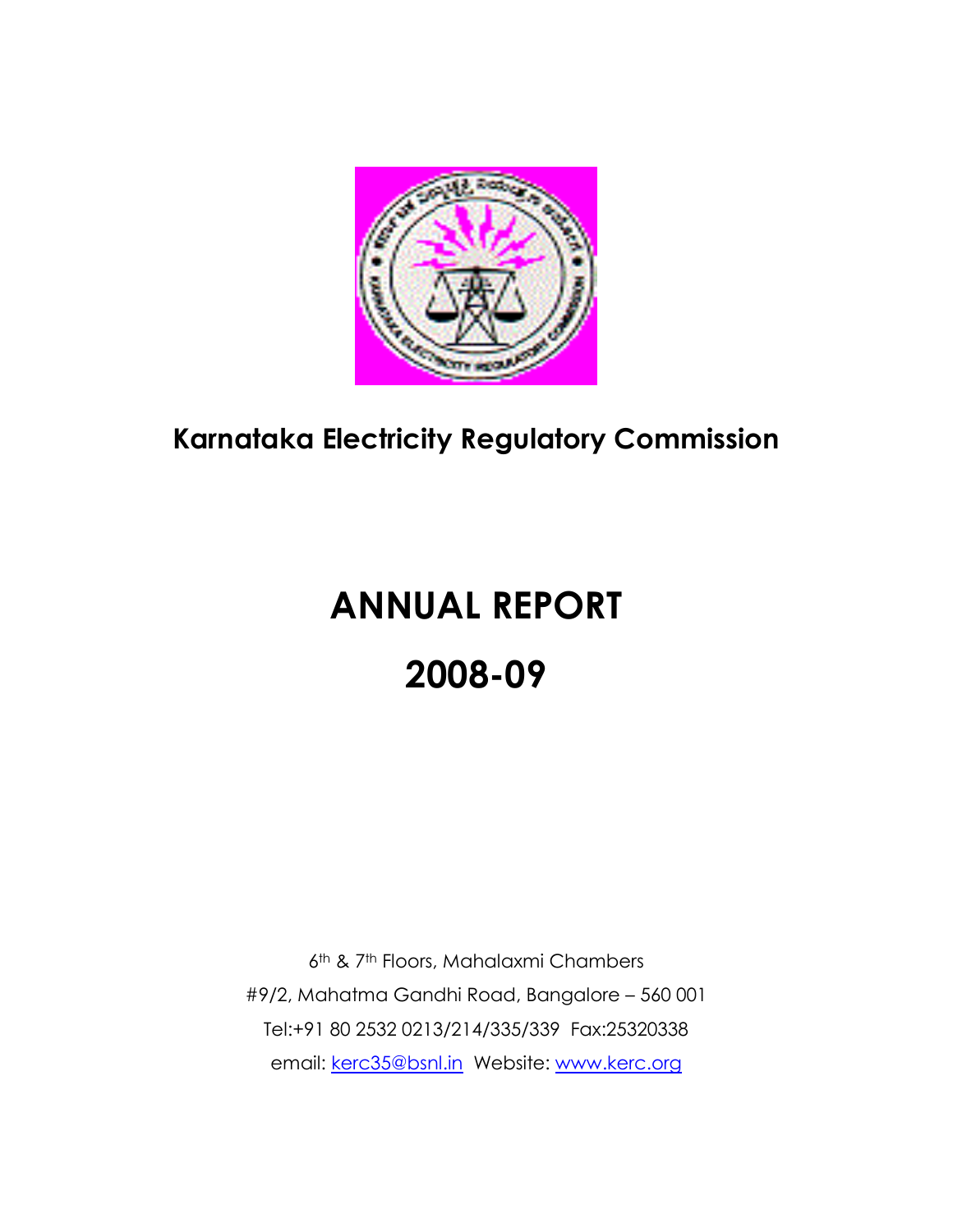| <b>CONTENTS</b> |                                                                     |          |  |  |  |  |
|-----------------|---------------------------------------------------------------------|----------|--|--|--|--|
|                 | <b>Chapters</b>                                                     | Page No. |  |  |  |  |
|                 | Foreword                                                            |          |  |  |  |  |
|                 | Introduction                                                        | 5        |  |  |  |  |
| 2               | Progress on Work Programme for FY 09                                | 8        |  |  |  |  |
| 3               | Review of Licensees' Operation                                      | 20       |  |  |  |  |
| 4               | <b>Advisory Committee</b>                                           | 42       |  |  |  |  |
| 5               | General Review of the Power Sector                                  | 45       |  |  |  |  |
| 6               | Activities of the office of the Consumer Advocacy of<br><b>KERC</b> | 47       |  |  |  |  |
|                 | CGRF & Activities of the Ombudsman                                  | 53       |  |  |  |  |
| 8               | Administration                                                      | 56       |  |  |  |  |
| 9               | Finance & Accounts                                                  | 60       |  |  |  |  |
| 10              | Programmes for the year ahead (FY10)                                | 61       |  |  |  |  |
| 11              | Kannada In the Commission                                           | 63       |  |  |  |  |

## **List of Annexes**

|     | Organization Chart of KERC                          | 64 |
|-----|-----------------------------------------------------|----|
|     | PPAs of NCE Projects                                | 65 |
| 3.1 | List of Petitions/appeals filed during FY 09        |    |
| 3.2 | List of High Court & Supreme Court Cases pending in |    |
|     | which KERC is a party                               |    |
|     | List of Members of Advisory Committee               |    |

## **List of Abbreviations**

| APDRP         | Accelerated Power Development & Reforms Programme |
|---------------|---------------------------------------------------|
| <b>ARR</b>    | Annual Revenue Requirement                        |
|               |                                                   |
| ATL           | Anti Theft Law                                    |
| <b>BESCOM</b> | <b>Bangalore Electricity Supply Company</b>       |
| <b>BRP</b>    | <b>Balance Sheet Restructuring Plan</b>           |
| <b>CAGR</b>   | Compounded Annual Growth Rate                     |
| <b>CERC</b>   | <b>Central Electricity Regulatory Commission</b>  |
| <b>CESC</b>   | Chamundeshwari Electricity Supply Corporation     |
| <b>CET</b>    | Central Electricity trader                        |
| Cos           | Cost of Supply                                    |
| <b>CPRI</b>   | Central Power Research Institute                  |
| CGS           | <b>Central Generating Stations</b>                |
| <b>DC</b>     | <b>Direct Connection</b>                          |
| DCB           | Demand, Collection and Balance                    |
| <b>DPR</b>    | <b>Detailed Project Report</b>                    |
| <b>DTC</b>    | Distribution Transformer Centre                   |
| EA2003        | Electricity Act 2003                              |
| <b>ERC</b>    | <b>Expected Revenue from Charges</b>              |
| ES&D          | Electricity Supply & Distribution Code            |
| Code          |                                                   |
| <b>ESCOM</b>  | <b>Electricity Supply Company</b>                 |
| FC            | <b>Fixed Charges</b>                              |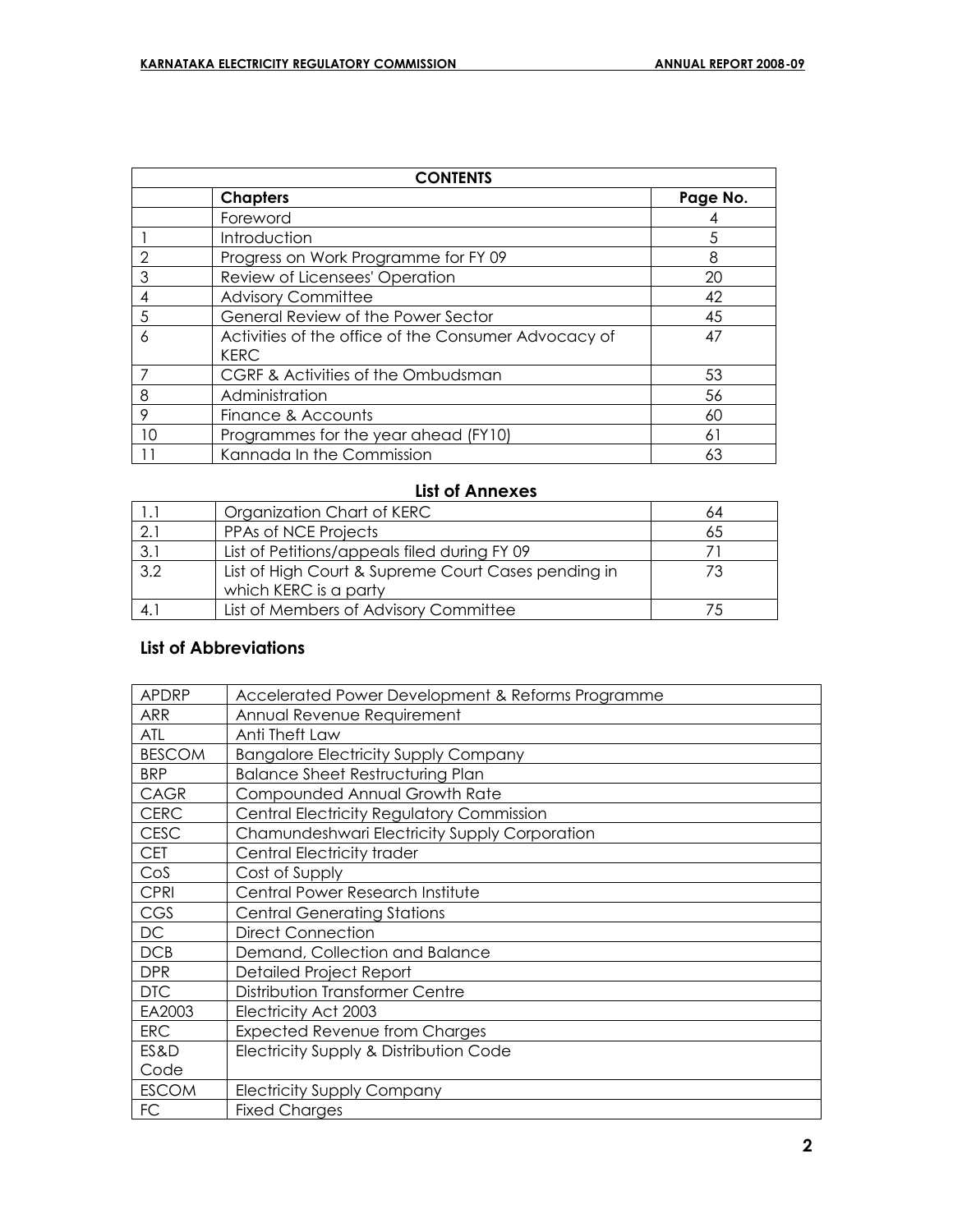| <b>FY</b>     | Financial year                                |
|---------------|-----------------------------------------------|
| <b>GESCOM</b> | Gulbarga Electricity supply Company           |
| GO            | Government Order                              |
| Gol           | Government of India                           |
| GoK           | Government of Karnataka                       |
| <b>HESCOM</b> | Hubli Electricity Supply Company              |
| <b>HR</b>     | Human Resource                                |
| HT            | <b>High Tension</b>                           |
| <b>HVDS</b>   | High Voltage Distribution System              |
| IP sets       | Irrigation pump sets                          |
| IT            | Information Technology                        |
| <b>IVRS</b>   | <b>Interactive Voice Response</b>             |
| <b>KERA</b>   | Karnataka Electricity Reforms Act             |
| <b>KERC</b>   | Karnataka Electricity Regulatory Commission   |
| <b>KPTCL</b>  | Karnataka Power Transmission Corporation Ltd. |
| <b>KPCL</b>   | Karnataka Power Corporation Limited           |
| <b>KWh</b>    | Kilo Watt hour                                |
| LT.           | Low Tension                                   |
| <b>MESCOM</b> | Mangalore Electricity Supply Company          |
| <b>MIS</b>    | Management Information System                 |
| <b>MMD</b>    | Monthly Minimum Deposit                       |
| <b>MNES</b>   | Ministry of Non-conventional Energy Sources   |
| <b>MNR</b>    | Meter Not Recording                           |
| MoP           | Ministry of Power                             |
| MU            | Million Units                                 |
| <b>MW</b>     | Mega watt                                     |
| <b>MYT</b>    | Multi Year Tariff                             |
| <b>NCE</b>    | Non Conventional Energy                       |
| CA            | Office of Consumer Advocacy                   |
| <b>PGCIL</b>  | Power Grid Corporation of India               |
| <b>PPA</b>    | Power Purchase Agreement                      |
| <b>PRDCL</b>  | Power Research Development Consultants Ltd    |
| <b>RTPS</b>   | Raichur Thermal Power Station                 |
| <b>TBPCL</b>  | <b>Tanir Bhavi Power Company Ltd</b>          |
| T&D           | Transmission & Distribution                   |
| <b>TERI</b>   | The Energy and Resources Institute            |
| <b>VVNL</b>   | Visvesvaraya Vidyuth Nigama Ltd.              |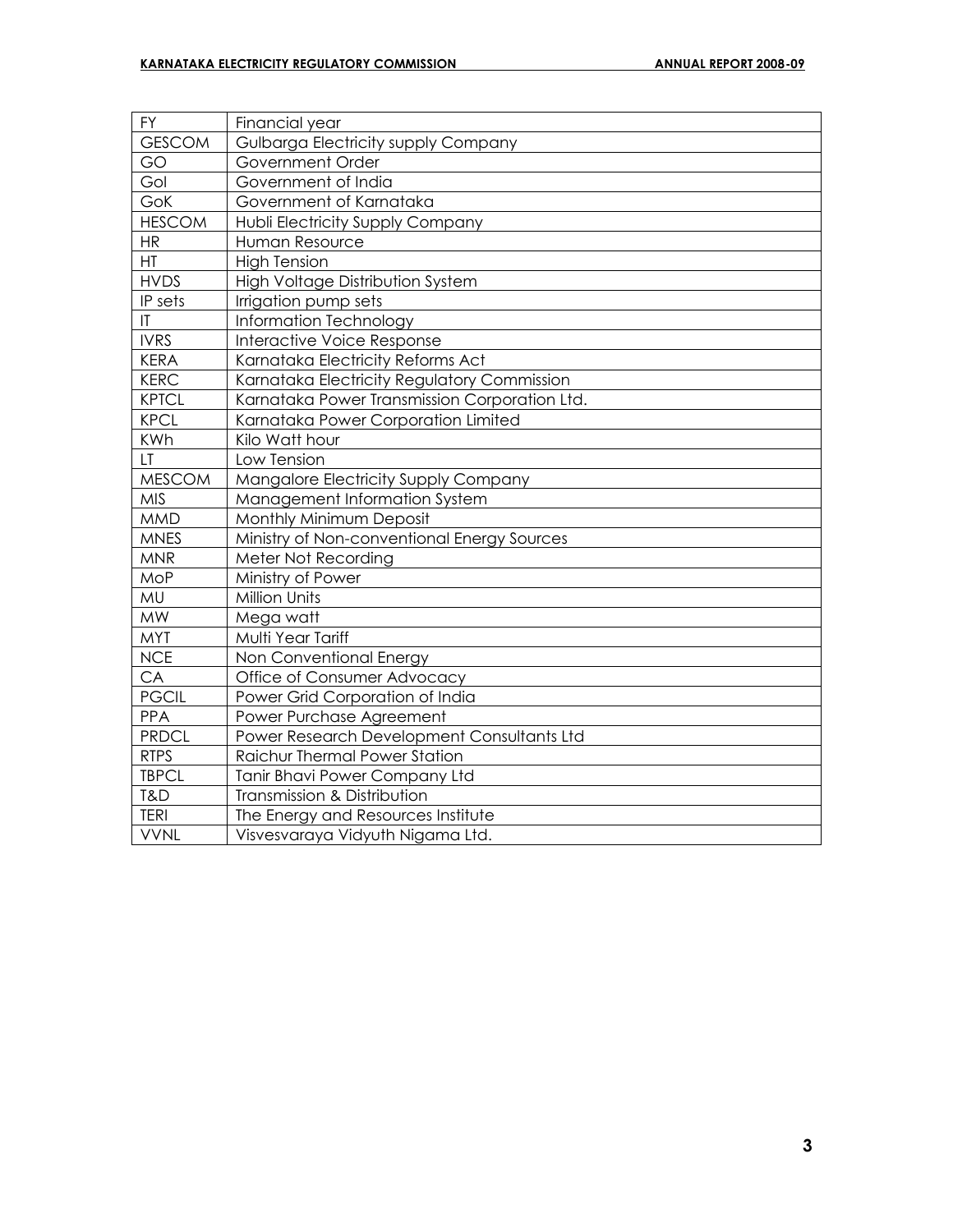## **KARNATAKA ELECTRICITY REGULATORY COMMISSION**



**K.P. Pandey 6th & 7th Floors Chairman Chairman Mahalaxmi Chambers Mahalaxmi Chambers Mahalaxmi** Chambers # 9/2, M.G. Road Bangalore 560 001

#### **F O R E W O R D**

It gives me immense pleasure in placing the tenth Annual Report of the Commission for the year 2008-09. This is the fifth and the final Annual Report being issued during my tenure as Chairman. This Report has been prepared in compliance with the provisions of Section 105 of the Electricity Act 2003.

During the year 2008-09, the Commission has issued Regulation on load forecast, which specifies the methodology of forecast, periodicity of forecast etc. Further, amendments have been issued to KERC (Fees) Regulations and KERC (Recovery of expenditure for supply of electricity) Regulations. The Commission is in the process of issuing Final Regulations on the Terms and Conditions of Generation Tariff under MYT framework. The Commission has issued guidelines for determination of reliability indices to ensure quality of supply to Consumers. These indices would enable the Commission to monitor the reliability of power supply by ESCOMs. The Commission has approved the tariff for grid interactive solar power demonstration projects. The Commission has issued several discussion papers encompassing important issues like Integrated Resource Planning, Price Cap for Short-Term Power Purchase, and Terms & conditions of Generation Tariff, during the year 2008-09.

The Commission has initiated action for determining Tariff for Renewable sources which will be effective from January 2010. The Commission would finalize the tariff order following the due process of law. The Commission would also take up performance evaluation of Transmission and Distribution licensees for FY08 & FY09 and review of ERC for FY10 under MYT framework. The Commission would also fix a cap on the short-term power purchases with a view to ensuring economic and efficient power purchase by the licensees.

This is the tenth year of the Reforms which were introduced in the State with an objective of improving the sector. It is time now to take stock of the achievement/ shortcoming visà-vis the objectives of the Reforms. I believe that it should be the endeavour of the regulators, Government and the utilities to do some introspection in order to achieve the aim and objectives with which Reforms were introduced to ensure reliability and quality of power supply at a reasonable rate to the consumers.

**Date: 25.08.2008 K.P.Pandey**

 $S$ d/- $S$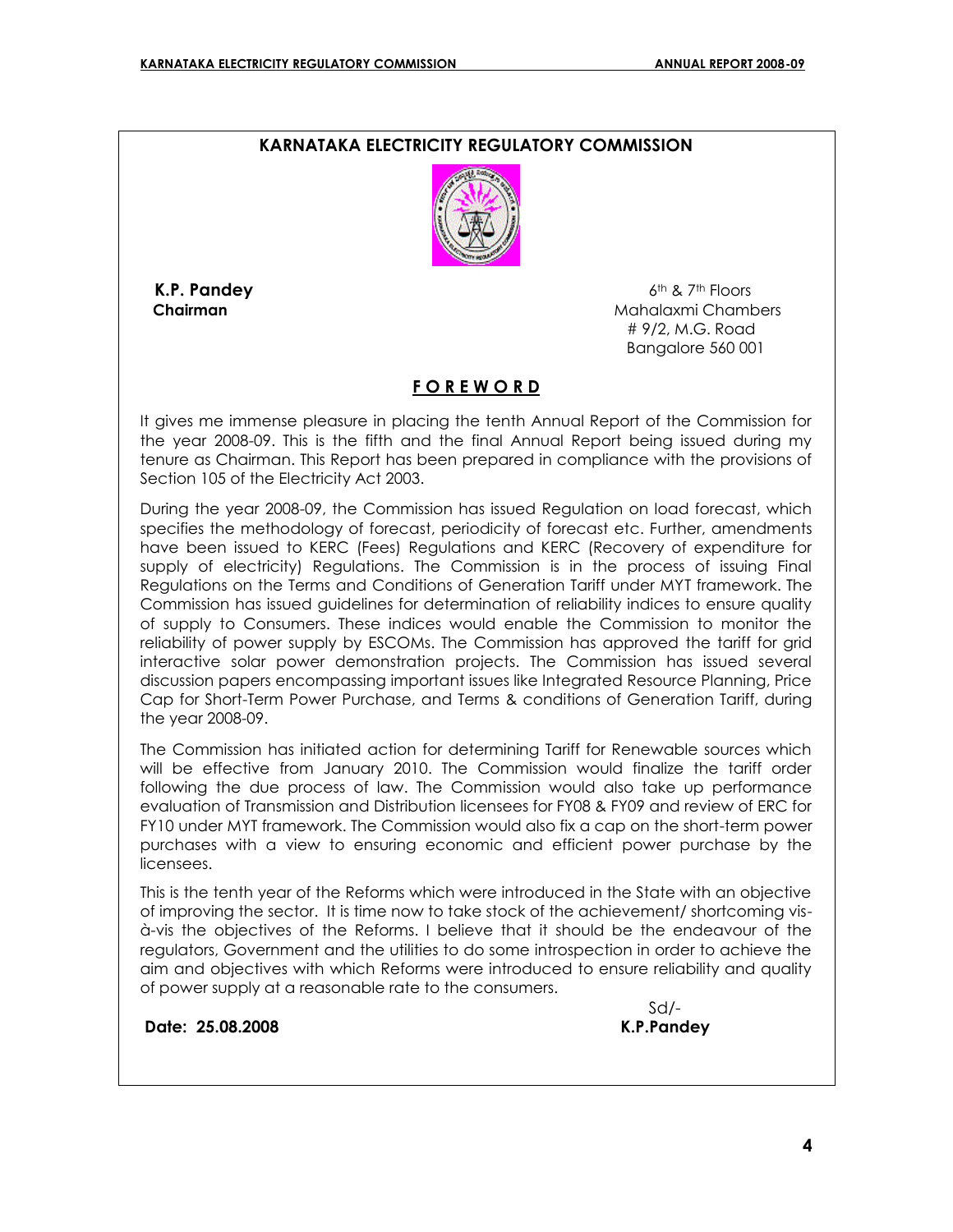## **1. INTRODUCTION**

Karnataka Electricity Regulatory Commission is completing Ten (10) years shortly (after it came into existence in November 1999) The Commission is publishing its Annual Reports to highlight the activities of the Commission carried out, as in the past.

In the financial year 2008-09, the Commission has issued several important Regulations/Amendments to Regulations/Guidelines relating to Load forecast to be carried out by KPTCL/ESCOMs, Fees Regulations pertaining to payment of fees for processing of PPAs by the Commission, Guidelines for determination of Reliability Indices of power supply to consumers, Determination of tariff for grid interactive solar power demonstration projects etc.

The Commission has issued draft Regulations to specify the Terms and Conditions for Generation tariff. Action is being taken to finalize the Regulations duly considering the written suggestions / comments received from the stakeholders as also the oral submission made during the public hearing.

## **1.1 The Commission**

Sri K.P. Pandey is the Chairman and the Chief Executive of the Commission from 15.12.2004. Sri. Vishwanath Hiremath & Sri K. Srinivasa Rao are the new Members appointed by the Government consequent to the retirement of Sri H.S.Subramanya and Sri S.D.Ukkali. Sri Vishvanath Hiremath and Sri K.Srinivasa Rao has assumed their respective offices on 23.10.2008.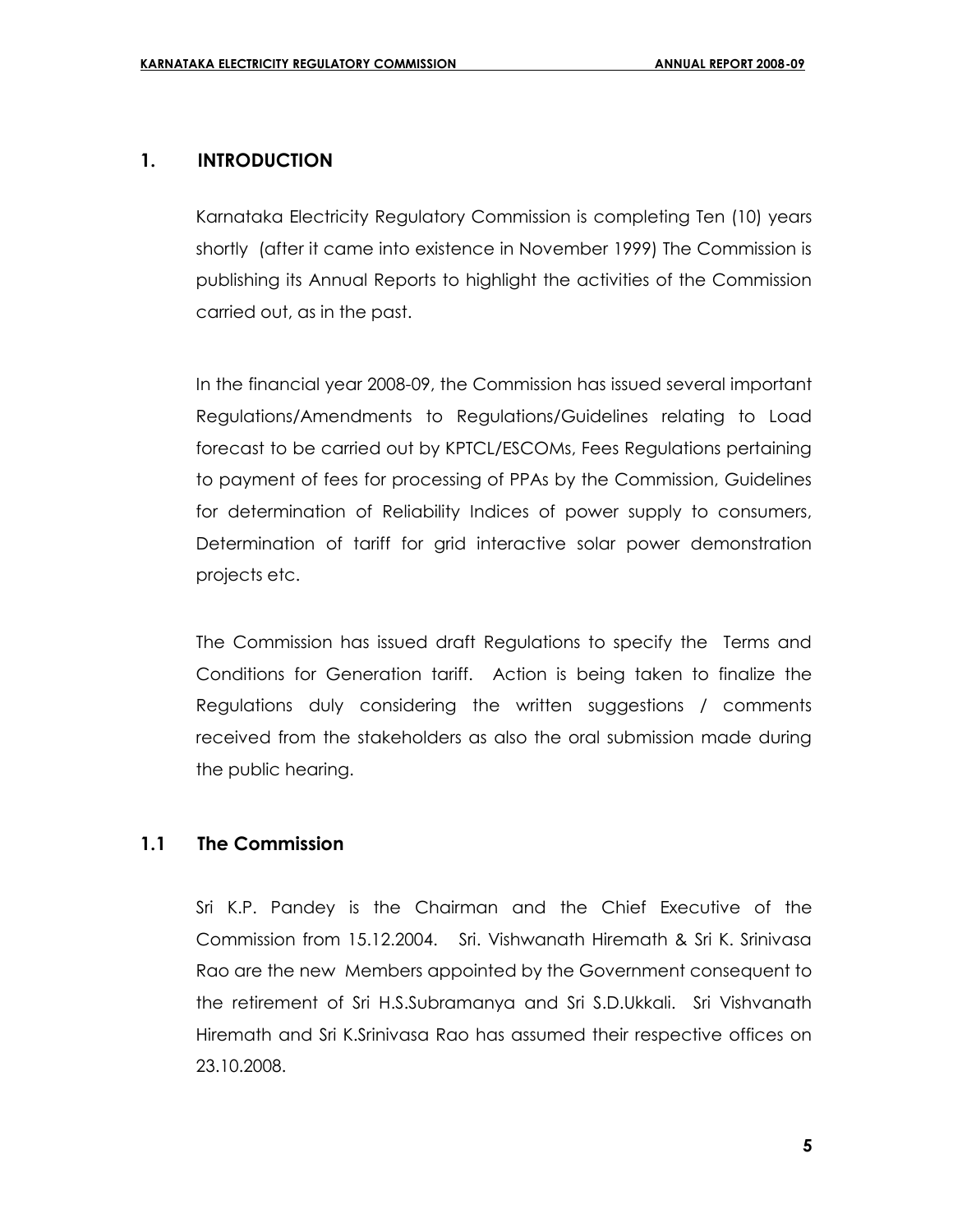## **1.2 The Commission's Secretariat**

 The Commission's Secretariat, is headed by the Secretary, Sri Shaik Ahmed, a retired senior KAS Officer of selection grade, on contract basis with effect from 03.05.2006.

The organizational chart of the Commission is given in **Annex- 1.1** 

## **1.3 Commission's Meetings**

 During FY09, the Commission has held several meetings including the Advisory Committee meetings and a number of important decisions were taken. Some of the important decisions taken during are:

- a) Approval of the Bidding Documents for procurement of power through tariff based bidding process under case 1 of minimum of 5 MW and part there of on long term basis at taluk level, submitted by PCKL on behalf of ESCOMs
- b) Approval of the Bidding Documents for procurement of power through tariff based bidding process under case 1 of 2500 MW on long-term basis submitted by PCKL on behalf of ESCOMs.
- c) Issue of Standard Agreement on Wheeling and Banking of energy.
- d) Amendment to the Commission's Order dated 27.2.2007 on "Harnessing Captive Power generation" .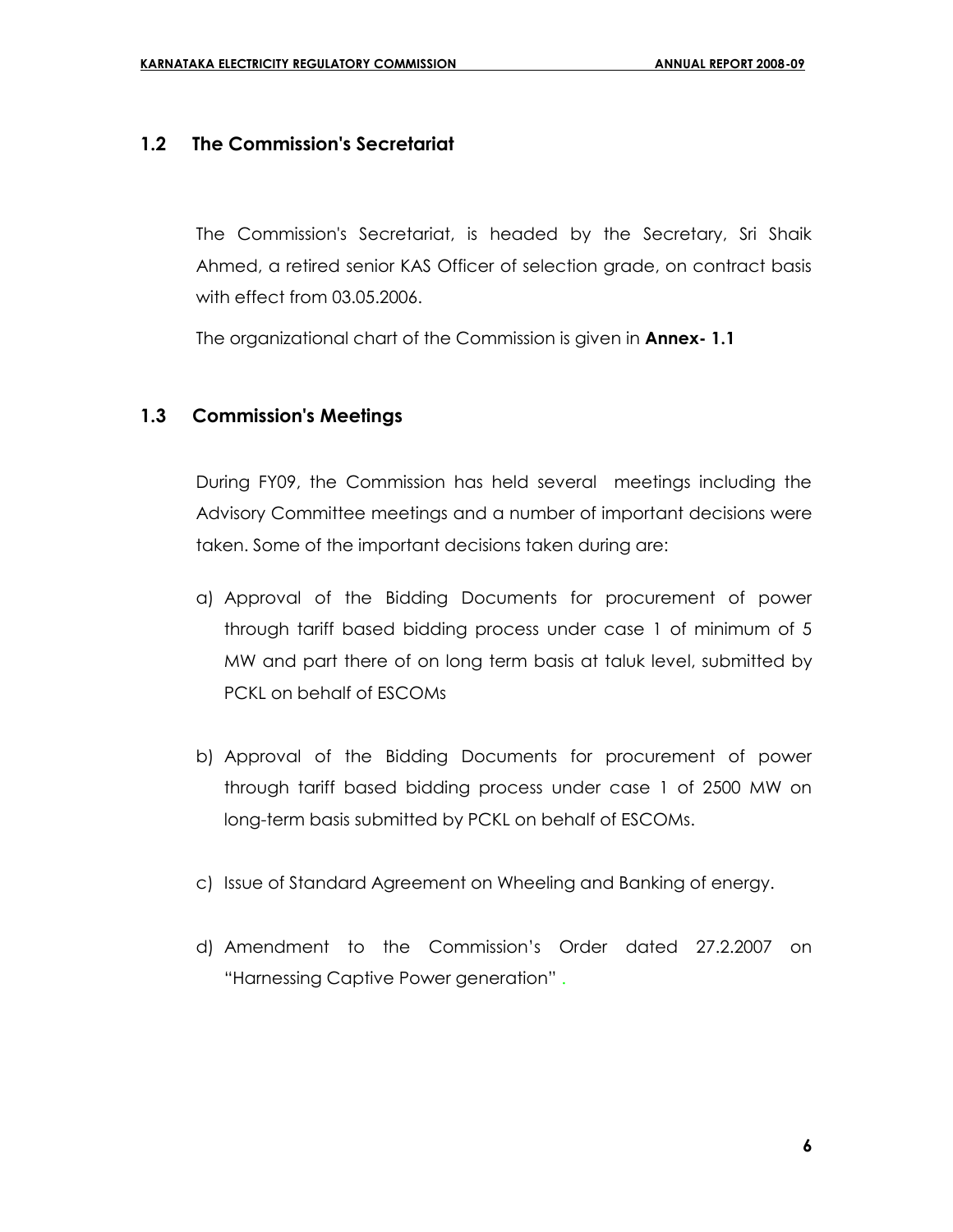- e) Approval of Load Forecast Regulations, Amendments to Fees Regulations, amendments to Recovery of Expenditure Regulations etc.,
- f) Amendment of Karnataka Electricity Regulatory Commission (State Advisory Committee) Regulations 2004.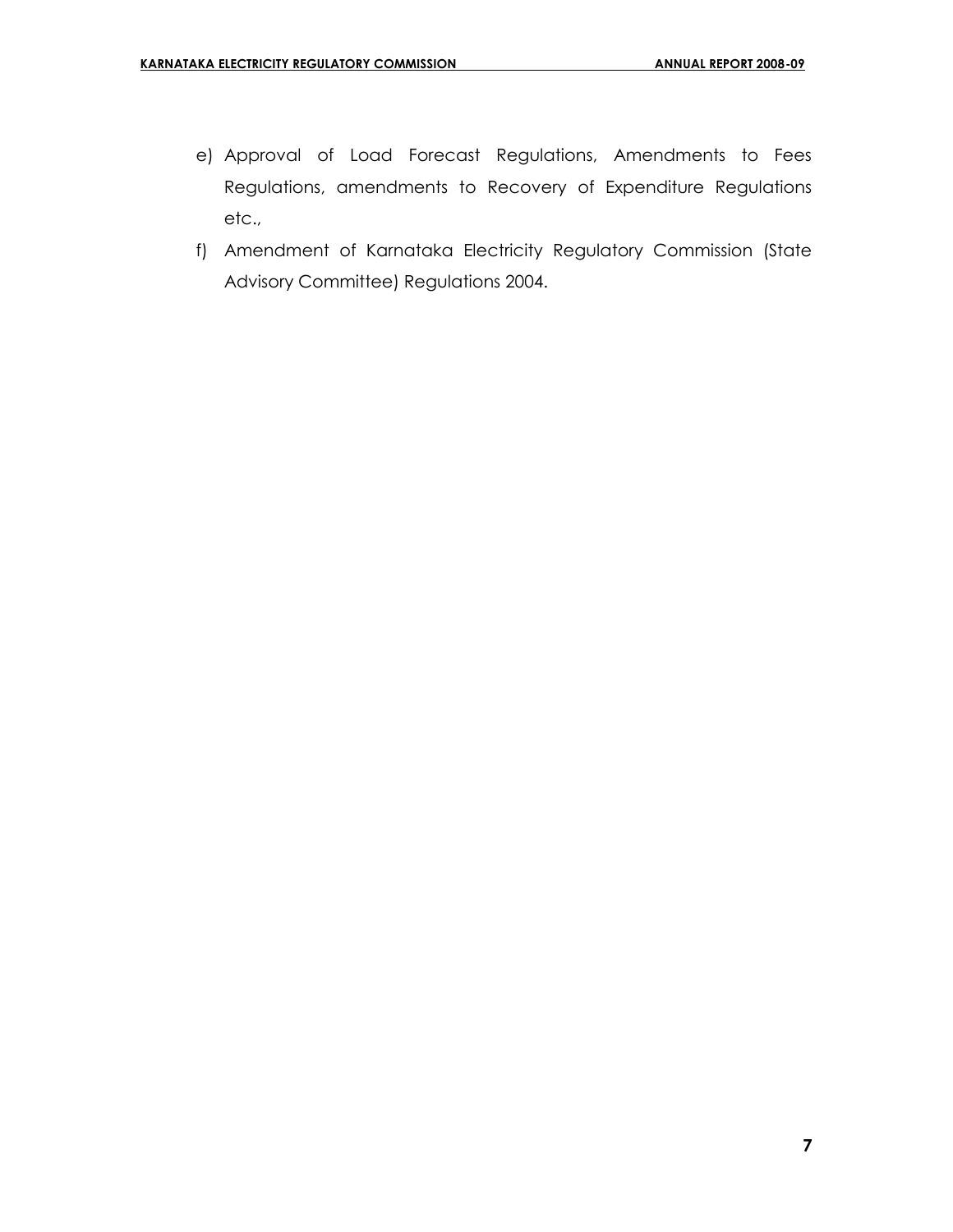## **2.0 PROGRESS ON WORK PROGRAMME FOR FY09**

## **2.1 KPTCL & ESCOM's Tariff Order for FY 08-10 under MYT framework**

As already reported in the previous Annual report, the MYT order dated 6<sup>th</sup> July 2007 was challenged by KPTCL before the ATE vide Appeal no. 100 of 2007. Hon'ble ATE had disposed of the petition vide their Order dated 4th December 2007, the gist of which is as reproduced below:

- 1. "Till investment is complete, the utility is not entitled to claim either finance or interest or return on investment".
- 2. Transmission losses benchmarked by the Commission at 4.06% were upheld.
- 3. As regards allowing depreciation at old rates and allowing RoE at 14% on equity and reserves, the Hon'ble ATE ordered that the same be considered while undertaking truing up exercise.

In compliance with the decisions of the Hon'ble ATE, the Commission issued a Supplementary MYT Order on 31st December 2007. However, not satisfied again, KPTCL had challenged this supplementary tariff order of the Commission also in ATE vide Appeal No. 9 of 2008. The said appeal was disposed of by the Hon'ble ATE vide its order dated 9th May 2008. The Hon'ble ATE had upheld the contentions of KPTCL on the issues relating to Truing up of ARR of previous years, modifications of Approved figures for FY03, Treatment of Losses and power purchase quantum and costs, Tanir Bavi claims and Depreciation & Interest and Finance Charges. However, the Commission has preferred an Appeal against the orders of the Hon'ble ATE before the Hon'ble Supreme Court vide CA No. 5342 of 2008. The said Appeal is pending before the Hon'ble Supreme Court.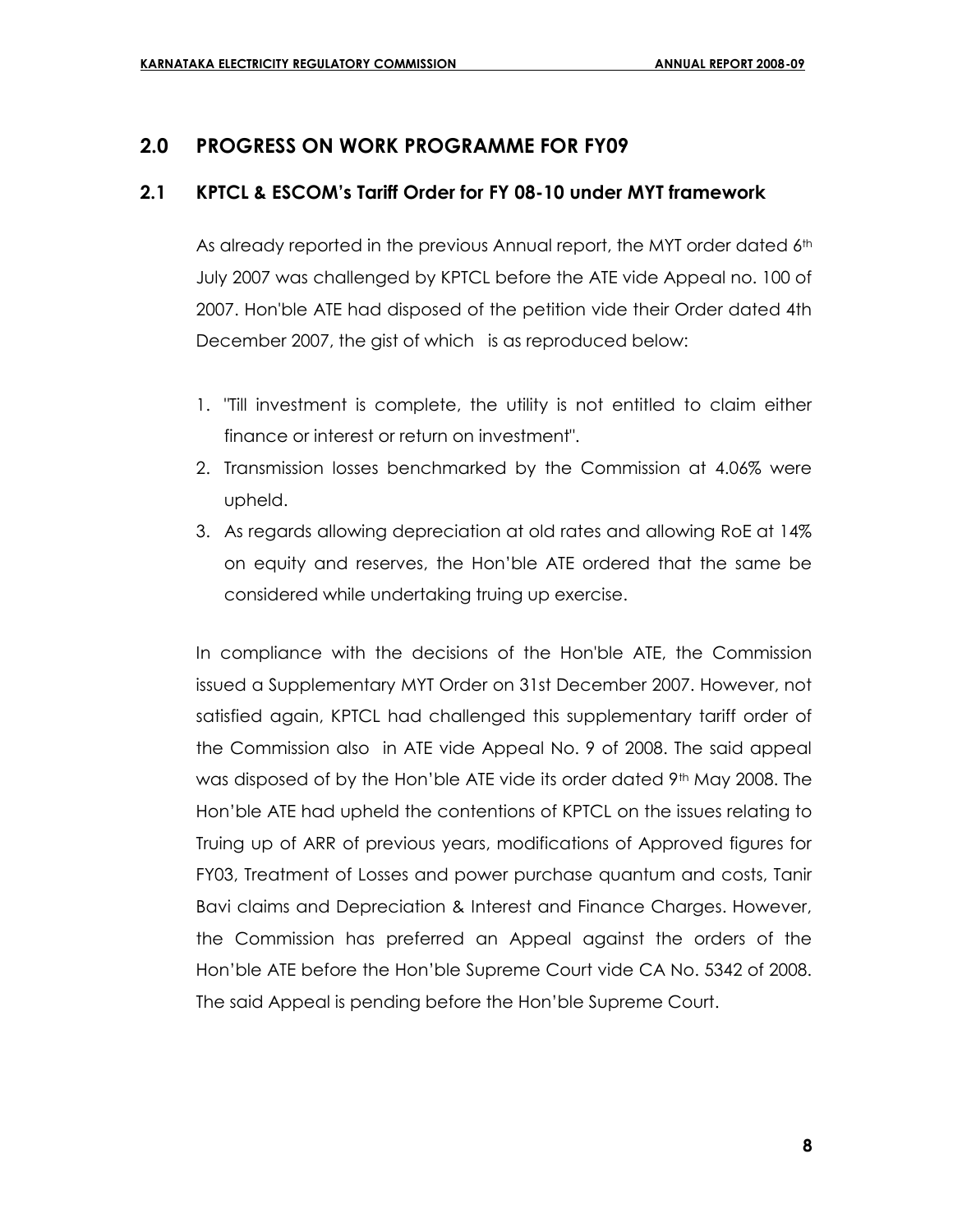### **ESCOMs' Tariff Order for FY 08-10 under MYT framework**

As reported in the previous Annual Report, the MYT order of the Commission has been challenged by all the ESCOMs before the Appellate Tribunal for Electricity vide Appeal No.15, 20,21,22 & 23 of 2008. The Hon'ble ATE had ordered that pending decision on appeals, the ESCOMS shall continue to collect tariff at the rates at which ESCOMs have collected during FY 2005-06. A final decision of the Hon'ble ATE on the ESCOM's petition is awaited.

## **Truing up Order of ESCOM's ARR**

The Commission had issued Truing up Order on 21.02.2008 in respect of ESCOMs in compliance with the Orders of the Hon'ble ATE. This Order has also been challenged before the Hon'ble ATE in Appeal no. 38 of 2008. The orders of the Hon'ble ATE thereon are awaited.

#### **Truing up of ARR of Hukeri Society:**

The Hukeri Rural Electric Cooperative Society (HRECS), a distribution licensee had filed application-dated 19.01.2009 for truing up of its ARR/ERC for FY02 to FY08. After obtaining the required details from the Society, the Commission has issued the orders on Truing up of ARR/ERC of the Society on 30th June 2009.

## **2.2 Regulations/Orders/Guidelines issued by the Commission**

All the Regulations/Orders/Guidelines were formulated in-house by the Commission. Brief details of Regulations and Amendments to some of the Regulations which were issued are furnished below: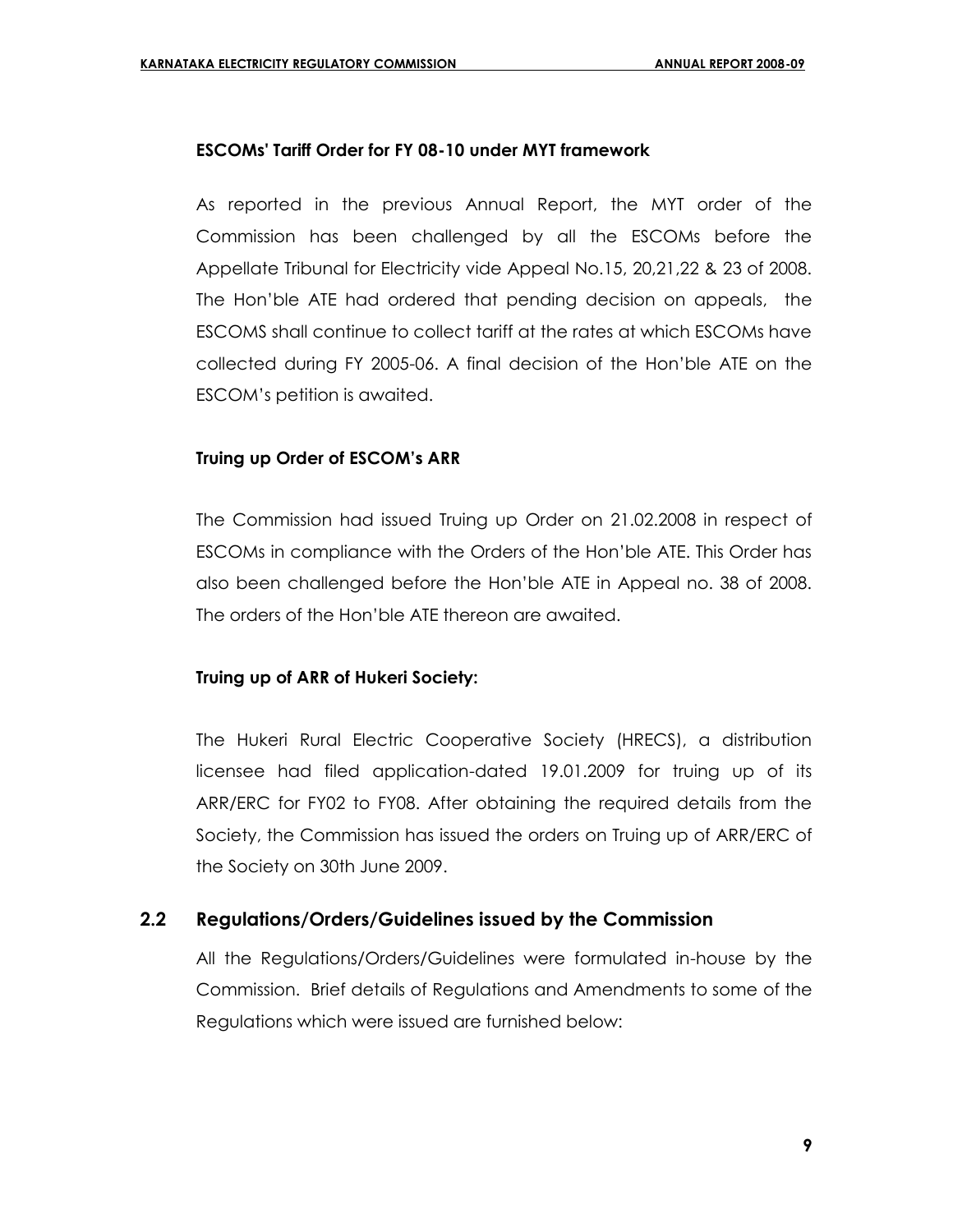### **1. K.E.R.C. (Load Forecast) Regulations, 2009**

In order to comply with the provisions of EA 2003, National Electricity Policy and the Bidding Guidelines of the GoI, the Commission had issued a draft of the aforesaid regulations on 18.08.2008, inviting comments/views from Stakeholders. A press note on this behalf was also issued on 19.08.2008 for the information of the public.

In response to the above, written submissions were made by 8 stakeholders including the Government of Karnataka.

The Commission held a public hearing in the matter on 29.12.2008, in which four stakeholders made their oral submissions before the Commission.

The Commission, after duly considering the views/comments/ suggestions of the various stakeholders/ interested persons, has issued the final Regulations vide Notification No.I/01/2 dated 02.04.2009.

The Regulations cover the methodology to be adopted for carrying out load forecast, procedure to be adopted in case of deviation from EPS published by CEA, periodicity of forecasts, monthly, weekly & daily forecasts, Allocation to ESCOMs etc.

## **2. Amendment to "Karnataka Electricity Regulatory Commission (Fees) Regulations, 2009**

The Commission in exercise of the powers conferred on it under Section 181 read with Section 86(1)(g) of the Electricity Act 2003 had first notified the Fees Regulations during October 2004. The Commission reviewed the fee structure provided in these Regulations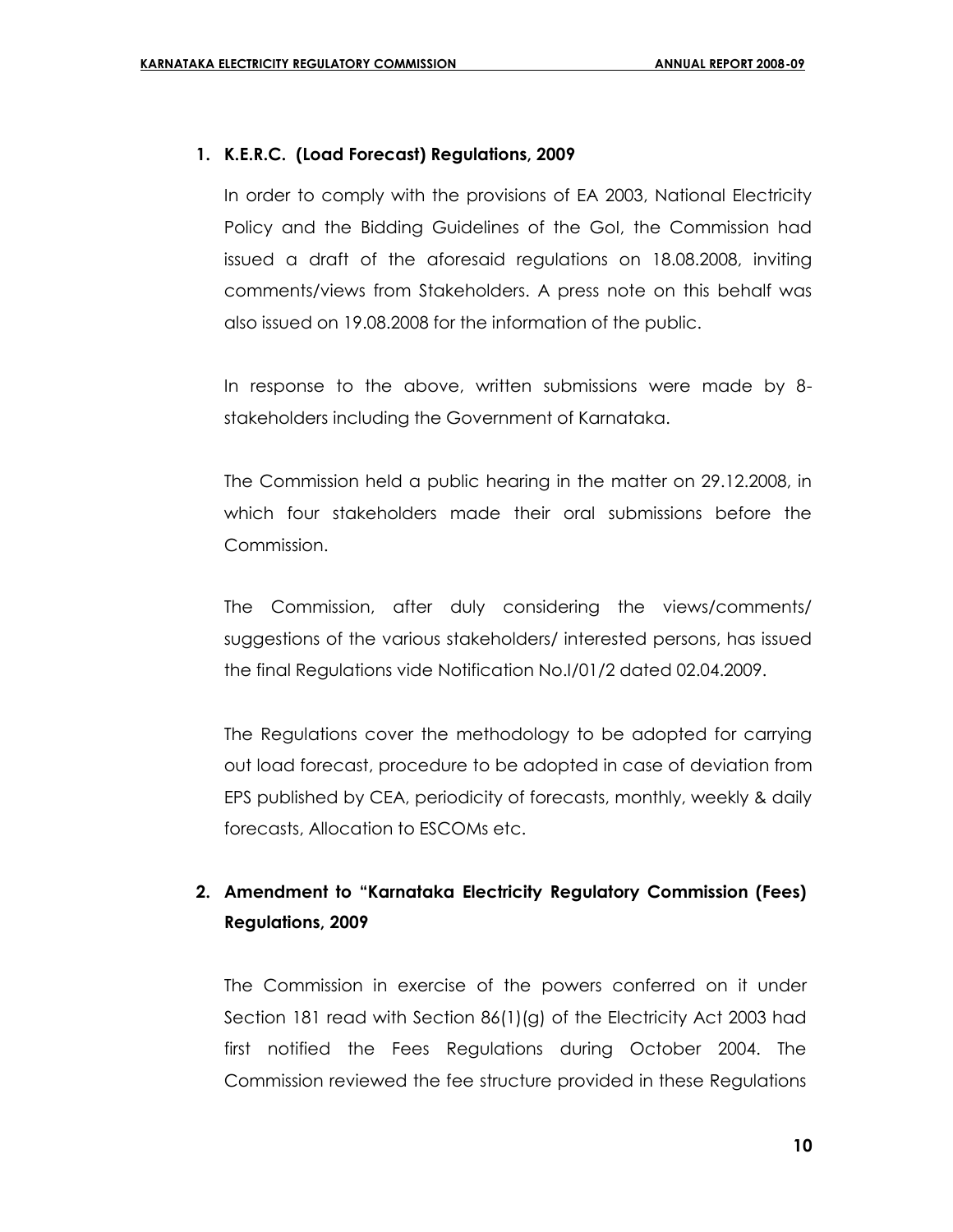and felt that the fees prescribed therein especially in respect of processing the Power Purchase Agreements and for other Applications and Petitions seeking orders of the Commission are not commensurate with the quantum of works involved. It was therefore felt necessary to revise the fee structure. Accordingly the Commission issued draft amendments to the regulations, calling for comments from all stakeholders duly giving adequate time for furnishing their views. After considering the views of the stakeholders, amendments to the Regulations revising the fee structure was issued. The amended Regulations were notified in the Official gazette on 2<sup>nd</sup> April 2009.

## **3. Fourth Amendment to KERC (Recovery of Expenditure for Supply of Electricity) Regulations, 2004.**

In order to minimize electrical accidents occurring in ESCOMs, certain suggestions were brought to the notice of the Commission. After examining the matter, the Commission deemed it appropriate to bring in certain amendment to sub-clause no. 3.2.1. As per this amendment, the developers shall use Aerial Bunched Cables for 11 KV and LT lines in the new layouts in specified cities and towns in the state as noted in the notification. This Fourth Amendment to KERC (Recovery of Expenditure for Supply of Electricity) Regulations 2004 was notified in the Gazette of Karnataka on 13.09.2007 (Part-III, page nos.4743 & 4744).

## **4. Guidelines for determination of Reliability Index of supply of power to consumers**

Clause No. 5.13.2 of the National Electricity Policy stipulates, *"Reliability Index (RI) of supply of power to consumers should be indicated by the distribution licensee. A road map for declaration of RI for all cities and towns up to the district head quarter, town as also for the rural areas*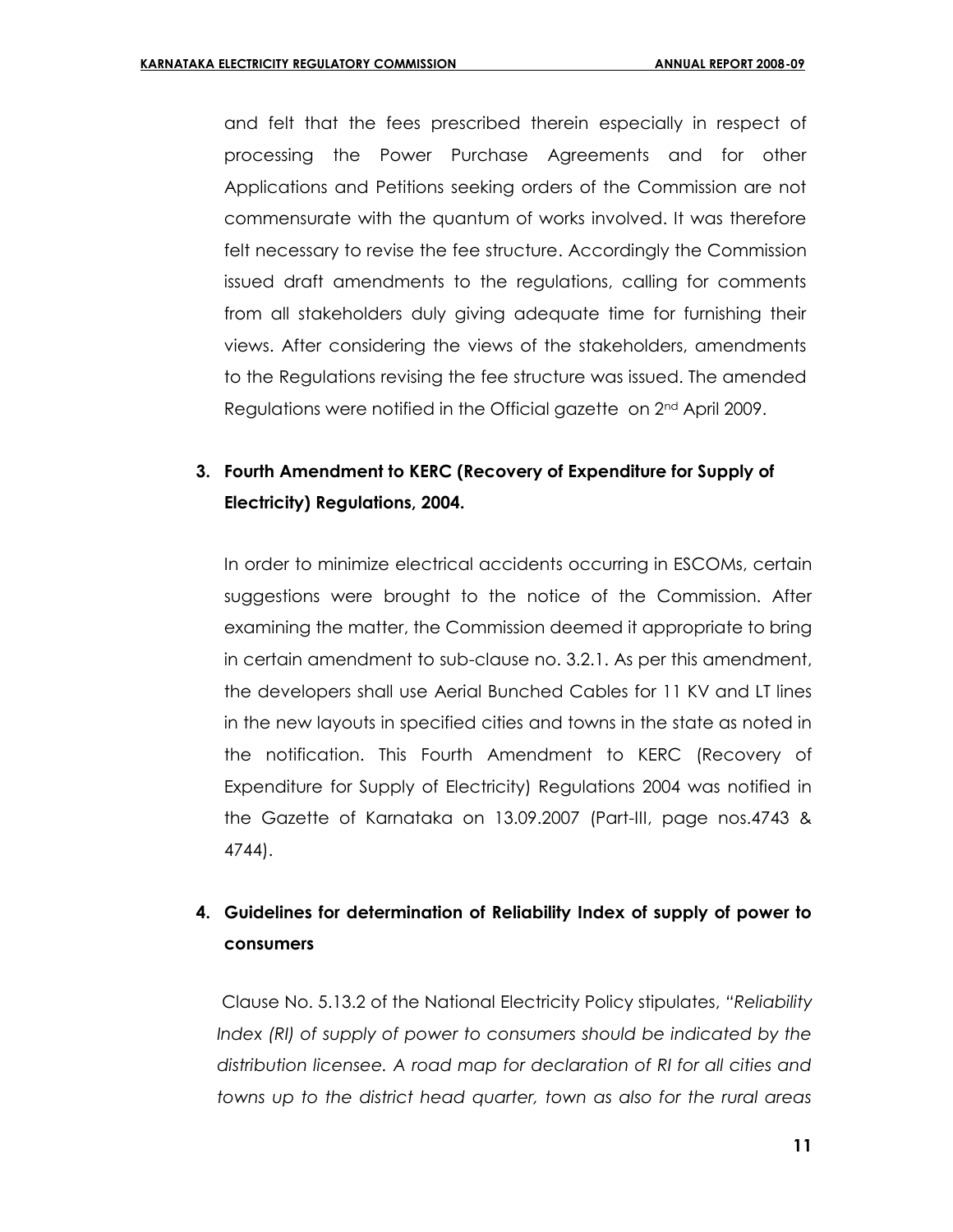*should be drawn up by SERCs. The data of RI should be compiled and published by CEA".*

Chapter-4, clause 9 of the KERC (Licensees' Standards of performance) Regulations – 2004, notified on 24.05.2004 stipulates that,

*Subject to the provisions of the Electricity Act, 2003 and these regulations, the Commission may, from time to time, issue orders and practice directions in regard to the implementation of the Regulations and Procedures to be followed'.* 

Further as per the schedule - II of the KERC (Licensees' standards of performance) Regulations – 2004, the licensees are required to compute the following reliability indices:

- a. Average No. of interruptions in 11KV feeders
- b. Average duration of interruptions in 11KV feeders
- c. Average No. of interruptions per consumer
- d. Average duration of interruptions per consumer.

In order to fulfill the above requirements the above guidelines were issued after due process of consultation.

After collecting information regarding the present practice being followed in ESCOMs for determining the reliability index of supply of power to consumers and also details of methodology being followed in this regard in other SERCs like MPERC and TNERC (where they have already implemented a methodology), the Commission finalized the said guidelines and issued it on 15.12.2008. The guidelines are effective from 1st January 2009.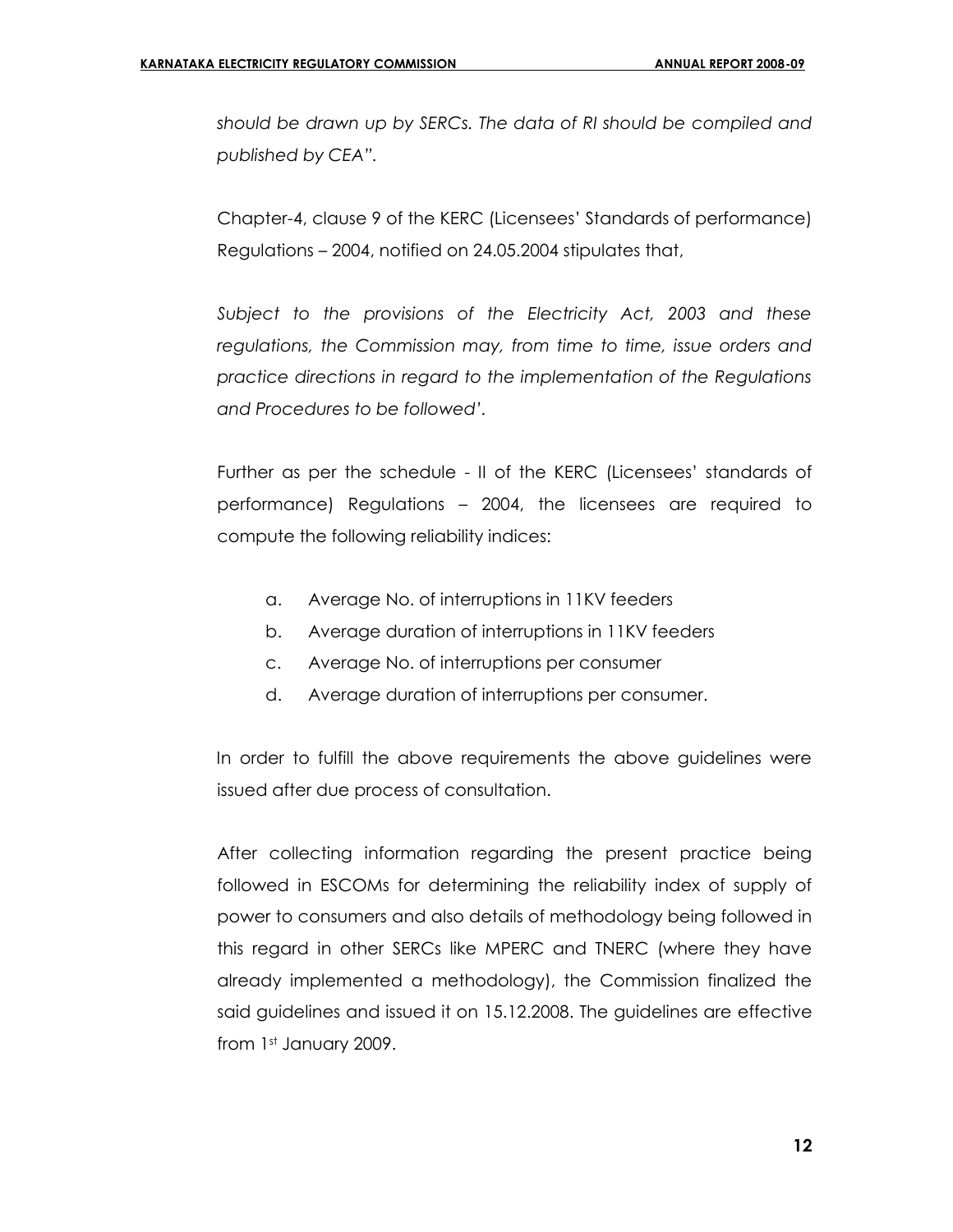## **5. "Determination of tariff for grid interactive Solar Power demonstration projects"**

Section 86(1) of the Electricity Act 2003 mandates the Commission to promote co-generation and generation of electricity from renewable sources of energy by providing suitable measures for connectivity with the grid and sale of electricity to any person and also specify, for purchase of electricity from such sources, a percentage of the total consumption of electricity in the area of a distribution licensee.

Further, Clause 6.4 of the Tariff Policy stipulates that,

*"…….. it will take some time before the non-conventional technologies can compete with conventional sources in terms of cost of electricity. Therefore, procurement by distribution companies shall be done at preferential tariffs determined by the Appropriate Commission".* 

The Ministry of New and Renewable Energy (MNRE) has issued guidelines for generation-based incentive for Grid Interactive Solar Photovoltaic power generation projects and Grid Interactive Solar Thermal Power Generation projects. One of the pre-conditions stipulated for providing incentives is that the State Commission should have determined /fixed tariff for such solar projects.

In pursuance of the above requirement of determining tariff for the grid interactive solar power, the Commission issued and widely circulated a discussion paper on 21.8.2008 inviting suggestions/comments and views of the stakeholders and experts in the field.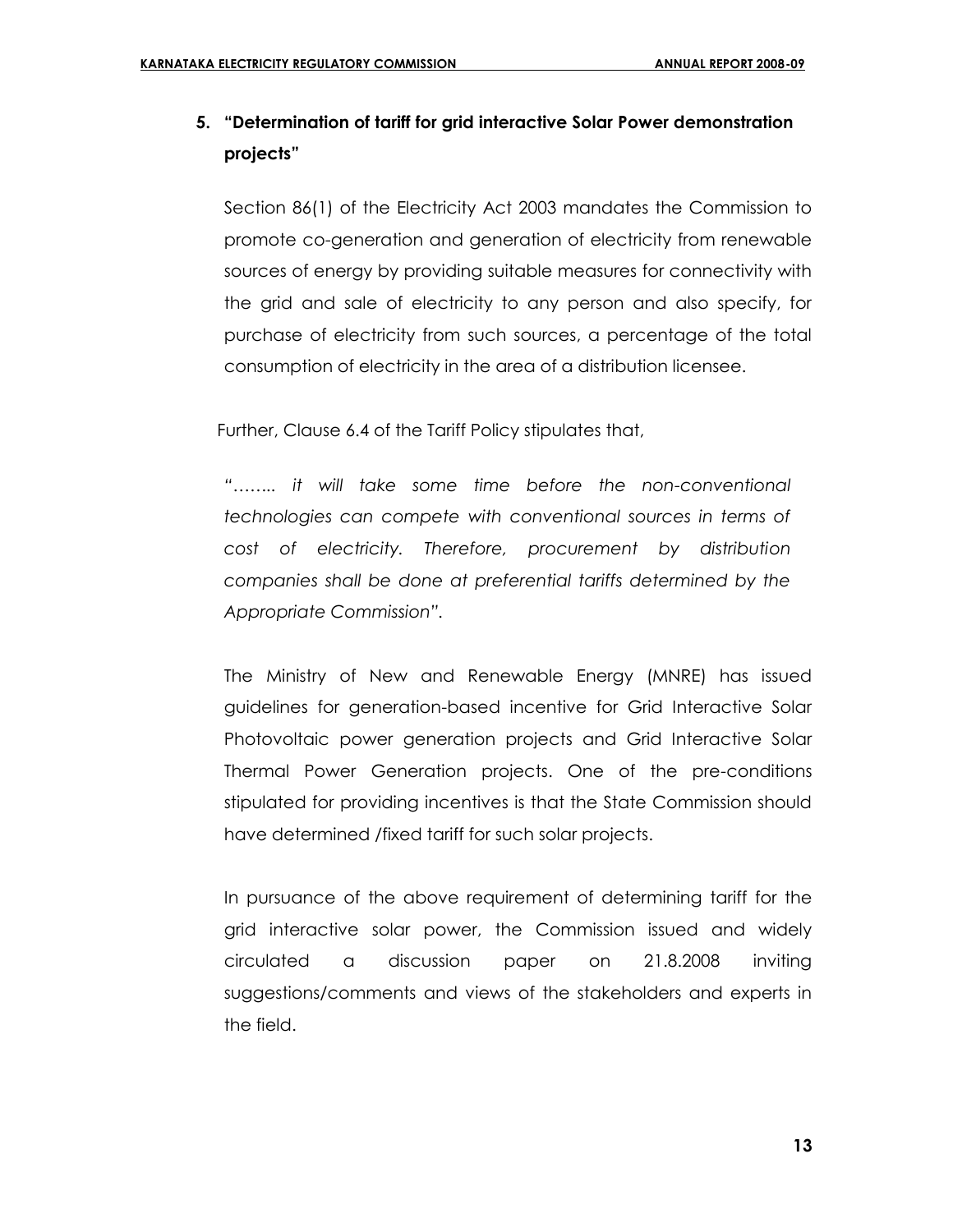The Commission after following due process of consultations from all stakeholders was of the view that in the absence of definite and reliable cost data, it is unable to determine the tariff based on cost plus approach. The Commission, therefore, would restrict the fixation of an appropriate tariff for only demonstration projects that would fulfill the eligibility criteria laid down in the guidelines issued by the MNRE. Accordingly, the tariff for such project was fixed at Rs. 3.40 per Kwh being the highest tariff prevailing among other NCE sources. An Order in this regard was issued on 26<sup>th</sup> November 2008.

## **2.3. Discussion papers issued by the Commission**

## **1. Discussion paper on " Fixing a Price cap by KERC for Short-term Power Procurement by the Distribution Licensees"**

Shortage of power has been a perennial phenomenon in India despite significant amount of capacity addition having been made by the GoI & the State Governments. The demand for electricity has always been more than the supply. To overcome the perennial shortage situation, the States are forced to buy short-term power at exorbitant rates from whatever source that is available. The recovery of the high power purchase cost is possible either through increased tariff to consumers or through payment of subsidy by the State Government. While the increase in tariff may result in tariff shock to the consumer, the release of subsidy, if not done timely, would affect the cash flows of the Licensees. In addition, the shortage situation has put the power Generators in a dominant position who tend to dictate the price, in the short-term market. It was therefore felt that there is a need to prescribe a cap on the price for short-term power purchases by the Licensees.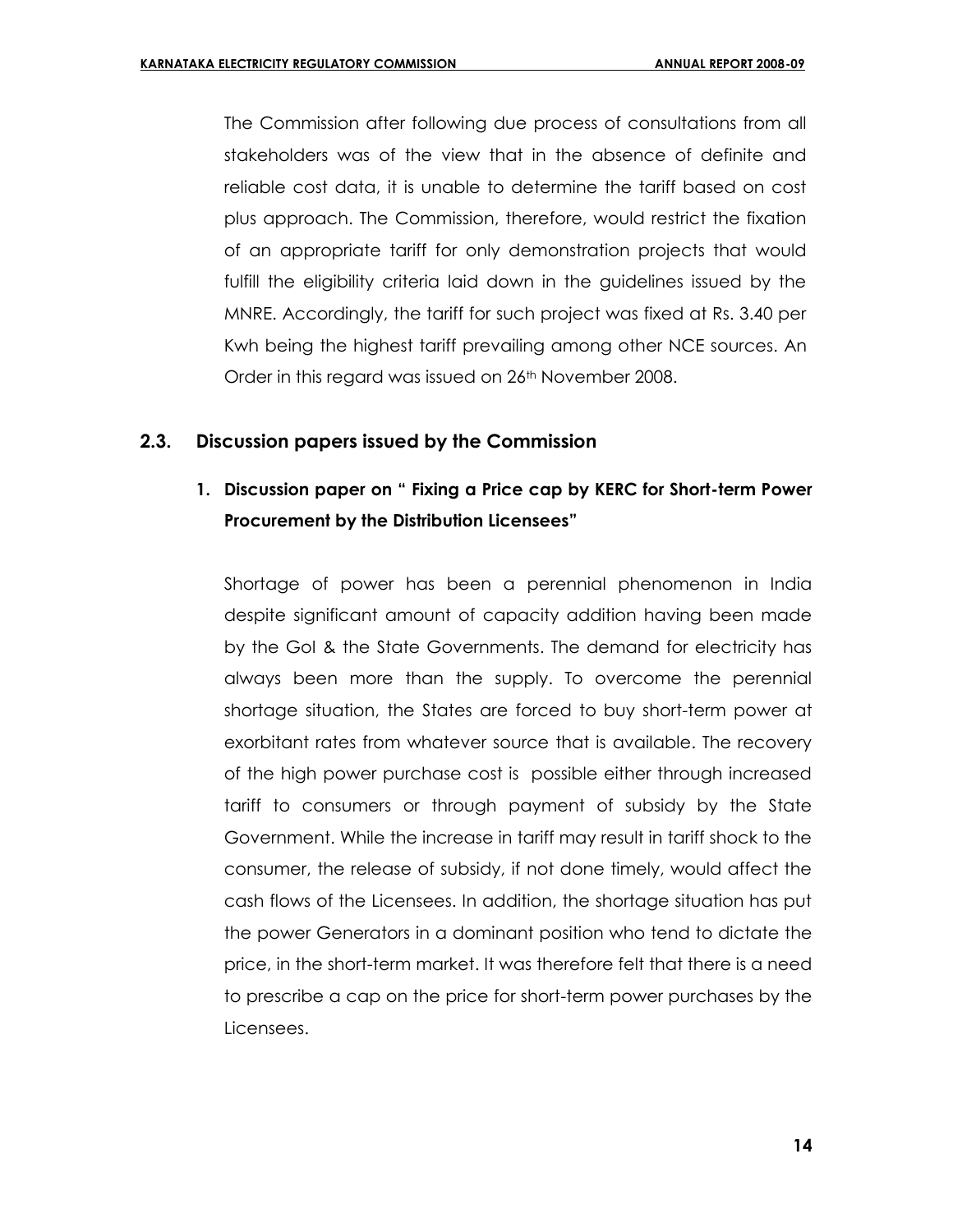In this background, a Discussion paper was issued and comments were invited from stakeholders, to be submitted before 31<sup>st</sup> May 2009. A hearing in the matter was held on 29.07.2009. After considering the views, opinion and comments of all stakeholders and experts in the field, the Commission would issue suitable orders in the matter.

## **2. Staff Paper on Integrated Resource Planning for meeting the Demand in Karnataka during 11th Plan**

The purpose of bringing out this discussion paper is to bring home the point that making additions to the existing generation capacity is not the only solution for meeting the gap between demand and supply of power. There are other cheaper and faster alternatives to meet such gaps. By adopting and implementing DSM & Energy Efficiency measures in addition to capacity addition, Karnataka could be energy surplus State by 2012 (after considering the anticipated new projects) and there would be no peak shortage. Various financial options like subsidy by GoK, financing through CDM, sharing of profits due to energy savings, funding through capex etc may have to be explored for implementing DSM & Energy efficiency measures, so as to ensure optimal benefits to all stakeholders. Further, savings through DSM & implementing energy conservation measures would also reduce the CO2 emissions to a great extent, which would help to create a clean environment.

The Discussion paper was issued on 24.2.2009. Comments and views were invited from all stakeholders and the last date for receiving comments was 31.3.2009. Comments have been received from a large number of Stakeholders. After considering the views of the Stakeholders, the Commission would consider giving suitable advise to the GoK, under the advisory capacity of the Commission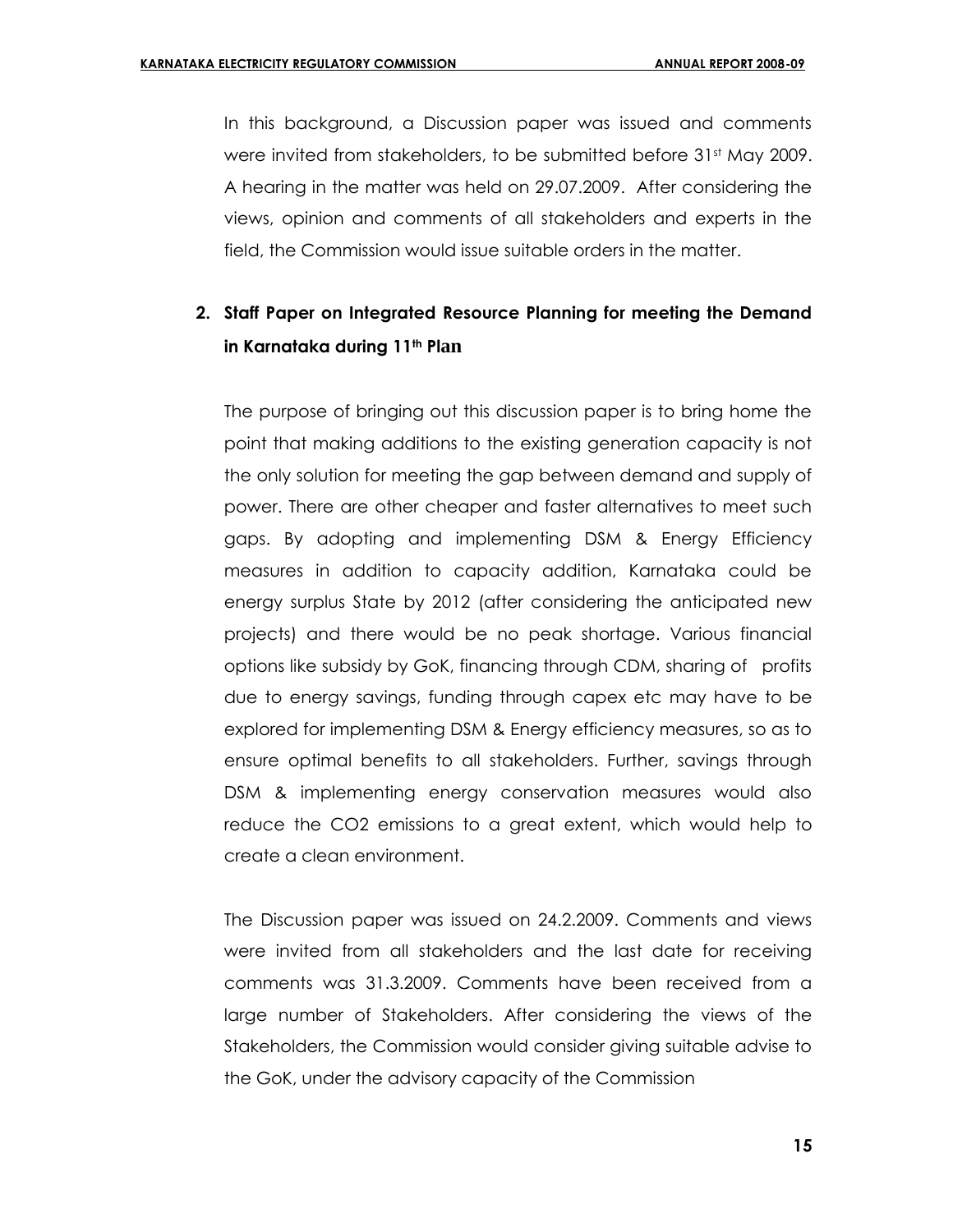## **3. Discussion Paper on "Determination of tariff for grid interactive Solar Power**"

The purpose of bringing out this discussion paper is to encourage electricity generation through non-conventional energy (NCE) sources, which does not involve dangerous carbon emissions unlike in the generation using fossil fuels. The Commission had earlier determined tariff for electricity generated through other NCE sources such as Wind, Min-hydro, Co-generation and Biomass. In order to encourage the use of electricity produced through photovoltaic or solar thermal methods, this discussion paper was brought out. Comments were invited from all the stakeholders and the last date for receiving the comments was 15.9.2008. After considering the views of all the stakeholders, experts and the public, the Commission has issued an Order on 26<sup>th</sup> November 2008. The details of this order are enumerated in para 2.2(5) above.

## **4. Discussion Paper on KERC (Terms & Conditions of Generation Tariffs) Regulations, 2008**

The Electricity Act 2003, provides that the State Commission shall frame regulations for determination of tariff for generators selling power to distribution licensees in the State. For finalizing the Regulations, the Commission brought out a discussion paper, containing the draft Regulations on Terms and conditions of Generation tariff. Comments and views were invited from all the stakeholders and the last date for receiving comments was 30.9.2008. Comments, views and opinions have been received from a number of stakeholders, experts and the general public. A public hearing was also held on 18.02.2009

In the meanwhile the CERC has issued Regulations on Generation and Transmission Tariffs on 19.01.2009. The Commission, duly considering the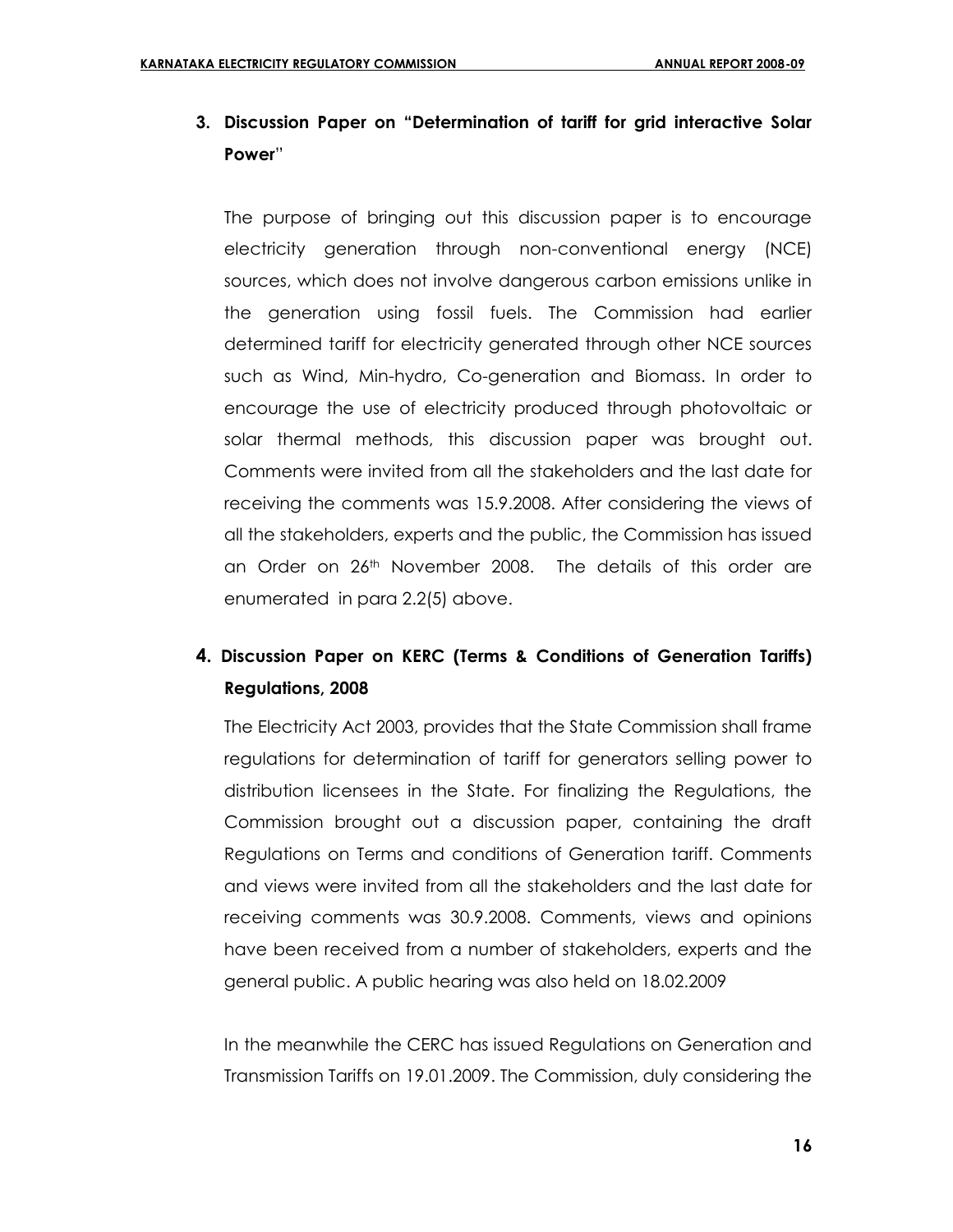CERC Regulations, would issue the Regulations on Generation Tariff, shortly.

**5**. **Matter of "Determination of Tariff for Renewable sources of Energy for the period Jan-2010 up to Jan-2015".**

Pursuant to Clause 5.6 (i) of KERC (Power Procurement from Renewable Sources by Distribution Licensee) Regulations 2004 and all other powers enabling it under the EA 2003, the Commission, duly following the procedure, had determined the tariff applicable to renewable sources of energy namely wind, mini-hydel, Co-generation & Bio-Mass projects vide its order dated 18.1.2005. The tariff so determined is valid for 5 years after which the tariff has to be redetermined considering the prevailing input costs in respect of each category of NCE source. Accordingly a notice was issued calling for Tariff proposals from all the stakeholders. Last date for receiving the proposals was 30.04.2009. Proposals from the stakeholders have been received. The Commission would hold a hearing in the matter before finalizing the tariff for Renewable sources of energy.

## **2.4 Action plan for implementation of Intra-State ABT**

The progress on implementation of intra-state ABT in the State as per the Commission's Order dated 20th June 2006, was reviewed in the fourth review meeting, held on 10<sup>th</sup> December 2008.

During the year, the Commission monitored the progress achieved by KPTCL vis-à-vis the Schedule as per the order.

KPTCL reported that the Integrated Extended SCADA (IES) project has covered 588 numbers of KPTCL stations and 266 numbers of ESCOM stations in the first phase. In the next phase, KPTCL has proposed to cover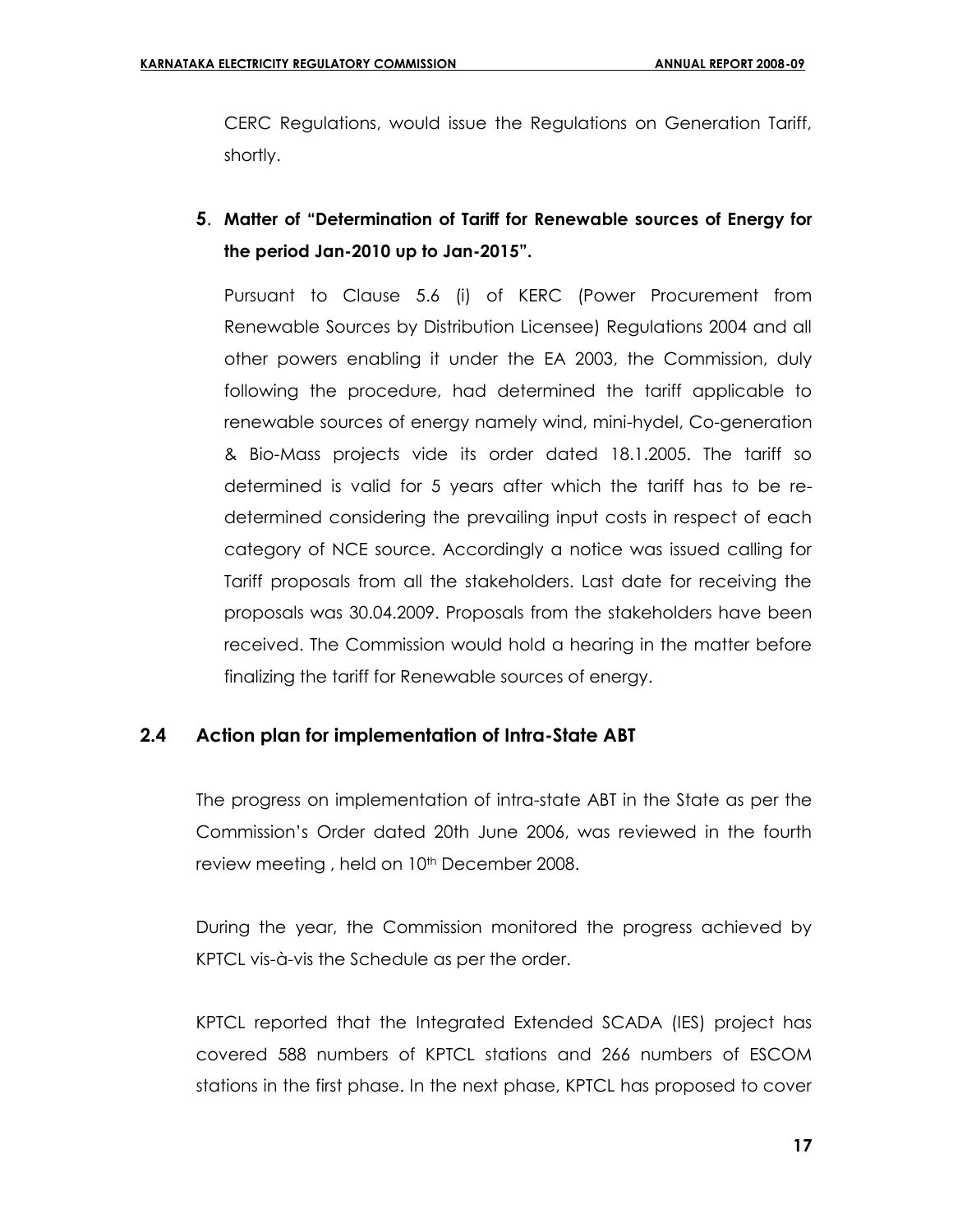352 remaining stations. As regards status of remote locations, KPTCL presented the status of each transmission zone. It was informed that all the 1624 Interface metering points were provided with 0.2 class ABT compliant meters. It was further informed by KPTCL that Workstations were commissioned and SLDC operator training would also be completed. Validation of data and designing of reports were stated to be under progress. Data acquisition from 63 out of 67 nos. 220 KV stations and all the four numbers of 400 KV stations are stated to have been established. Setting up of Area Load Despatch Centres (ALDCs) in different transmission zones is in progress. It was also informed that, Data Acquisition from 19 out of the 22 major generating stations including all KPCL stations and major IPPs like Jindal, Rayalaseema and Tata Power have been completed.

The Commission has stressed on the following action points for expeditious implementation of Intra-State ABT:

- 1. Constitution of a working group.
- 2. Taking expeditious action to provide check meters and CTs & PTs of matching accuracy.
- 3. Furnishing schematic of interface points and update regularly.
- 4. Initiating action for transition to two part tariff.
- 5. Prioritizing on training and retention of staff.
- 6. Analyzing proxy billing and accounting and taking necessary corrective measures wherever required.
- 7. Ensuring implementation of Intra- State ABT from April 2009.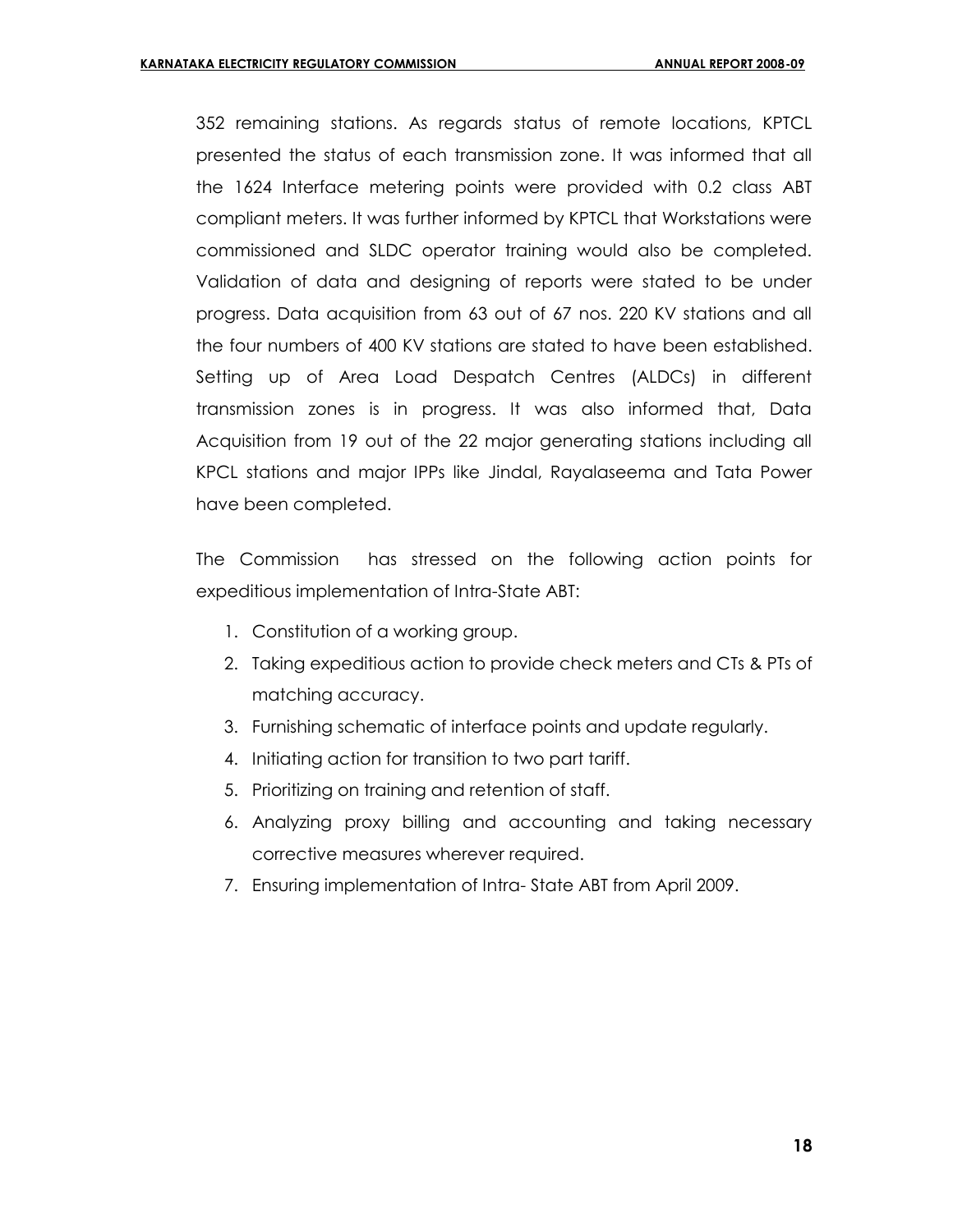## **2.5 Approval of Power Purchase Agreements**

## **2.5.1 PPAs of Non-conventional power projects**:

During FY09, the Commission approved 86 PPAs in respect of different non-conventional energy projects, as detailed below:

| <b>ESCOM</b>  | <b>Number</b><br>of PPAs<br>approved | Capacit<br>y in MW | <b>Number</b><br>of PPAs<br>approved | Capacity<br>in MW | <b>Number</b><br>оf<br><b>PPAs</b><br>approved | Capacity<br>in MW | <b>Number</b><br>οf<br><b>PPAs</b><br>approved | Capacity<br>in MW    | <b>Number</b><br>of PPAs<br>approved | Capacity<br>in MW |
|---------------|--------------------------------------|--------------------|--------------------------------------|-------------------|------------------------------------------------|-------------------|------------------------------------------------|----------------------|--------------------------------------|-------------------|
|               | Windmill                             |                    | <b>Biomass</b>                       |                   |                                                | Mini-Hydel        |                                                | <b>Co-Generation</b> | Total                                |                   |
| <b>BESCOM</b> | 28                                   | 337.20             | 3                                    | 1.00              | ۰                                              | ٠                 |                                                | ۰                    | 31                                   | 338.20            |
| <b>MESCOM</b> | 9                                    | 10.40              | $\blacksquare$                       | ٠                 | $\mathbf{2}$                                   | 4.50              | $\blacksquare$                                 | ۰                    | 11                                   | 14.90             |
| <b>CESC</b>   | 11                                   | 25.25              | $\blacksquare$                       |                   |                                                | 10.00             | $\blacksquare$                                 | $\blacksquare$       | 12                                   | 35.25             |
| <b>HESCOM</b> | 31                                   | 49.45              | $\blacksquare$                       |                   | ۰                                              |                   |                                                | ٠                    | 31                                   | 49.45             |
| <b>GESCOM</b> | $\blacksquare$                       | ٠                  | $\blacksquare$                       | $\blacksquare$    |                                                | 7.20              |                                                |                      |                                      | 7.20              |
| <b>Total</b>  | 79                                   | 422.3              | 3                                    | 1.00              | 4                                              | 21.70             | $\blacksquare$                                 | $\blacksquare$       | 86                                   | 445               |

Details of PPAs approved by the Commission during the year are furnished in **Annex 2.1**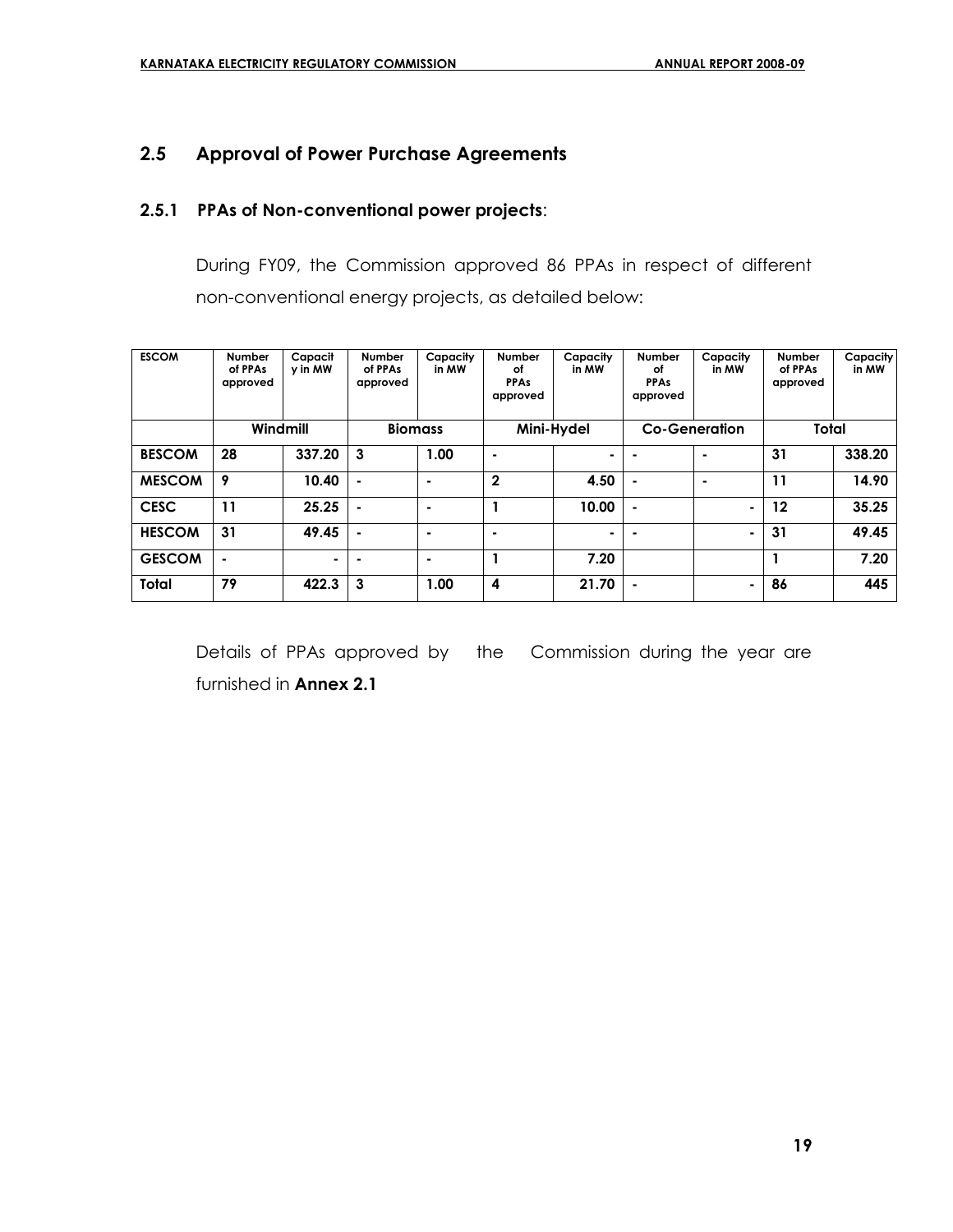## **3.0 Review of Licensee's Operations**

During the year, the Commission has conducted two review meetings with ESCOMs.

| <b>Name of ESCOM</b> | <b>Date of Review Meeting</b> |
|----------------------|-------------------------------|
| I GESCOM             | 17.03.2009                    |
| MESCOM               | 25.03.2009                    |

The following was the Agenda for discussion in the review meetings with the ESCOMs:

- 1. Power supply position
- 2. Energy Audit & Loss reduction
- 3. Status of Arranging Power supply
- 4. Implementation of Intra-state ABT
- 5. Review of DCB
- 6. Assessment of IP set consumption
- 7. Accidents and Remedial measures
- 8. Status of Computerization & MIS
- 9. Major Capital Works
- 10. Review of metering programme and status of MNR installations
- 11. Consumer Grievance Redressal
- 12. Distribution transformer failures
- 13. Compliance to the directives issued by the Commission.

The important issues discussed in the meetings are as follows:

#### **GESCOM:**

The Commission observed that all the 11 Towns and Cities show an average loss of more than 15% (for the period April – Dec 08). There has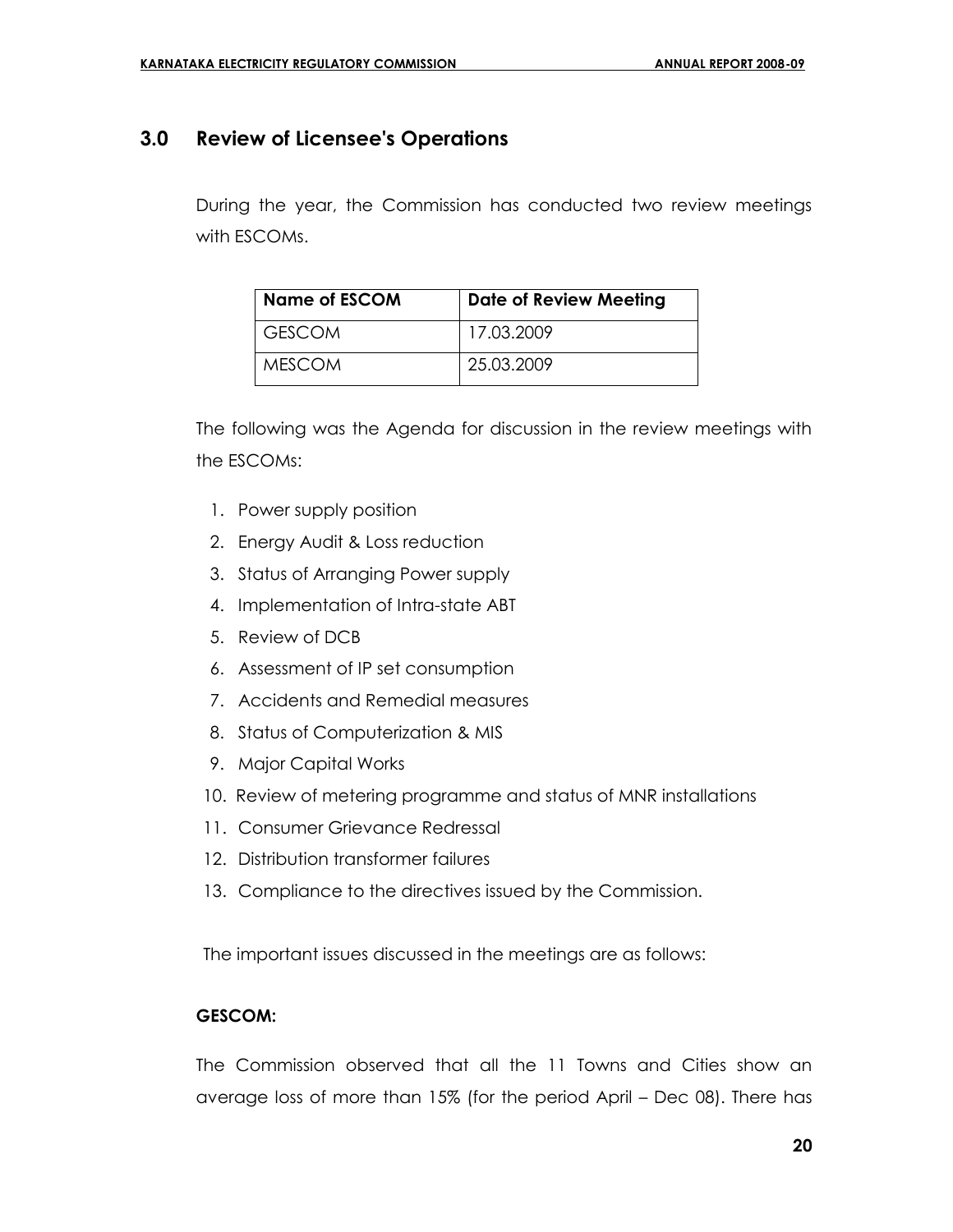been no perceptible improvement in the loss figures. The Commission directed GESCOM officials to initiate early action to bring down losses to less than 15% in all the towns and cities being monitored.

Large numbers of applications for arranging power supply were observed to be pending under LT3, LT5 & HT categories. GESCOM was directed to initiate necessary measures for servicing these installations at the earliest and avoid such long pendancy in future.

The Commission also observed that 15173 un-authorised IP installations were yet to be regularized by GESCOM. The Commission directed GESCOM to regularize these installations failing which, they were liable for action under Section 142 of the Electricity Act.

The Commission observed that the distribution transformer failure rate was on the higher side when compared to other ESCOMs in the State and directed GESCOM to take necessary measures to bring down the failure rate to the benchmarked level stipulated by the Commission.

#### **MESCOM:**

The Commission observed that, MESCOM has achieved a distribution loss level of 12.93% as at the end of December 2008. The targeted loss for FY 09 is 14.80%. The Commission appreciated the new initiatives taken by MESCOM like energy auditing at O&M unit level, use of IT enabled services for remote/automatic meter reading at DTC level for energy auditing and trouble shooting. The Commission also appreciated the efforts made by the Company in reducing the losses to less than 10% in all the 6 towns and cities in its jurisdiction.

The Commission stressed upon MESCOM to initiate action to provide meters to the 32579 installations which are yet to be provided with meters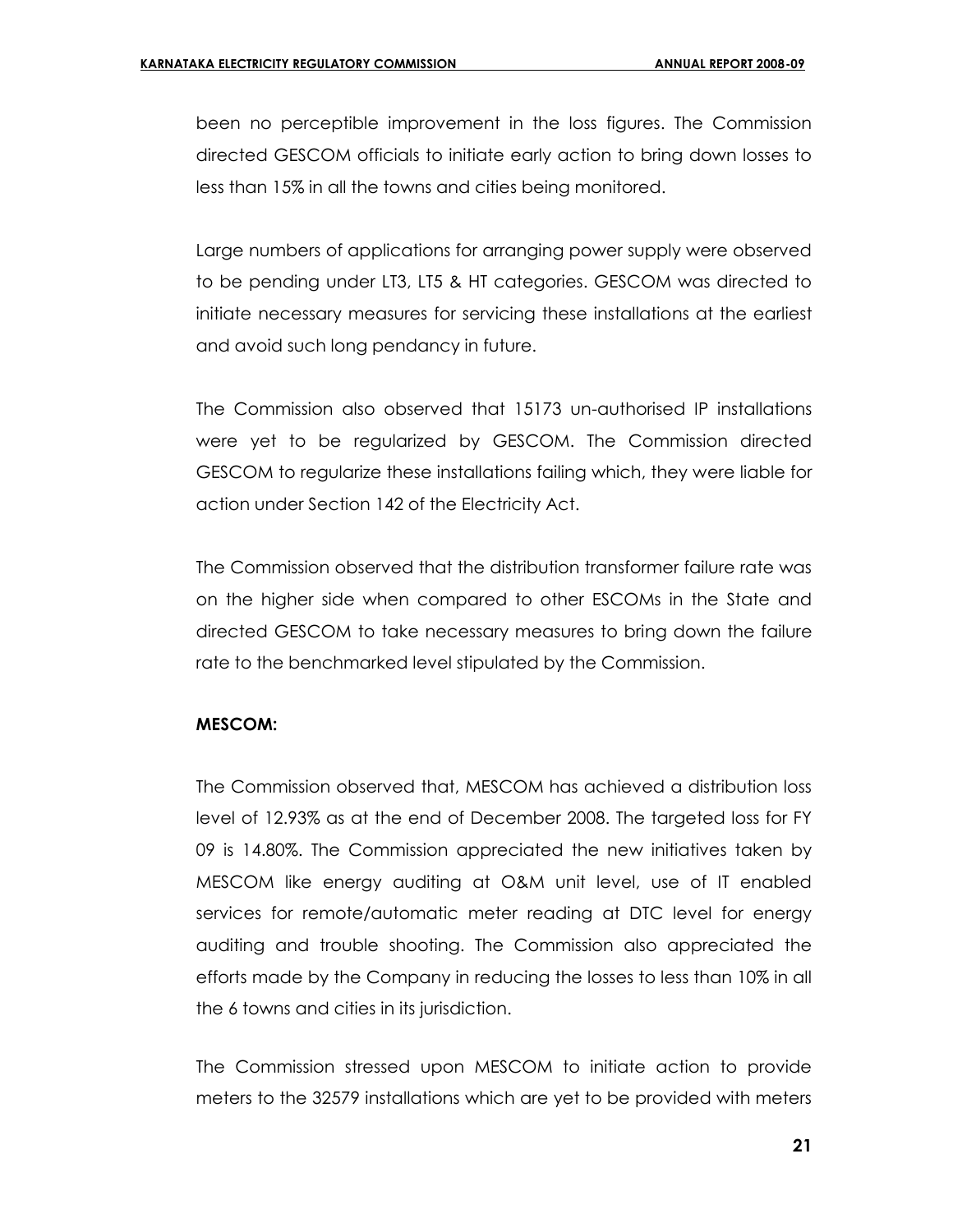so that the Company would be the first in the Country to achieve 100% metering of all the categories of consumers.

## **3.1 Computerization and MIS in KPTCL/ESCOMs**

The status of computerization and MIS in KPTCL & various ESCOMs, as per the available information, is as follows:

## **a) KPTCL:**

KPTCL has installed MS Exchange Project as the software for project management.

In house software has been developed for Inter-unit account transactions, inventory management, cash flow transactions, and database of officers, Pay roll & Pension.

E-tendering software has also been developed for tendering process.

Financial Accounting package 'COMPACT' has been developed through external agency.

GIS based mapping software and MIPOWER software for load flow studies are being used by KPTCL.

#### **b) BESCOM**

Billing activity has been computerized and spot bills are being issued in all 104 sub-divisions. Centralised data storage of consumers' billing information for all sub-divisions is available.

Software for generating slab wise consumption has been developed and is under testing stage.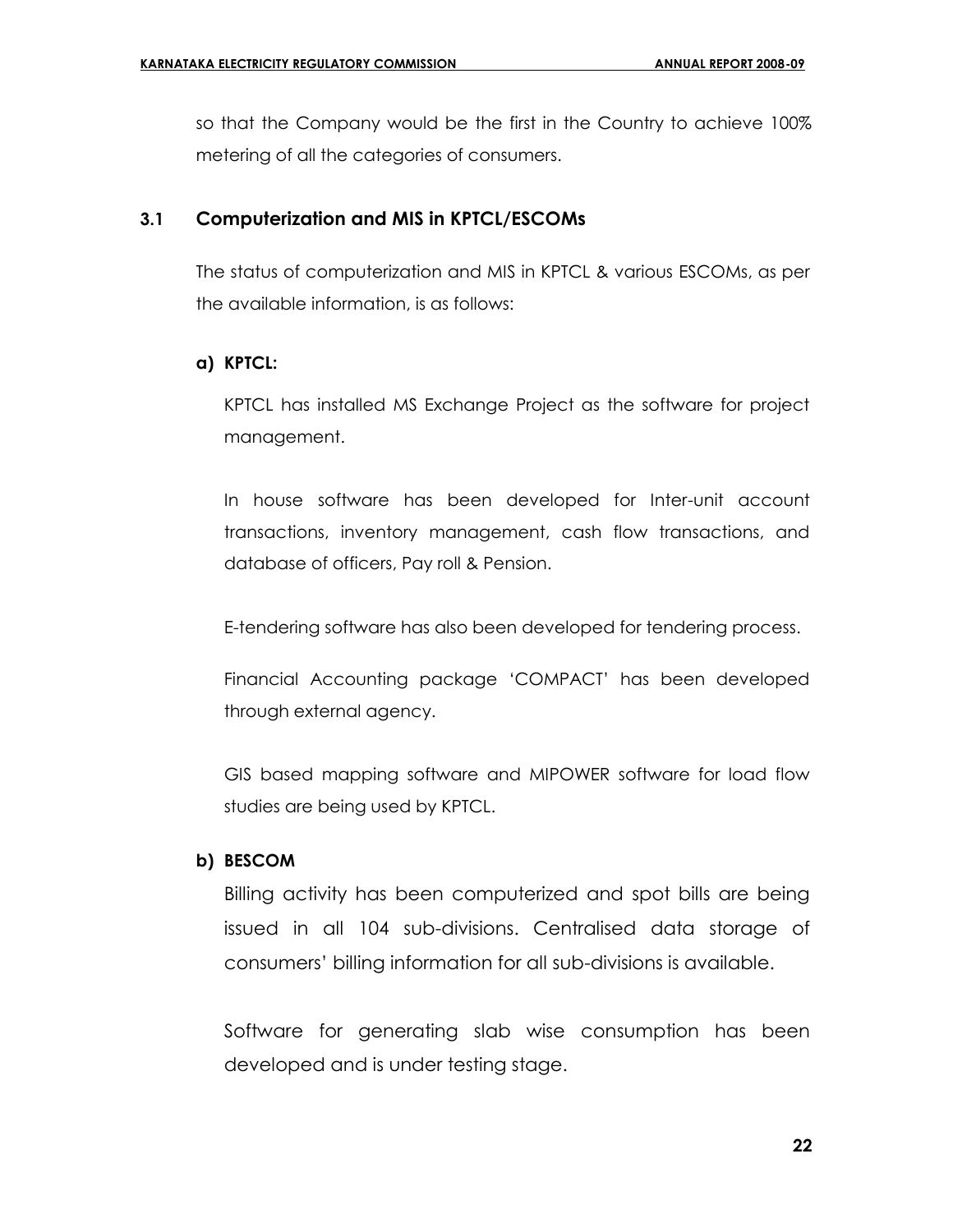Software for cash management, works management & HR & payroll has been implemented by BESCOM.

BESCOM has taken initiative to see that the Consumers can pay their bills at any counter and not necessarily in the BESCOM payment counter of the area to which they belong. Some of the Banks (Corporation Bank, SBI etc) have also come forward to collect the bill payments in their ATM counters through which consumers can pay their bills.

As a consumer friendly measure, BESCOM has hosted interactive Web site, Interactive Voice Response system (IVRS) and Electronic Customer Relationship Management (E- CRM) system. BESCOM has participated in Bangalore one, Easy Bill, Bill Junction, Bill desk etc.

All the divisions & subdivisions are interconnected with dedicated network. Leased line connectivity to rural divisions is under progress.

Real time automatic meter reading of about 10,000 high value consumers has been taken up. Already 4,000 such installations are under AMR.

Bangalore City distribution automation has been embarked upon by BESCOM.

BESCOM has its website **[www.bescom.org](http://www.bescom.org/)**.

## **c) MESCOM**

B & C has been computerized in all the 39- sub-divisions.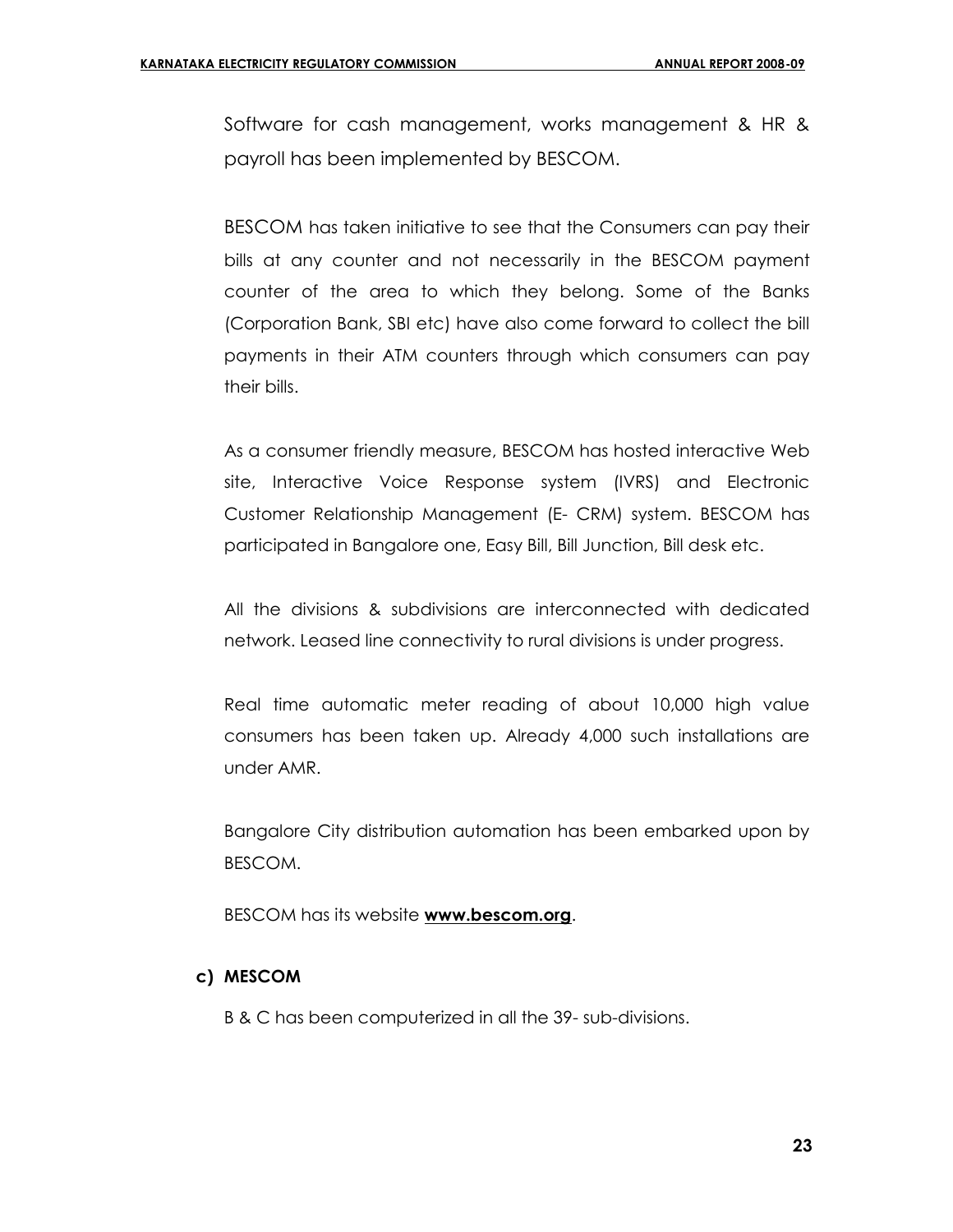MESCOM has centralized HT billing and bills are being prepared & issued by Corporate Office.

MESCOM has developed in-house software for automatic consolidation of statistical data from sub-divisions/divisions.

MESCOM has initiated GIS mapping & documenting of all installations connected to each distribution transformer in 6-towns of Mangalore & Shimoga circles.

Action has been initiated for 'Automation of office administration' at sub-divisions & divisions. MESCOM has proposed total e-governance to be implemented in FY10.

IVRS has been introduced in Mangalore city. ATP machines have been installed at 25 locations in MESCOM. MESCOM has its website **[www.mescom.in](http://www.mescom.in/)**.

#### **d) CESC**

CESC has completed the computerization of billing data. Total Revenue Management in the sub-divisions is carried out by different agencies. CESC is making efforts to consolidate the data & to furnish slab wise consumption.

#### **e) HESCOM**

HESCOM has completed computerization of its billing activity in all its sub divisions and has introduced spot billing. HESCOM is implementing web based Total Revenue Management system, which is expected to be in place by November 2009. Once this software is commissioned HESCOM would be able to furnish slab-wise consumption.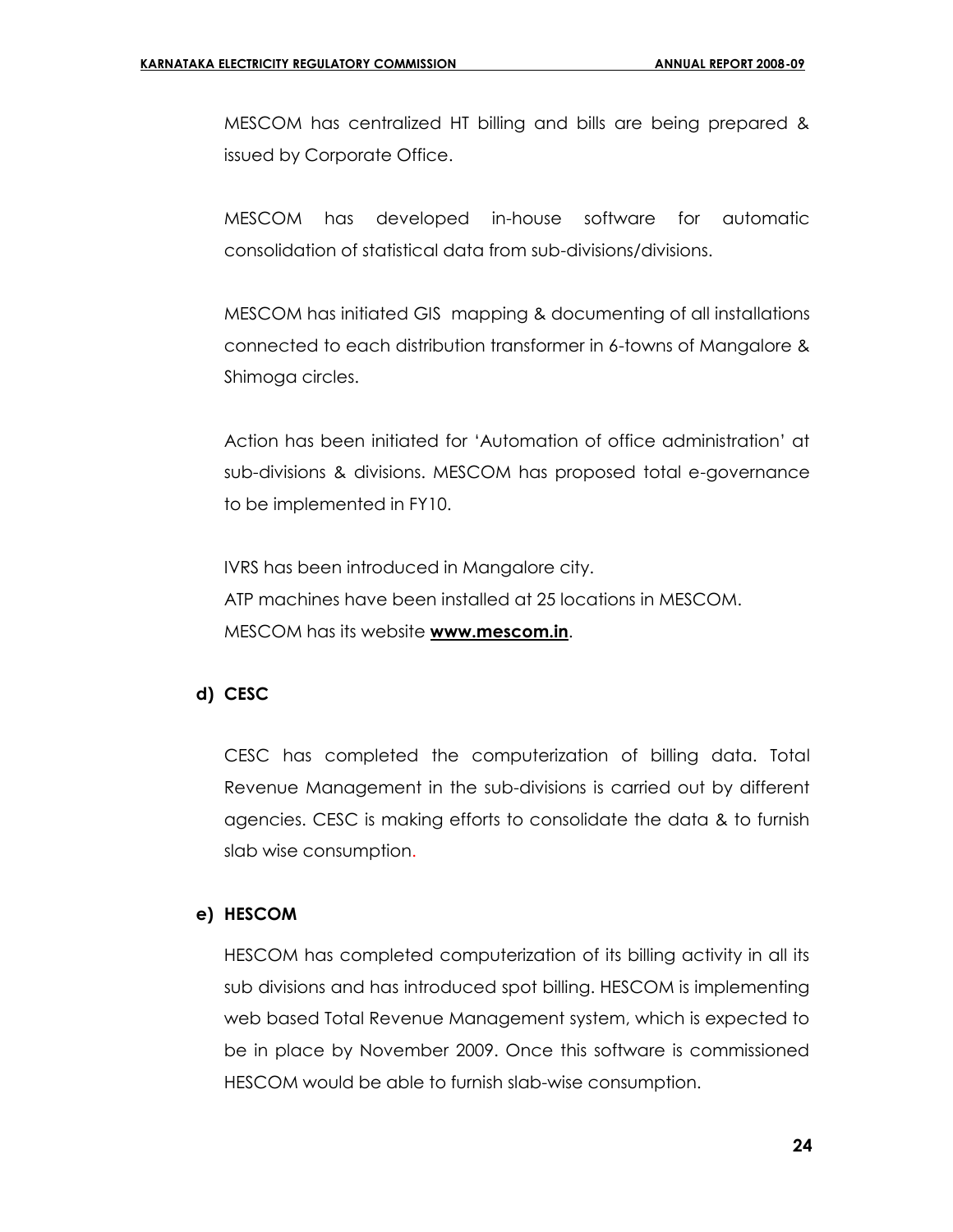HESCOM has its website **[www.hescom.co.in](http://www.hescom.org/)**.

## **f) GESCOM**

Billing activity has been computerized in all the 41-sub-divisions of GESCOM. GESCOM has confirmed that it can generate slab-wise consumption for all the tariff categories.

IVRS has been introduced in Gulburga city and tenders floated for other cities.

6-numbers of ATP counters have been provided in GESCOM. These ATPs are located at Gulburga, Bidar, Raichur, Hospet and Bellary. About 1074 employees have been trained at the computer center, Gulburga.

GESCOM has hosted its website **[www.gescom.in.](http://www.gescom.in/)**

## **3.2 Review of Energy Audit and T & D Losses**

## **i. Transmission Losses:**

The Commission in its MYT Order, had fixed a transmission loss of 4.03% against KPTCL's proposal of 4.06% for FY09 in its ERC filing for the first MYT control period FY08 to FY10. The actual transmission loss reported by KPTCL for FY 09 is 4.30%. The actual transmission loss for FY08 was 4.37%.

The status of actual Transmission losses in KPTCL as against approved losses by KERC for the period FY06 to FY09 is as follows: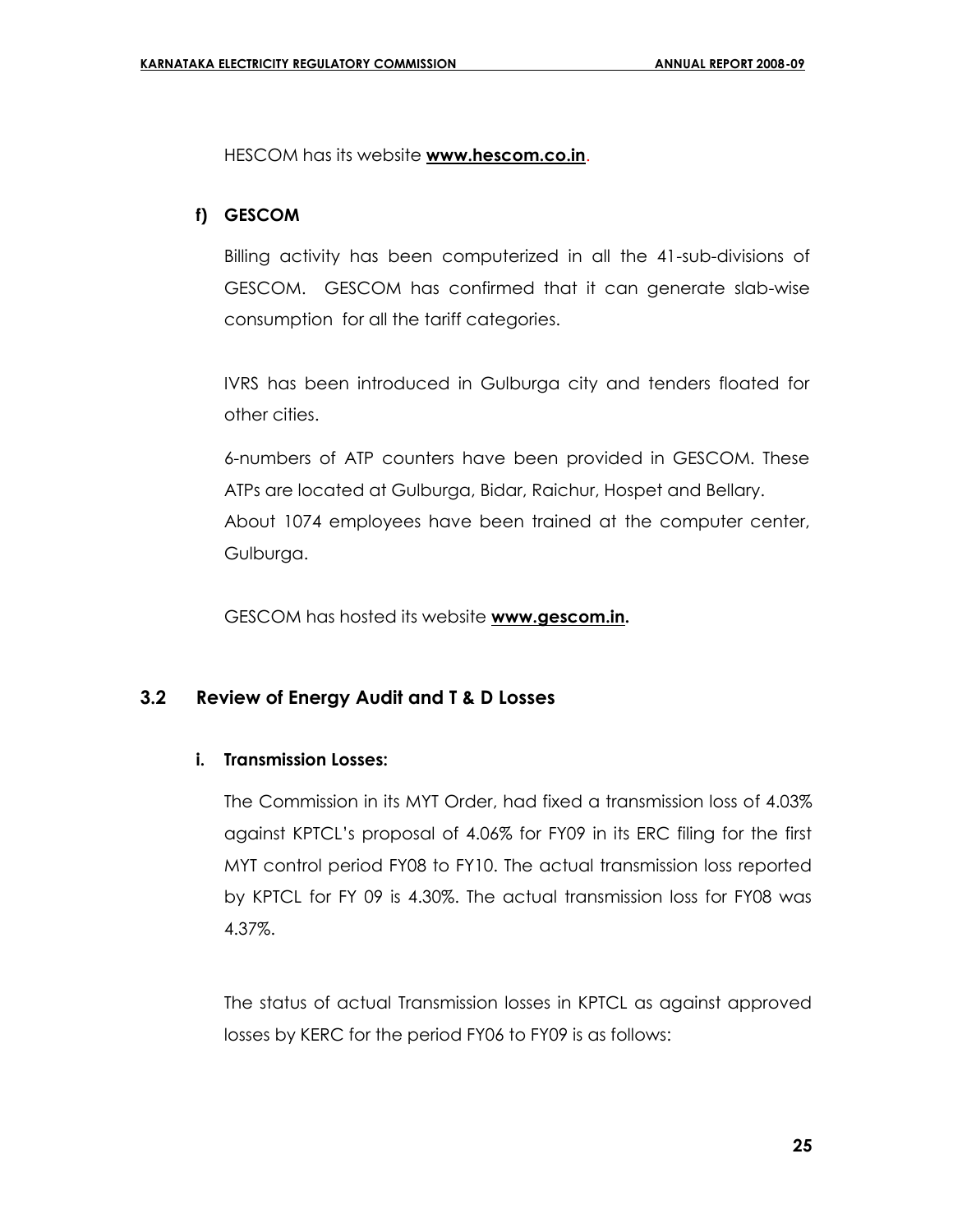

## **ii. Distribution Losses:**

## **a. ESCOM wise Distribution Losses:**

The ESCOM wise Distribution losses inclusive and exclusive of EHT sales for FY09 are as follows:

| Distribution Losses for FY09 (inclusive and exclusive of EHT sales) |               |               |             |               |               |              |              |
|---------------------------------------------------------------------|---------------|---------------|-------------|---------------|---------------|--------------|--------------|
| <b>Particulars</b>                                                  | <b>BESCOM</b> | <b>MESCOM</b> | <b>CESC</b> | <b>HESCOM</b> | <b>GESCOM</b> | <b>HRECS</b> | <b>TOTAL</b> |
| Input Energy-<br><b>MU</b> (including EHT)                          | 19587.63      | 3125.05       | 4113.37     | 7367.35       | 5648.01       | 178.28       | 40019.69     |
| Input Energy-<br>MU(excluding EHT)                                  | 18363.66      | 2917.67       | 3754.54     | 7173.89       | 4962.26       | 178.28       | 37350.30     |
| Sales including EHT-<br><b>MU</b>                                   | 16294.05      | 2709.97       | 3409.62     | 5528.71       | 4410.38       | 150.86       | 32503.59     |
| <b>EHT Sales-MU</b>                                                 | 1223.97       | 207.38        | 358.83      | 193.46        | 685.75        | 0.00         | 2669.39      |
| Sales excluding EHT-<br><b>MU</b>                                   | 15070.08      | 2502.59       | 3050.79     | 5335.25       | 3724.63       | 150.86       | 29834.20     |
| Distn. Loss-<br>MU(including EHT)                                   | 3293.58       | 415.08        | 703.75      | 1838.64       | 1237.63       | 27.42        | 7516.10      |
| Distn. Loss-<br>MU(excluding EHT)                                   | 3293.58       | 415.08        | 703.75      | 1838.64       | 1237.63       | 27.42        | 7516.10      |
| Actual % age<br>Loss (including EHT)                                | 16.81         | 13.28         | 17.11       | 24.96         | 21.91         | 15.38        | 18.78        |
| Actual % age<br>Loss(excluding EHT)                                 | 17.94         | 14.23         | 18.74       | 25.63         | 24.94         | 15.38        | 20.12        |
| % age Loss (including<br>EHT) As approved by                        | 19.00         | 14.80         | 21.00       | 24.00         | 26.50         | 14.70        |              |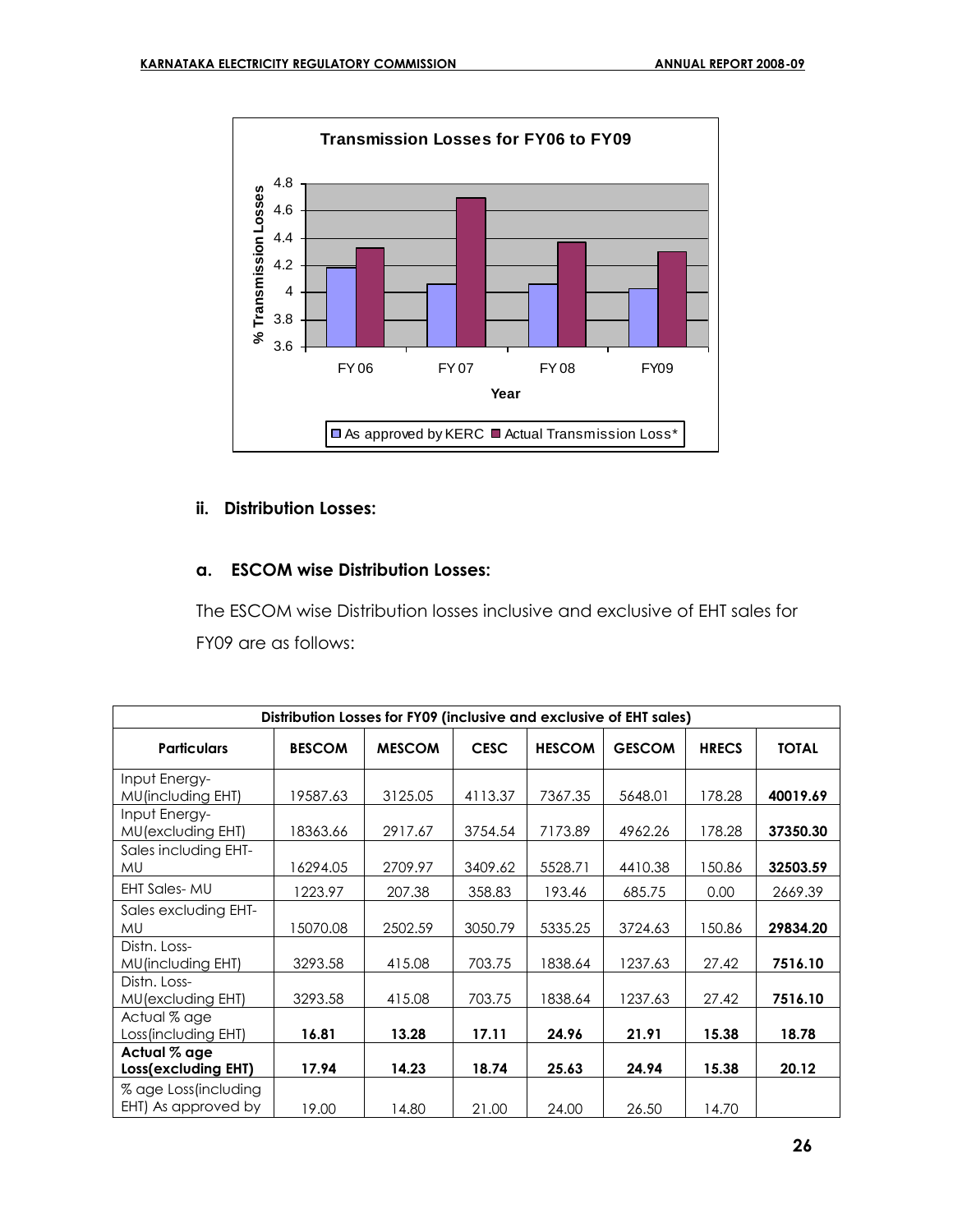| <b>KERC</b>                                                                                                 |       |       |       |       |       |         |       |
|-------------------------------------------------------------------------------------------------------------|-------|-------|-------|-------|-------|---------|-------|
| % age<br>Loss (excluding EHT)<br>As approved by                                                             |       |       |       |       |       |         |       |
| <b>KERC</b>                                                                                                 | 20.40 | 16.05 | 23.10 | 24.30 | 30.50 | 14.70   |       |
| <b>Actual Distribution</b><br>Losses for<br>FY08(inclusive of EHT<br>sales) as per audited<br>accounts in % | 19.99 | 13.71 | 22.62 | 25.06 | 26.03 | 15.16   | 21.58 |
| Reduction in % losses<br>in FY09 over FY08                                                                  | 3.18  | 0.43  | 5.51  | 0.10  | 4.12  | $-0.22$ | 2.80  |

The actual ESCOM -wise distribution losses over the past three years are as follows:



**<sup>\*</sup>Actual losses for FY07&FY08 are as per audited accounts and for FY09 as per monthly reports.**

#### **b. Distribution losses in Towns and Cities:**

The Commission has been monitoring the distribution losses in 53 towns and cities having population of more than 50,000 which has comparatively higher energy intensity, on monthly basis over the last five years.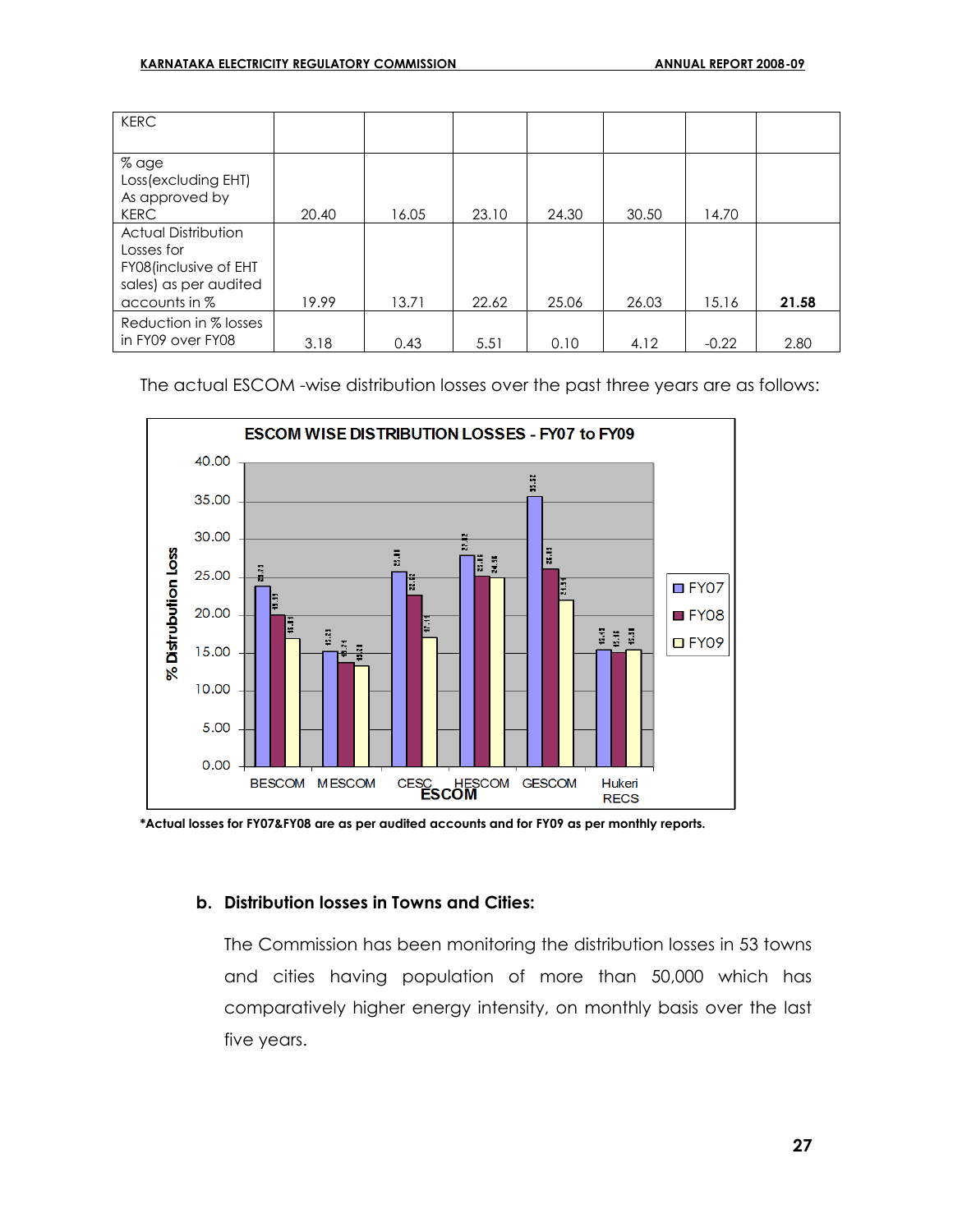Losses in respect of all towns/cities in GESCOM are more than 15% and this trend is continuing. In BESCOM, MESCOM & CESC all the 15 towns/cities monitored show a loss level of less than 15%. In HESCOM 10 out of 16 towns/cities are having less than 15% losses.

The distribution losses in each of the towns and cities of each ESCOM for the past three years are depicted in the following bar charts:



Gulbarga, Shahbad, Yadgir, Bidar, Basavakalyan and Sindhnoor Towns show increase in losses in FY09 over FY08, whereas other towns show a reduction in losses in FY09.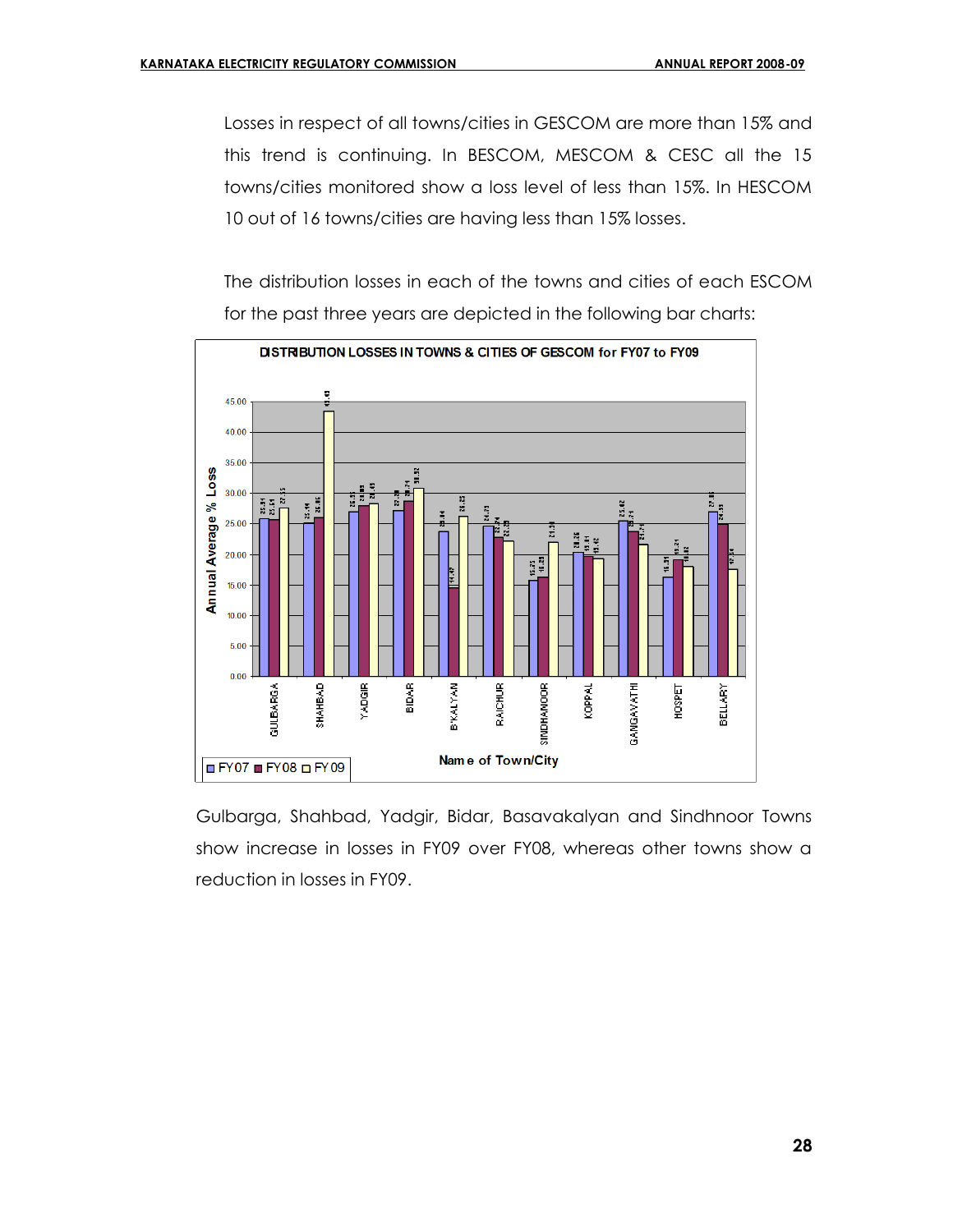

Except Gadag & Haveri Towns all other towns show a reduction in losses in FY09.



All the six towns of MESCOM show a reduction in loss levels in FY09 and are also less than 10%.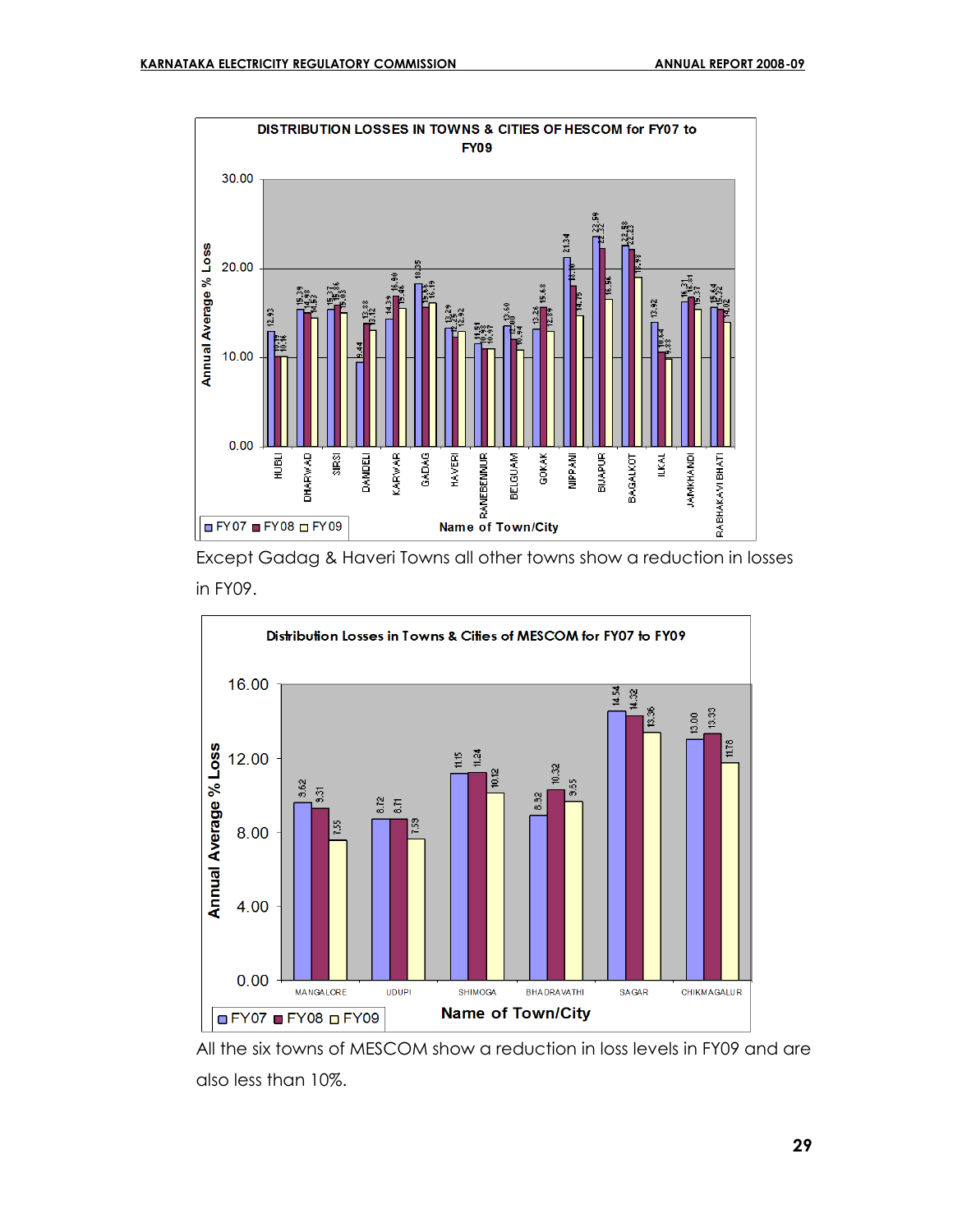

Kolar, Doddaballapur, Davanagere, Tiptur, KGF and Sira Towns show increase in losses in FY09 over FY08, whereas other towns show a reduction in losses in FY09.



\* The data for FY09 includes monthly data of April 2008 t o Feb.2009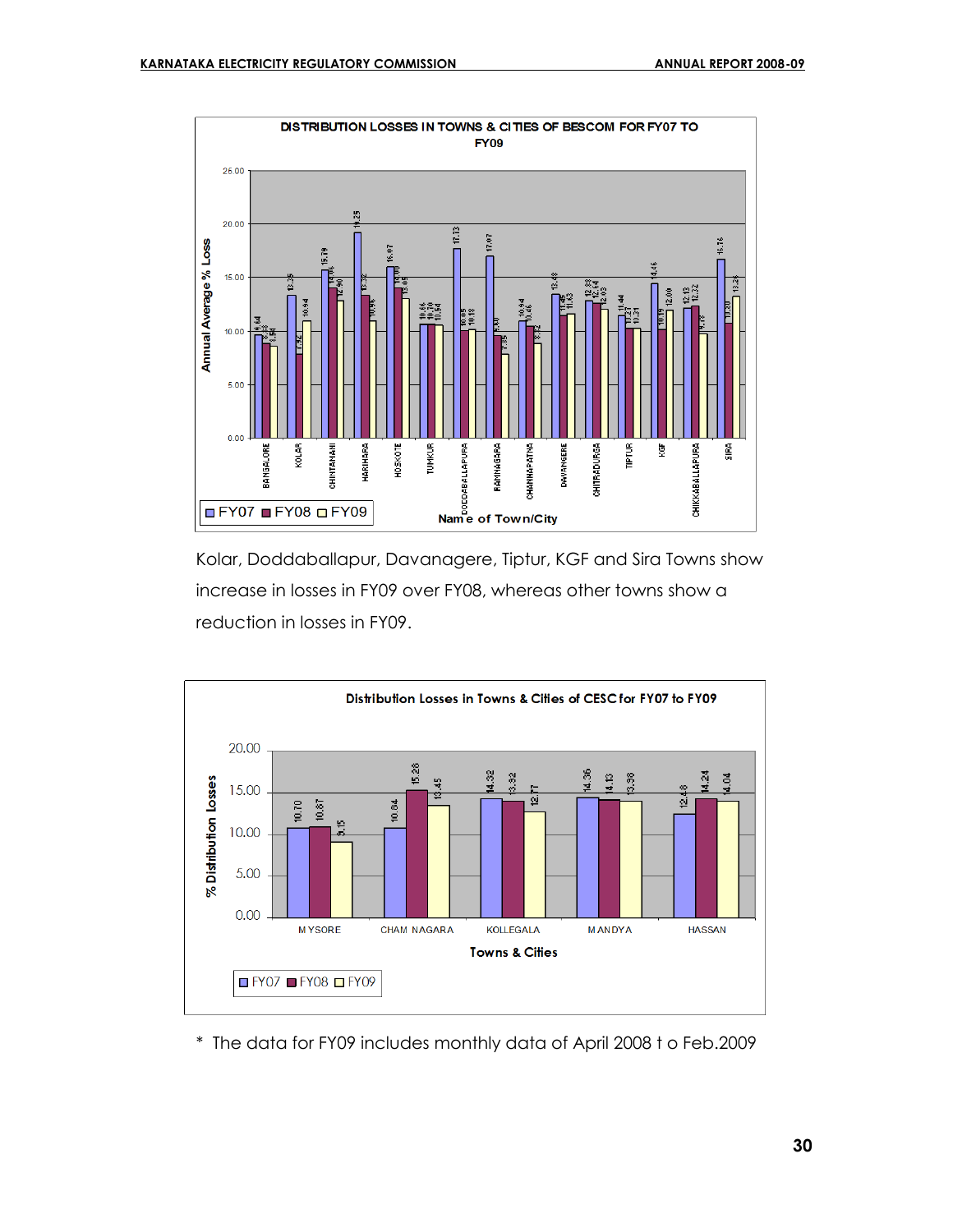All the five towns of CESC show a reduction in loss levels in FY09 over FY08 and are also less than 10%.

During the review meetings with ESCOMs, the Commission has pointed out the inconsistencies in monthly data furnished by ESCOMs. The Commission has pointed out certain observations on bringing improvement in metered sales and thereby reducing losses in ESCOMs. In FY09 while BESCOM, MESCOM & CESC were able to bring down loss levels in their towns and cities to less than 15% as per the Commission's directive, HESCOM & GESCOM are yet to achieve the same.

Further as per the monthly reports furnished by the ESCOMs, the loss levels in areas other than towns and cities are indicated in the following table:

| DISTRIBUTION LOSS in greas other than TOWNS & CITIES for FY09 |                        |             |                                            |          |  |  |  |
|---------------------------------------------------------------|------------------------|-------------|--------------------------------------------|----------|--|--|--|
| <b>ESCOM</b>                                                  | <b>Particulars</b>     | Town/Cities | Areas other<br>than<br><b>Towns/Cities</b> | Total    |  |  |  |
|                                                               | Input Energy-MU        | 10532.90    | 9054.73                                    | 19587.63 |  |  |  |
| <b>BESCOM</b>                                                 | Sales including EHT-MU | 9613.18     | 6680.87                                    | 16294.05 |  |  |  |
|                                                               | Loss-MU                | 919.72      | 2373.86                                    | 3293.58  |  |  |  |
|                                                               | % age Loss             | 8.73        | 26.22                                      | 16.81    |  |  |  |
| <b>MESCOM</b>                                                 | Input Energy-MU        | 914.43      | 2210.62                                    | 3125.05  |  |  |  |
|                                                               | Sales including EHT-MU | 837.87      | 1872.10                                    | 2709.97  |  |  |  |
|                                                               | Loss-MU                | 76.56       | 338.52                                     | 415.08   |  |  |  |
|                                                               | % age Loss             | 8.37        | 15.31                                      | 13.28    |  |  |  |
|                                                               | Input Energy-MU        | 685.55      | 3427.82                                    | 4113.37  |  |  |  |
| <b>CESC</b>                                                   | Sales including EHT-MU | 610.59      | 2799.03                                    | 3409.62  |  |  |  |
|                                                               | Loss-MU                | 74.96       | 628.79                                     | 703.75   |  |  |  |
|                                                               | % age Loss             | 10.93       | 18.34                                      | 17.11    |  |  |  |
|                                                               | Input Energy-MU        | 1125.27     | 6242.08                                    | 7367.35  |  |  |  |
| <b>HESCOM</b>                                                 | Sales including EHT-MU | 982.71      | 4546.00                                    | 5528.71  |  |  |  |
|                                                               | Loss-MU                | 142.56      | 1696.08                                    | 1838.64  |  |  |  |
|                                                               | % age Loss             | 12.67       | 27.17                                      | 24.96    |  |  |  |
|                                                               | Input Energy-MU        | 944.04      | 4703.97                                    | 5648.01  |  |  |  |
|                                                               | Sales including EHT-MU | 720.25      | 3690.13                                    | 4410.38  |  |  |  |
| <b>GESCOM</b>                                                 | Loss-MU                | 223.79      | 1013.84                                    | 1237.63  |  |  |  |
|                                                               | % age Loss             | 23.71       | 21.55                                      | 21.91    |  |  |  |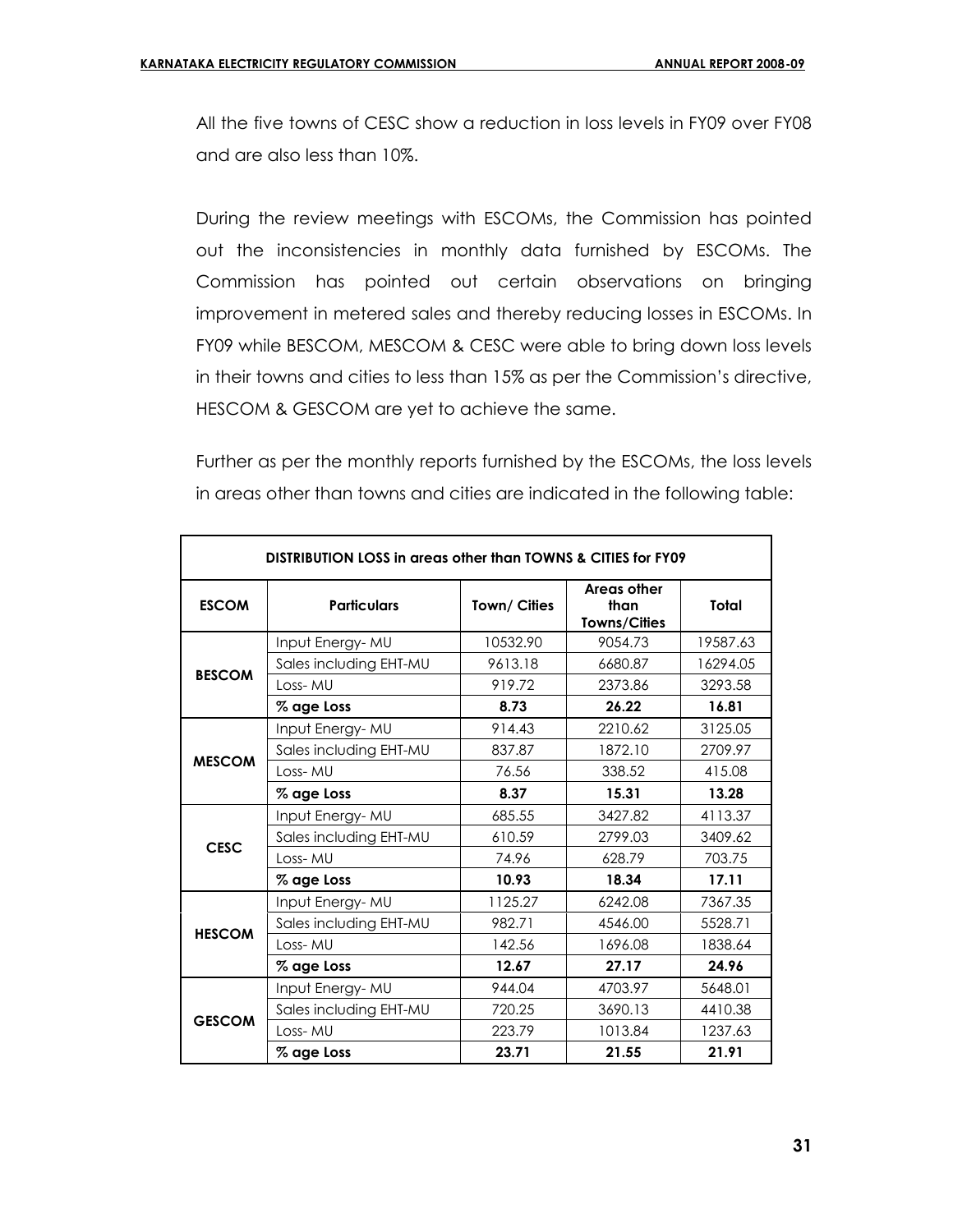## **3.3 Review of Electrical Accidents:**

1. The Commission while reviewing the electrical accidents that occurred during FY09 in KPTCL, BESCOM, CESC, MESCOM, HESCOM, GESCOM and Hukeri RECS has observed that the total number of accidents in the state has **decreased by 16.76 %** compared to FY08.

Among ESCOMs**, Maximum** number of accidents **(269nos.)** has occurred in HESCOM and **minimum** number of accidents **(169nos.)** has occurred in CESC. The Commission has repeatedly directed ESCOMs to prepare time bound "action plans" to carry out remedial measures to bring down the accidents to a minimum.

| <b>2.</b> The comparison of KPTCL/ESCOM wise details of accidents occurred |
|----------------------------------------------------------------------------|
| during FY09 and FY08 is as follows:                                        |

| <b>COMPANY</b> | Year         | Fatal          | Non-<br>fatal | Fatal<br>Animal | <b>Total</b> | Solatium<br>paid<br>in Rs. Lakhs |
|----------------|--------------|----------------|---------------|-----------------|--------------|----------------------------------|
| <b>KPTCL</b>   | <b>FY 08</b> | 3              | 41            | $\overline{2}$  | 46           | 0                                |
|                | <b>FY09</b>  | 5              | 35            | 3               | 43           | 1.30                             |
| <b>BESCOM</b>  | <b>FY 08</b> | 107            | 81            | 83              | 271          | 32.83                            |
|                | <b>FY09</b>  | 86             | 76            | 56              | 218          | 40.07                            |
| <b>MESCOM</b>  | <b>FY 08</b> | 50             | 87            | 89              | 226          | 8.35                             |
|                | <b>FY09</b>  | 40             | 89            | 67              | 196          | 7.13                             |
| <b>HESCOM</b>  | <b>FY 08</b> | 78             | 51            | 91              | 220          | 18.83                            |
|                | <b>FY09</b>  | 101            | 66            | 102             | 269          | 12.55                            |
| <b>GESCOM</b>  | <b>FY 08</b> | 83             | 54            | 272             | 409          | 39.37                            |
|                | <b>FY09</b>  | 61             | 58            | 98              | 217          | 14.27                            |
| <b>CESC</b>    | <b>FY 08</b> | 49             | 39            | 81              | 169          | 17.29                            |
|                | <b>FY09</b>  | 52             | 38            | 79              | 169          | 29.23                            |
| <b>HUKKERI</b> | <b>FY 08</b> | $\overline{0}$ | 1             | 0               | 1            | 0                                |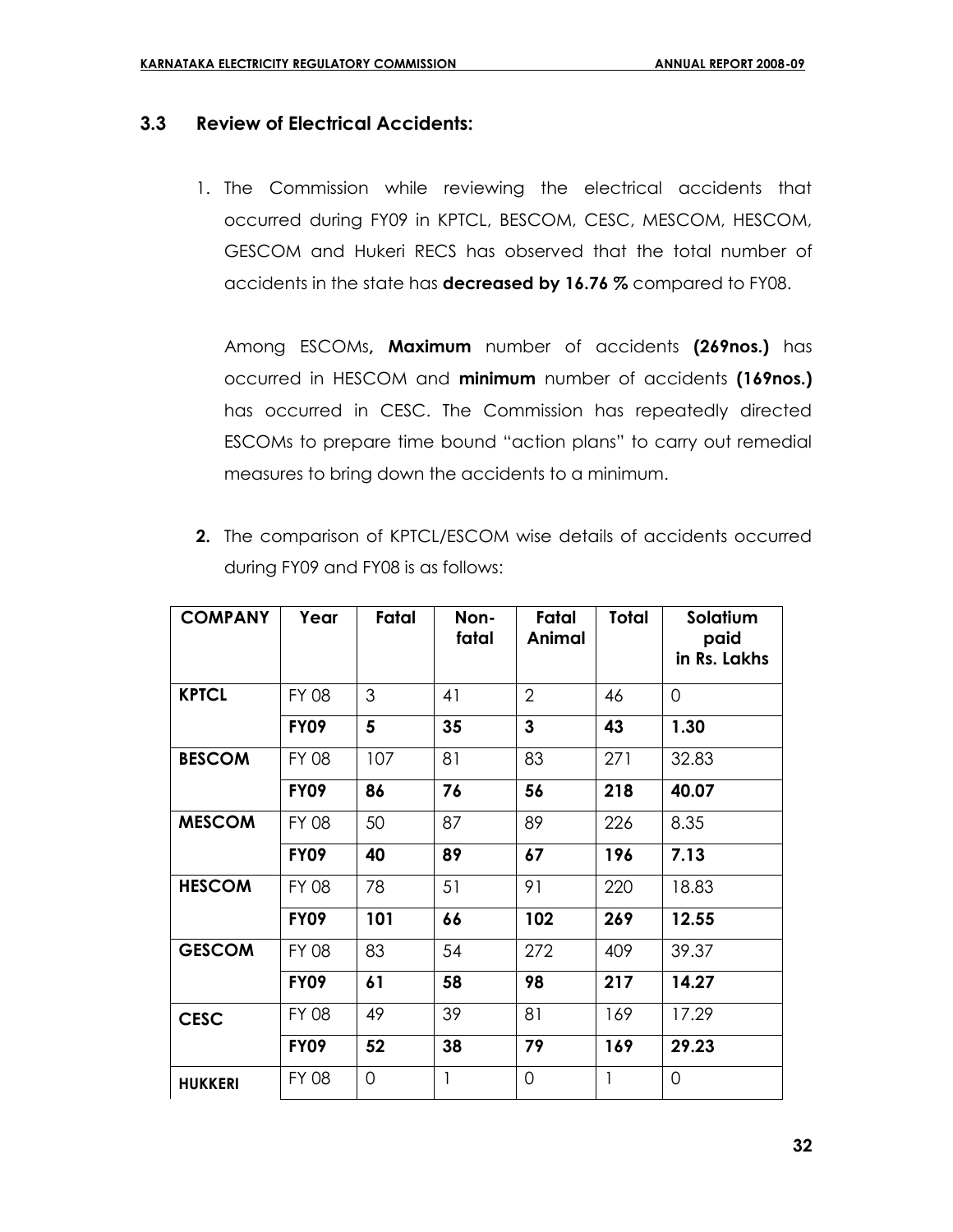| <b>RECS</b>  | <b>FY09</b>  |     | O   | 0   | э    | 2.00   |
|--------------|--------------|-----|-----|-----|------|--------|
| <b>TOTAL</b> | <b>FY 08</b> | 370 | 354 | 618 | 1342 | 116.67 |
|              | <b>FY09</b>  | 350 | 362 | 405 | 1117 | 106.55 |

3. The year wise no. of accidents in Karnataka is shown in the following graph:



4. ESCOM wise analysis of accidents for FY09 are shown in the following graphs:-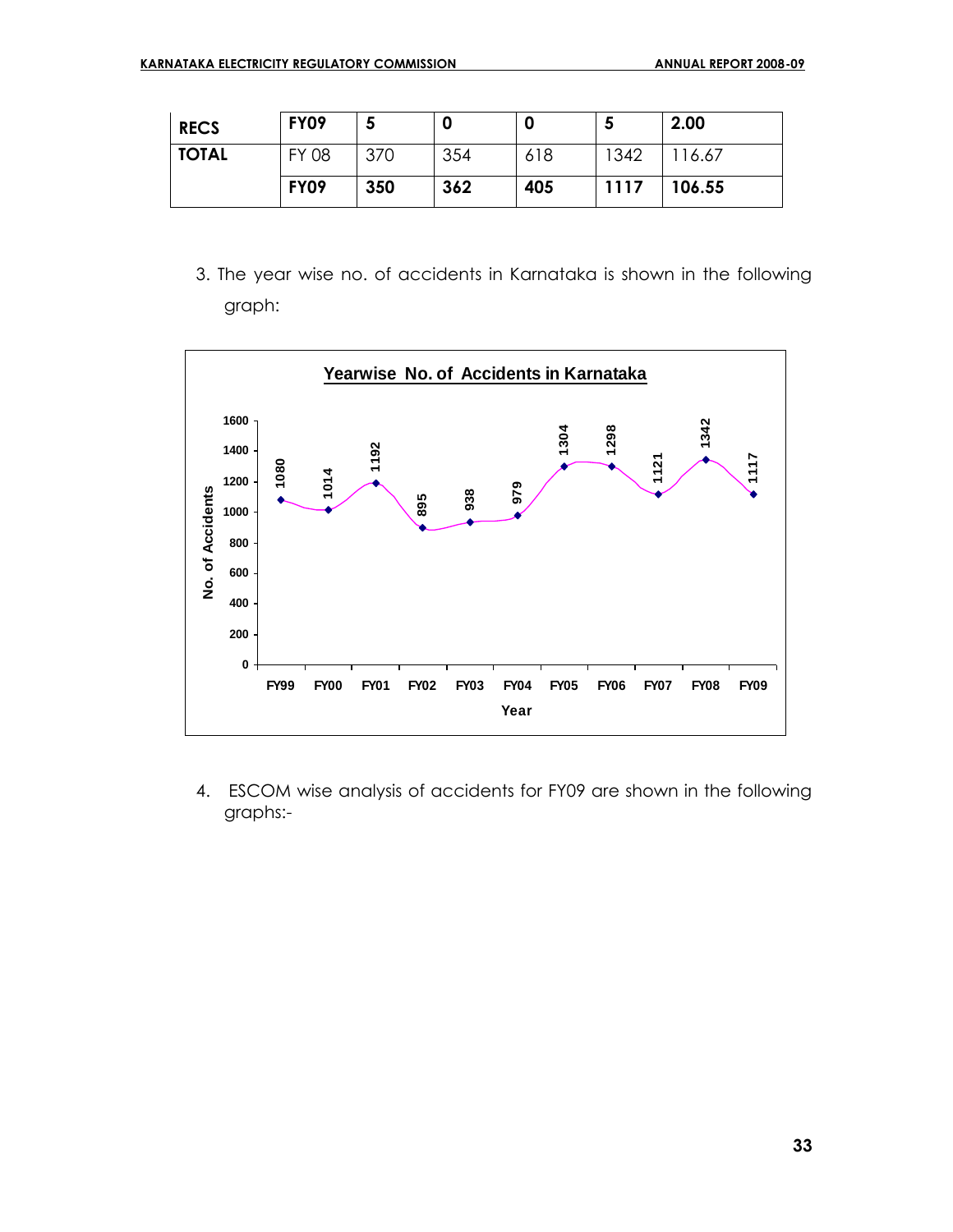



**34**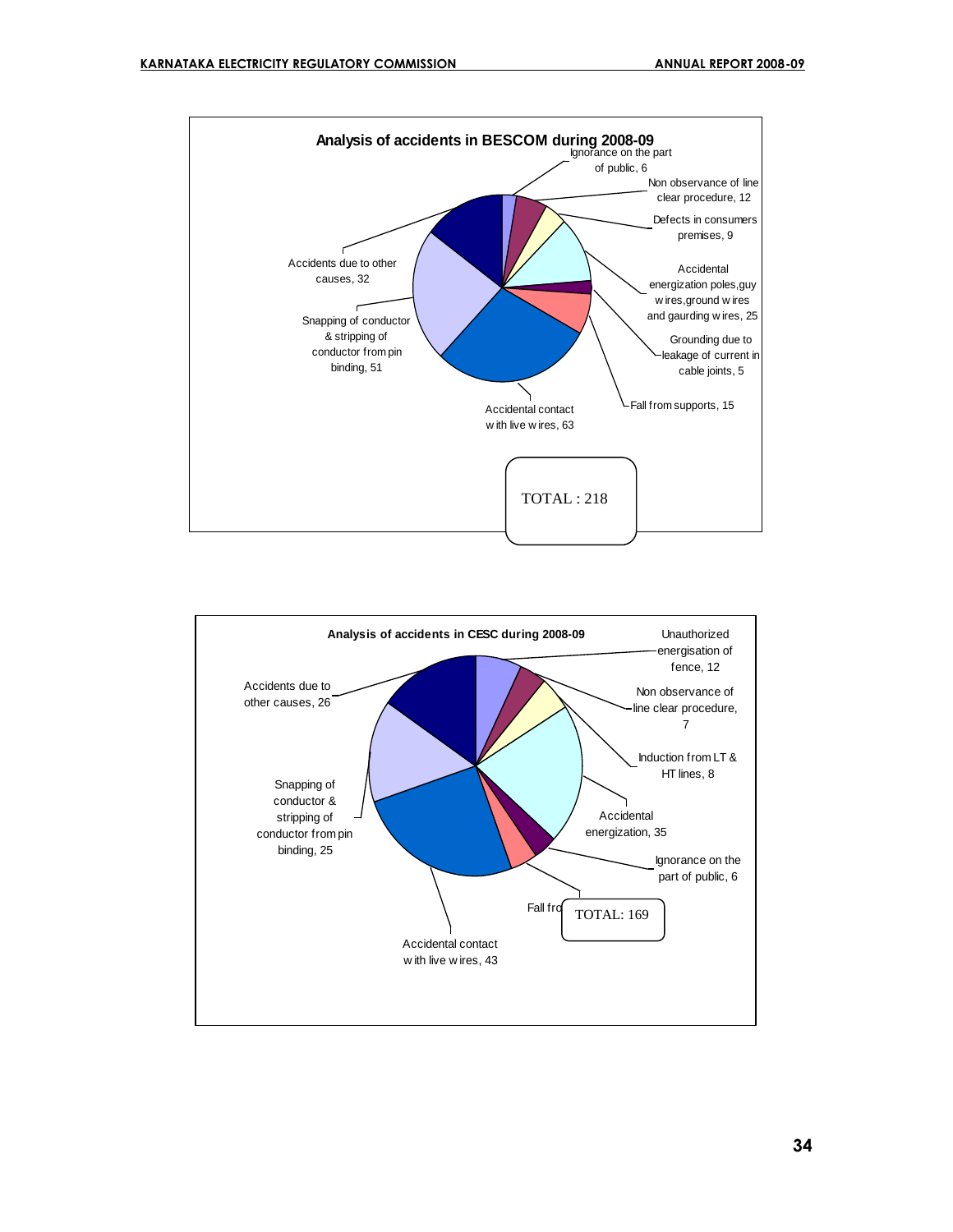

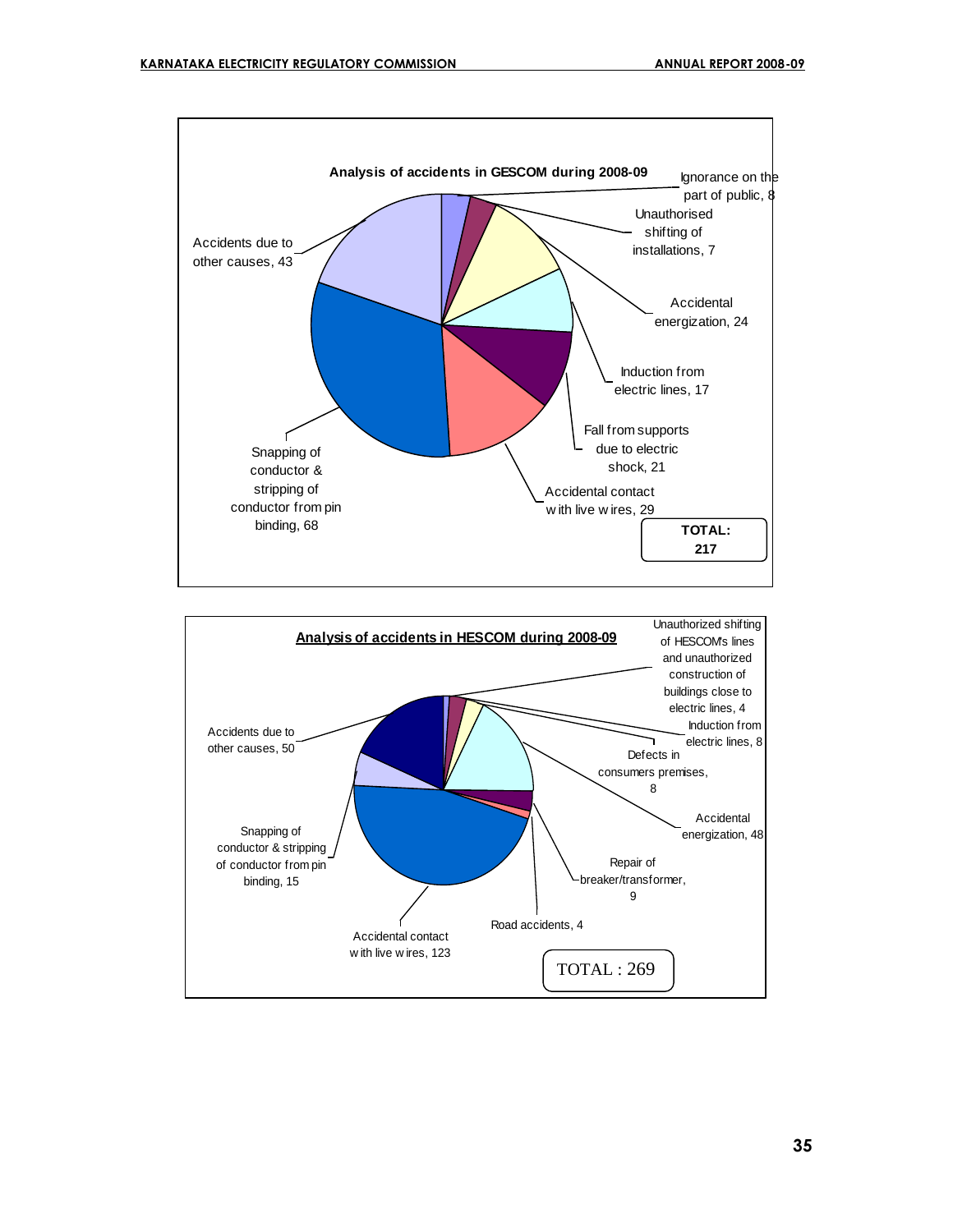

## **3.4 IP sets' consumption:**

 The total IP sets' consumption as approved by the Commission in the MYT Order dated 17-01-2008 and as per monthly reports furnished by the ESCOMs for FY09 are shown in the table below: -

| SI.<br>no.     | <b>ESCOMS</b> | Total consumption<br>of IP sets in M.U. as<br>approved by the<br>Commission in the<br>MYT Order dated<br>11-01-2008. (with LT<br>line $loss$ <sup>*</sup> (A) | Actual<br>consumption of IP<br>sets in M.U. as per<br>monthly<br>reports.<br>(with LT line loss)*<br>(B) | Difference in<br>$MU(A-B)$ |
|----------------|---------------|---------------------------------------------------------------------------------------------------------------------------------------------------------------|----------------------------------------------------------------------------------------------------------|----------------------------|
|                | <b>BESCOM</b> | 4233                                                                                                                                                          | 4234                                                                                                     | $-1$                       |
| $\overline{2}$ | <b>MESCOM</b> | 775                                                                                                                                                           | 794                                                                                                      | $-19$                      |
| 3              | <b>HESCOM</b> | 3183                                                                                                                                                          | 3000                                                                                                     | 183                        |
| $\overline{4}$ | <b>GESCOM</b> | 1587                                                                                                                                                          | 2056                                                                                                     | -469                       |
| .5             | <b>CESC</b>   | 1254                                                                                                                                                          | 1203                                                                                                     | 51                         |
|                | Total         | 11032                                                                                                                                                         | 11287                                                                                                    | $-255$                     |

Note\* : LT line losses benchmarked by M/S TERI is considered.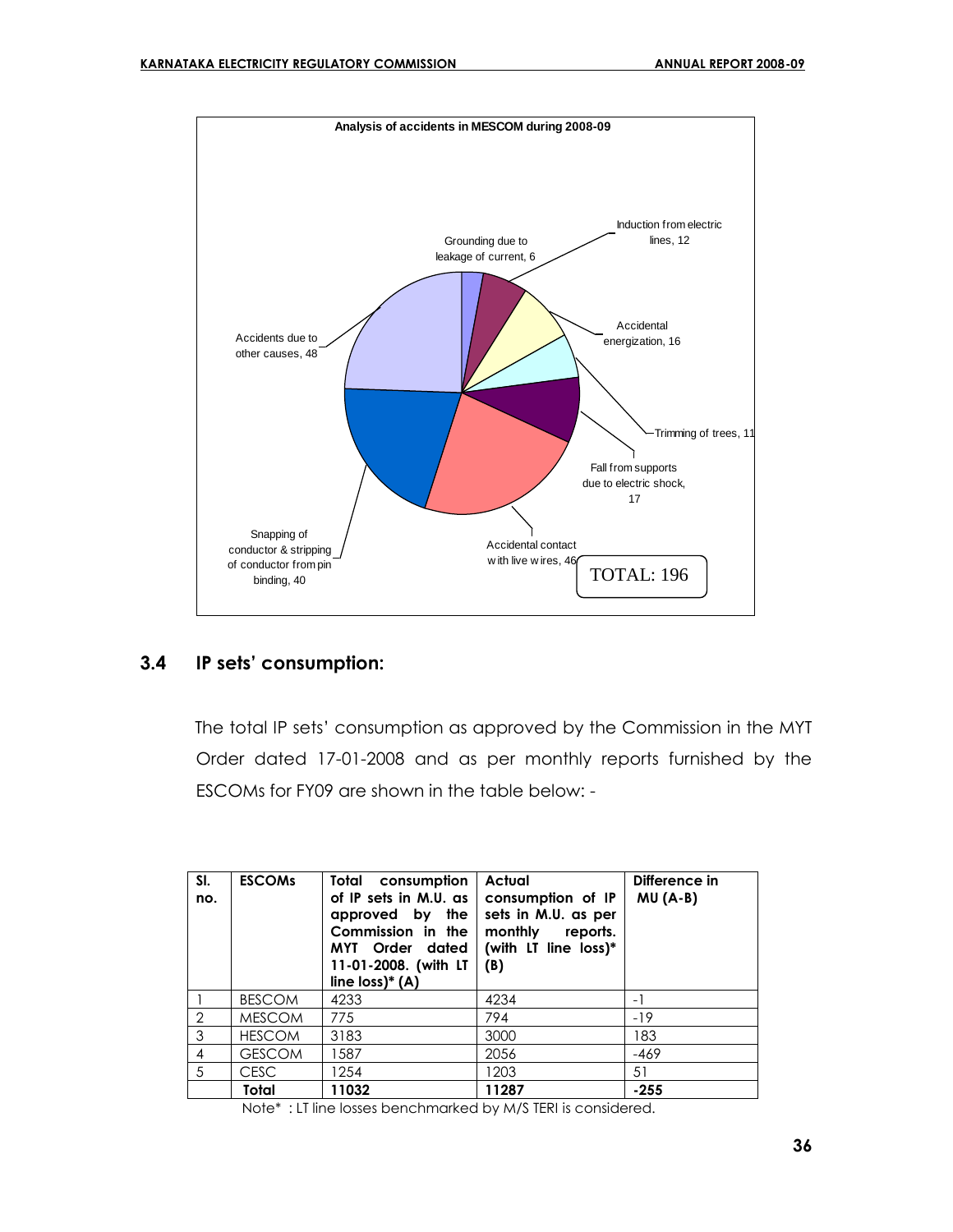# **3.5 Universal metering programme of GOK**

 Section 55 of the Electricity Act 2003 specifies that no licensee shall supply electricity after the expiry of two years from the appointed date (10-6- 2003) except through installation of a correct meter. Therefore, universal metering has become a mandate under the Act. ESCOMs have already undertaken universal metering programme from 2002 itself as per the policy directive of the Government. The progress of ESCOMs under universal metering programme as on 31-3-2009 is shown below:

#### **METERING OF IP SETS, BJ/KJ AND STREET LIGHT INSTALLATIONS AS ON 31-3-2009 IN ESCOMs :**

| SI.<br>N<br>o. | <b>ESCOM</b>                  | <b>Total</b><br>no.<br>IP<br>of<br>installatio<br>ns<br>existing<br>as on 31-<br>3-2009 | <b>Total</b><br>no.<br>of<br>IP<br>installatio<br>for<br><b>ns</b><br>which<br>meters<br>are fixed<br>as on 31-<br>3-2009 | Total no. of<br>BJ/KJ<br><b>installations</b><br>existing as<br>$31 - 3 -$<br>on<br>2009 | Total no. of<br>BJ/KJ<br><b>installations</b><br>which<br>for<br>meters are<br>fixed as on<br>31-3-2009 | <b>Total</b><br>no.<br>of Street<br>Light<br>installatio<br>ns<br>existing<br>as on 31-<br>3-2009 | Total<br>no.<br><b>Street</b><br>of<br>Light<br>installatio<br>for<br>ns<br>which<br>meters<br>are fixed<br>as on 31-<br>3-2009 |
|----------------|-------------------------------|-----------------------------------------------------------------------------------------|---------------------------------------------------------------------------------------------------------------------------|------------------------------------------------------------------------------------------|---------------------------------------------------------------------------------------------------------|---------------------------------------------------------------------------------------------------|---------------------------------------------------------------------------------------------------------------------------------|
| 1              | <b>BESCOM</b>                 | 631016                                                                                  | 59265<br>$(9.39\%)$                                                                                                       | 664755                                                                                   | 551295<br>$(82.93\%)$                                                                                   | 41241                                                                                             | 40391<br>(97.93%)                                                                                                               |
| $\mathbf{2}$   | <b>GESCOM</b>                 | 247280                                                                                  | 47393<br>(19.16%)                                                                                                         | 465048                                                                                   | 322848<br>(69.42%)                                                                                      | 8157                                                                                              | 7571<br>(92.81%)                                                                                                                |
| $\overline{3}$ | <b>HESCOM</b>                 | 475698                                                                                  | 146614<br>(30.82%)                                                                                                        | 651203                                                                                   | 506163<br>(77.72%)                                                                                      | 15764                                                                                             | 15764<br>(100%)                                                                                                                 |
| 4              | <b>MESCOM</b>                 | 189088                                                                                  | 176044<br>(93.10%)                                                                                                        | 128989                                                                                   | 109454<br>(84.85%)                                                                                      | 13930                                                                                             | 13930<br>$100\%)$                                                                                                               |
| 5              | <b>CESC</b>                   | 213863                                                                                  | 42807<br>(20.01%)                                                                                                         | 413058                                                                                   | 413058<br>$100\%$                                                                                       | 16521                                                                                             | 16521<br>$100\%$                                                                                                                |
| 6              | <b>HUKKERI</b><br><b>RECS</b> | 17829                                                                                   | 6024<br>(33.78%)                                                                                                          |                                                                                          |                                                                                                         | 218                                                                                               | 218<br>(100%)                                                                                                                   |
|                | <b>TOTAL</b>                  | 17,74,774                                                                               | 4,78,147<br>(26.94%)                                                                                                      | 23,23,053                                                                                | 19,02,818<br>$(81.91\%)$                                                                                | 95,831                                                                                            | 94,395<br>(98.50%)                                                                                                              |

The Commission had directed all the ESCOMs to achieve 100% metering in respect of IP sets, BJ/KJ and street light installations during FY09.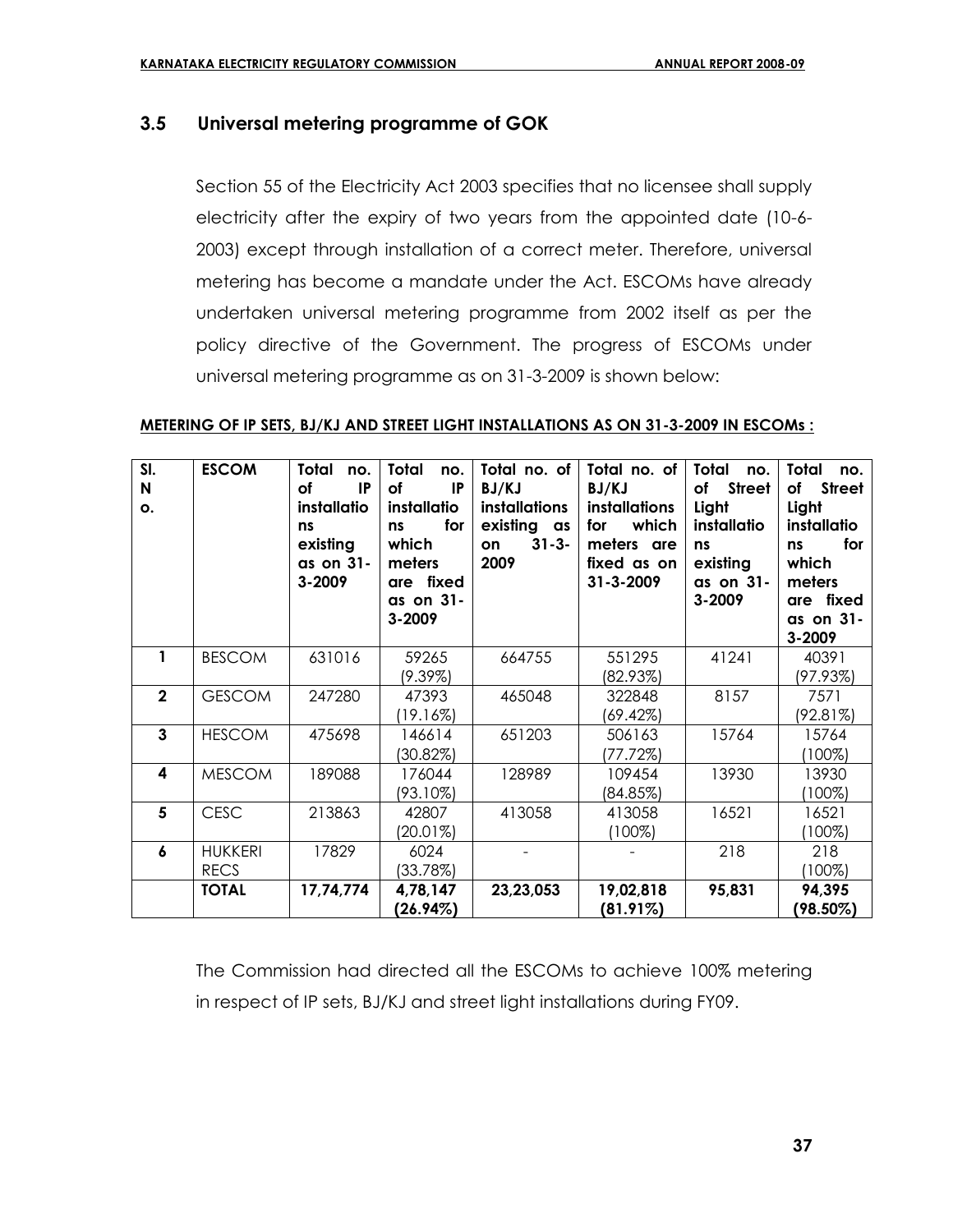# **3.6 Transformer failures:**



The Details of transformer failures in ESCOMs from FY03 to FY09 are as follows:

#### **Note:**

i. Data for FY09 is incomplete and hence not included in the above bar chart

ii. CESC came into being from FY05, Before FY05 the areas now under CESC was included in MESCOM.

iii. Hukkeri RECS has furnished data from FY07 onwards.

The ESCOM wise data on rate of failure of distribution transformers for FY09 compared to previous years are as follows:

| SI. | <b>ESCOM</b>          | <b>FY03</b> | <b>FY04</b> | <b>FY05</b> | <b>FY06</b> | <b>FY07</b> | <b>FY08</b> | <b>FY09</b>                     |
|-----|-----------------------|-------------|-------------|-------------|-------------|-------------|-------------|---------------------------------|
| no. |                       |             |             |             |             |             |             |                                 |
|     | <b>BESCOM</b>         | 14.79%      | 12.98%      | 13.27%      | 12.76%      | 9.39%       | 8.45%       | 8.72%                           |
| 2   | <b>MESCOM</b>         | 18.32%      | 17.81%      | 15.82%      | 15.42%      | 11.51%      | 10.65%      | 8.09%<br>$up$ to III<br>quarter |
| 3   | <b>HESCOM</b>         | 16.99%      | 14.94%      | 15.12%      | 14.38%      | 13.30%      | 13.12%      | 12.97%                          |
| 4   | <b>GESCOM</b>         | <b>NA</b>   | 16.37%      | 21.07%      | 18.86%      | 16.64%      | 17.48%      | <b>Not</b><br>furnished         |
| 5   | <b>CESC</b>           |             |             | 22.45%      | 23.94%      | 19.75%      | 16.48%      | 12.63%                          |
| 6   | Hukeri<br><b>RECS</b> |             |             |             |             | 15.55%      | 13.50%      | 5.85%<br>up to III<br>quarter   |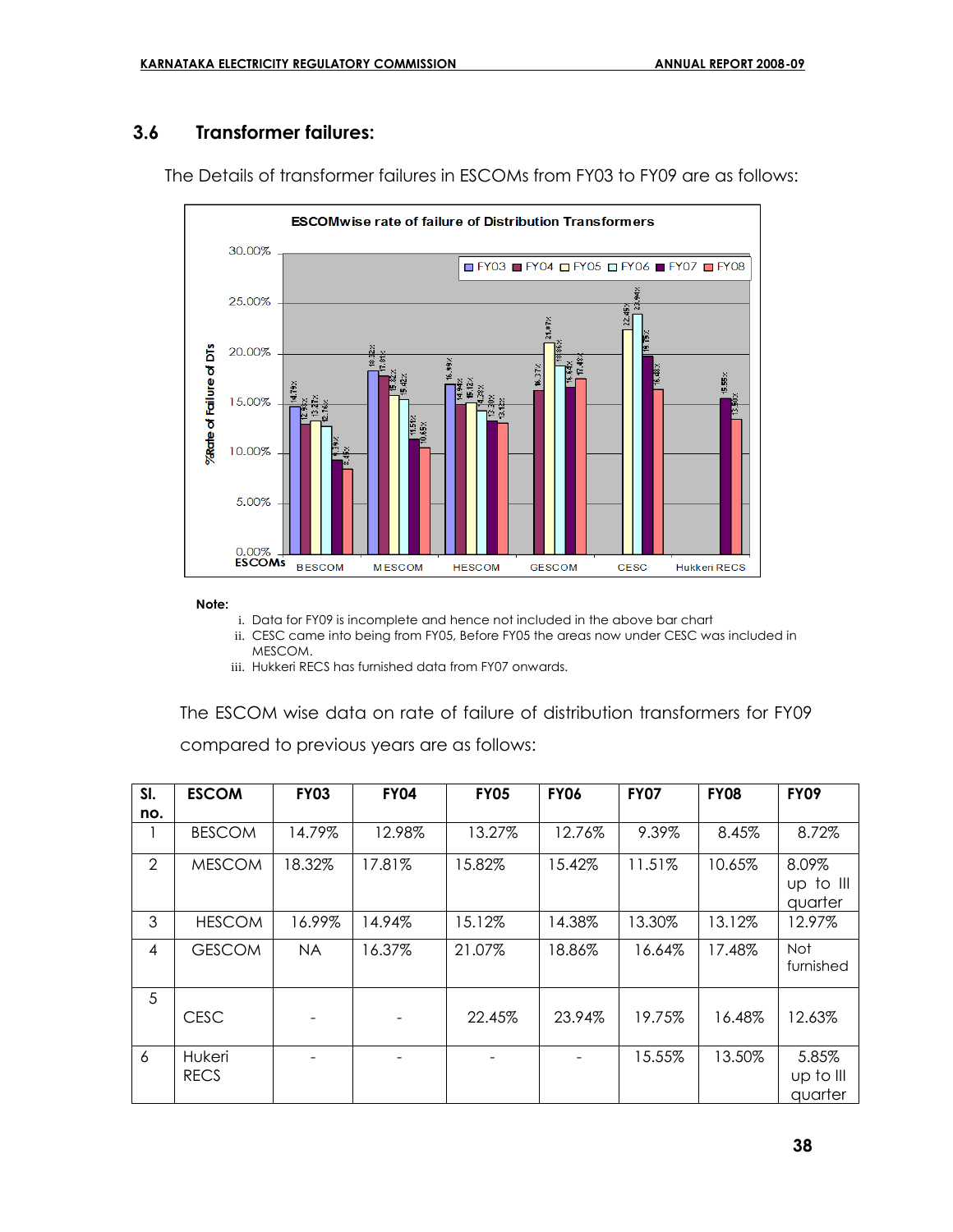# **3.7 Review of DCB of the Licensees**

ESCOMs are furnishing monthly DCB statements to the Commission. The DCBs are being taken up for discussion in the review meetings with the ESCOMs. An abstract of DCB of KEB/KPTCL for the period from FY97 to FY02 and that of the ESCOMs for the period from FY03 to FY08 is furnished below:

| Year         | Revenue<br>Demand<br>(Rs. crs) | Collection<br>(Rs. crs) | Collection as % of<br>current year's<br>demand |
|--------------|--------------------------------|-------------------------|------------------------------------------------|
| <b>FY97</b>  | 2314.06                        | 1960.06                 | 84.70                                          |
| <b>FY98</b>  | 2788.87                        | 2383.88                 | 85.48                                          |
| <b>FY99</b>  | 3201.02                        | 2876.16                 | 89.85                                          |
| <b>FY00</b>  | 3480.83                        | 3638.17                 | 104.52                                         |
| <b>FY01</b>  | 3790.64                        | 4244.48                 | 111.97                                         |
| <b>FY02</b>  | 4529.31                        | 4145.64                 | 91.53                                          |
| <b>FY03</b>  | 5257.15                        | 5078.72                 | 96.60                                          |
| <b>FY04</b>  | 6031.90                        | 5950.90                 | 98.66                                          |
| <b>FY05</b>  | 6751.67                        | 6317.71                 | 93.57                                          |
| <b>FY06</b>  | 7576.83                        | 6539.93                 | 86.31                                          |
| <b>FY07</b>  | 8325.59                        | 7760.29                 | 93.21                                          |
| <b>FY08</b>  | 9465.21                        | 8383.08                 | 88.57                                          |
| <b>FY09*</b> | 10732.28                       | 10094.80                | 94.06                                          |

**\* As per provisional DCB statements furnished by the ESCOMs**

The Commission notes that the collection efficiency during FY 09 has increased by 5.5% over the FY08 figures. The ESCOM wise collection efficiency in FY09 including adjustments is as follows:

|               | Rs. In Crs.              |            |                                        |  |  |
|---------------|--------------------------|------------|----------------------------------------|--|--|
| <b>ESCOM</b>  | Revenue<br><b>Demand</b> | Collection | Collection<br>as<br>Z<br>current<br>οf |  |  |
|               |                          |            | year's demand                          |  |  |
| <b>BESCOM</b> | 6265.11                  | 6136.89    | 97.95                                  |  |  |
| <b>MESCOM</b> | 908.72                   | 886.55     | 97.56                                  |  |  |
| <b>CESC</b>   | 977.60                   | 874.23     | 89.43                                  |  |  |
| <b>HESCOM</b> | 1404.30                  | 125427     | 89.18                                  |  |  |
| <b>GESCOM</b> | 1176.50                  | 944.83     | 80.31                                  |  |  |

ESCOM wise arrears outstanding as at the end of FY09 is given below: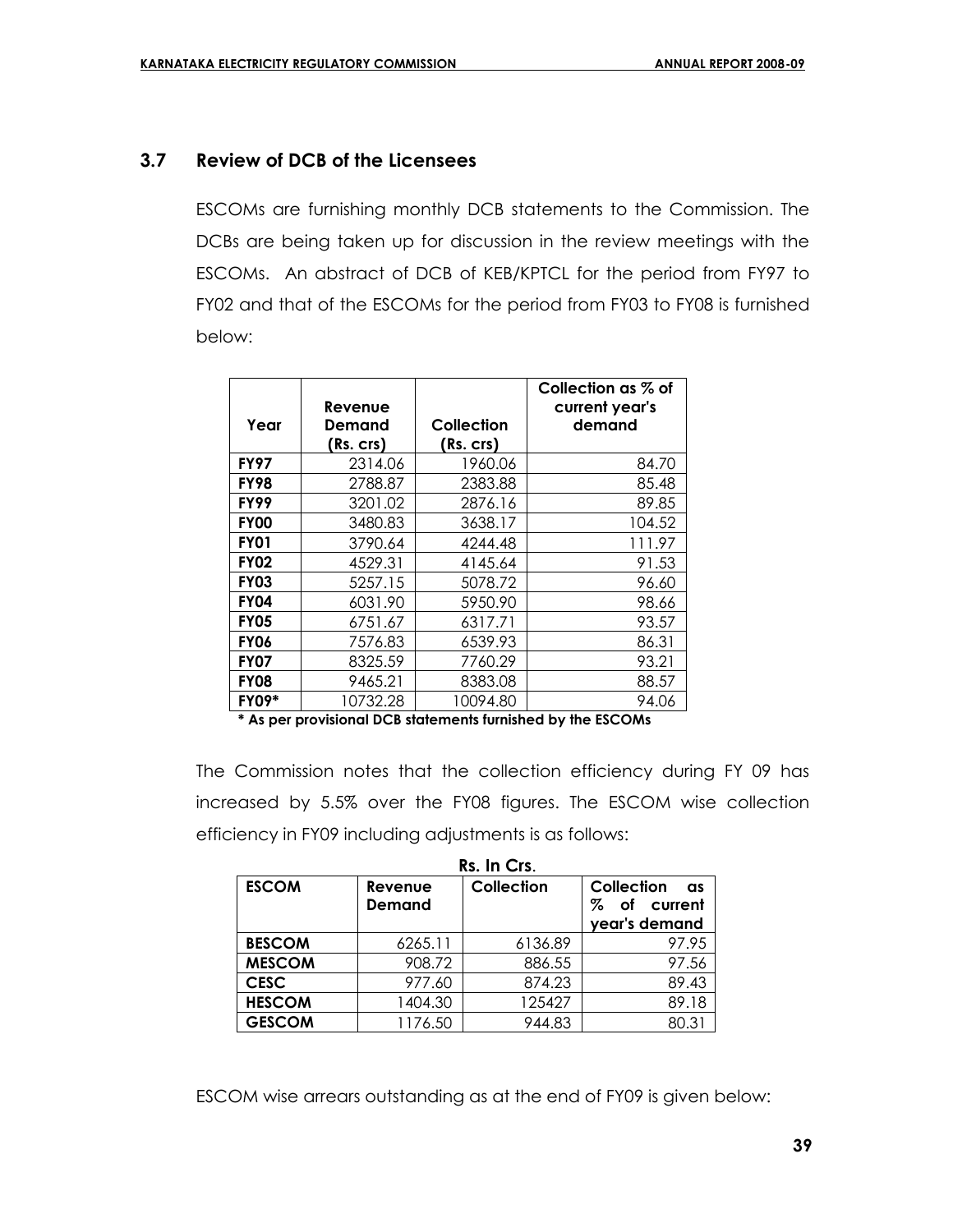| <b>ESCOM</b>  | Revenue<br>outstanding<br>in<br>terms<br>оf<br>months in FY08 | Revenue<br>outstanding<br>in<br>terms of months<br>in FY09 |
|---------------|---------------------------------------------------------------|------------------------------------------------------------|
| <b>BESCOM</b> | 4.52                                                          | 4.26                                                       |
| <b>MESCOM</b> | 3.98                                                          | 3.86                                                       |
| <b>CESC</b>   | 9.87                                                          | 10.24                                                      |
| <b>HESCOM</b> | 10.58                                                         | 10.72                                                      |
| <b>GESCOM</b> | 10.78                                                         | 11.68                                                      |

The outstanding balances to be recovered from the consumers have increased significantly in FY09 (except in BESCOM and MESCOM) as compared to the previous year. This indicates that concerted efforts are not being made to reduce the level of receivables.

# **3.8 Petitions and Review Petitions disposed of**

A summary of petitions received by the Commission, disposed off during the year and pendency up to March 2009 is given below:

| <b>Nature of Petitions</b>                           | Opening<br><b>Balance</b> | <b>No.of Petitions</b><br>received during<br>the vear | <b>No.of Petitions</b><br>disposed during<br>the year | <b>No.of Petitions</b><br>pending qs on<br>31.03.09 |
|------------------------------------------------------|---------------------------|-------------------------------------------------------|-------------------------------------------------------|-----------------------------------------------------|
| <b>Petitions</b><br>regarding back<br>billing / PPAs | 18                        | $(32+2^*)$                                            | $10+1*$                                               | $40+1*$                                             |

\* Review petitions

Details of petitions/Review Petitions received during the year are shown in **Annex - 3.1** Details of High Court cases where the KERC is a party are shown in **Annex - 3.2.**

# **3.9 Appeals against the Commission's orders on PPAs**

# **1. PPA between KPTCL and KPCL/VVNL**

1. As indicated in the previous Annual Report, KPCL had appealed to the Hon'ble High Court against the orders passed by the Commission on the approval of PPAs between KPTCL and KPCL in respect of (i) RTPS units 1 to 7 (ii) hydro stations and (iii) Almatti Power House project.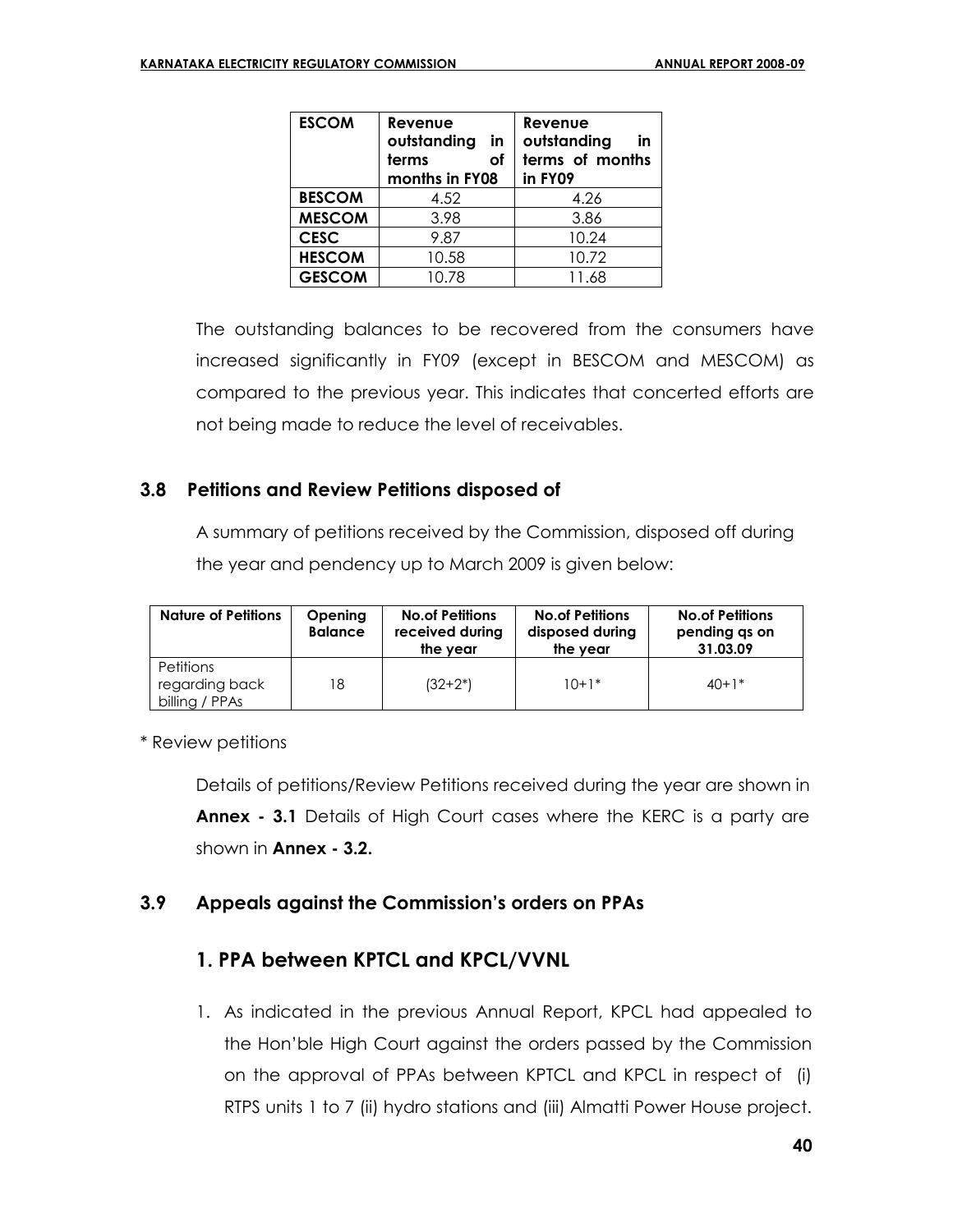Similarly, VVNL had appealed to the Hon'ble High Court on the order issued by the Commission in the matter of PPA between KPTCL and VVNL for Yelahanka Diesel Plant. The matter was pending in the Hon'ble High Court. The Hon'ble High Court of Karnataka disposed of the Appeals in its orders during February 2008 by permitting KPCL to withdraw the Appeal with liberty to file an appeal before the Appellate Tribunal for Electricity (ATE) New Delhi. KPCL preferred Appeals before the Hon'ble ATE challenging the orders of the Commission.

The Hon'ble ATE in its order dated  $19<sup>th</sup>$  March 2009, disposed of the Appeals by setting aside the orders of the Commission dated 10<sup>th</sup> April 2003, and remanded the matter back to the Commission to pass fresh orders after affording an opportunity to the Appellant to make its submissions on the modifications directed by the Commission vis-à-vis objections filed by the Objectors.

In pursuance of the orders of the Hon'ble ATE, the Commission held a Hearing on  $17<sup>th</sup>$  June 2009 to hear the Appellants, Respondents and the Objectors. After considering the written and oral submissions made by the parties, the Commission has finalized and issued orders on 03.08.2009.

#### **2. PPA between KPTCL and Jindal Thermal Power Co. Ltd**.

The Commission had passed its Order on this matter on 22.05.2002. JTPCL had challenged the Order of the Commission in the Hon'ble High Court vide MFA No.4795 of 2002. The Hon'ble High Court has pronounced the judgment on 8.4.2004 setting aside the impugned order of the Commission. The Commission has filed a Special Leave Petition before the Hon'ble Supreme Court of India and the matter is pending before the Hon'ble Supreme Court of India.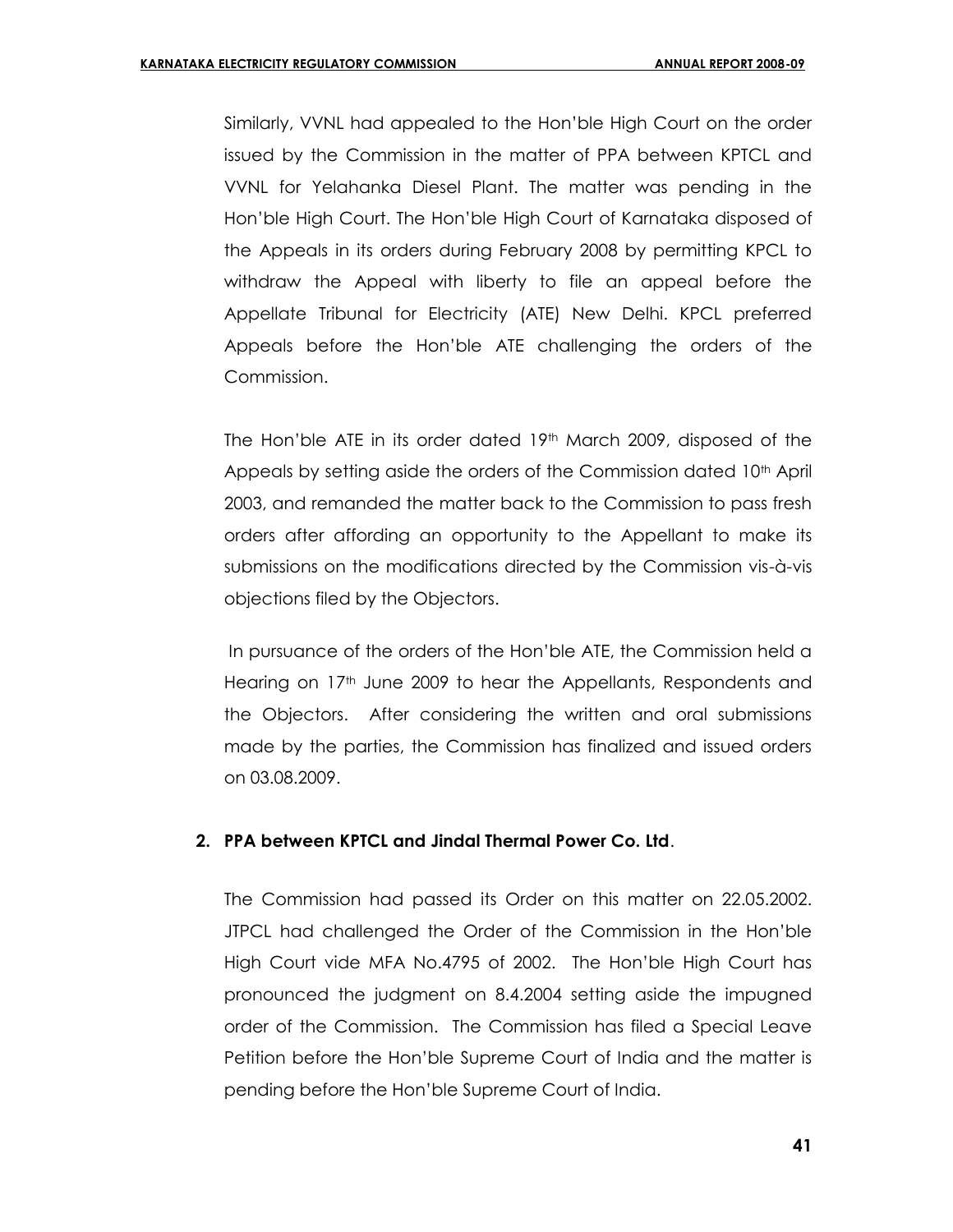# **4. ADVISORY COMMITTEE**

During the year, the following Members of the Advisory Committee retired from the Committee in accordance with Section 3(5) of the KERC (State Advisory Committee) Regulations, 2004, on completion of a term of three years as members.

| SI.No. | <b>Name of the Retired Members</b>                                                  |  |  |
|--------|-------------------------------------------------------------------------------------|--|--|
|        | Sri Venkatagirirao                                                                  |  |  |
|        | Sri. M.G. Prabhakar, Member<br><b>FKCCI</b>                                         |  |  |
| 3      | Sri.<br>Sathyanarayana<br>В.<br>Secretary,<br>Udupa,<br>Bharateeya<br>Kissan Sanga, |  |  |

The Commission appointed the following persons as Members of Advisory Committee in place of the retired Members as well against existing vacancies, under the provisions of section 87(1) of Electricity Act 2003, read with regulation 3 of KERC (State Advisory Committee) Regulations, 2004,

| SI.<br><b>No</b> | Name of the newly appointed Members                                                                  | Field of<br><b>Representation</b> |
|------------------|------------------------------------------------------------------------------------------------------|-----------------------------------|
|                  | President KEB Engineers Association                                                                  | Labour                            |
| $\mathcal{P}$    | Sri. M.G. Prabhakar, Member FKCCI (Re-<br>appointed)                                                 | Commerce<br>&<br>Industries       |
| 3                | Sathyanarayana<br>Sri.B.<br>Udupa,<br>Sanga,<br>Secretary, Bharateeya Kissan<br>Udupi (Re-appointed) | Consumer/NGO                      |
|                  | V.Venkata Subba Rao                                                                                  | Electricity                       |

List of present Members of the Advisory Committee is placed in **Annex-4.1**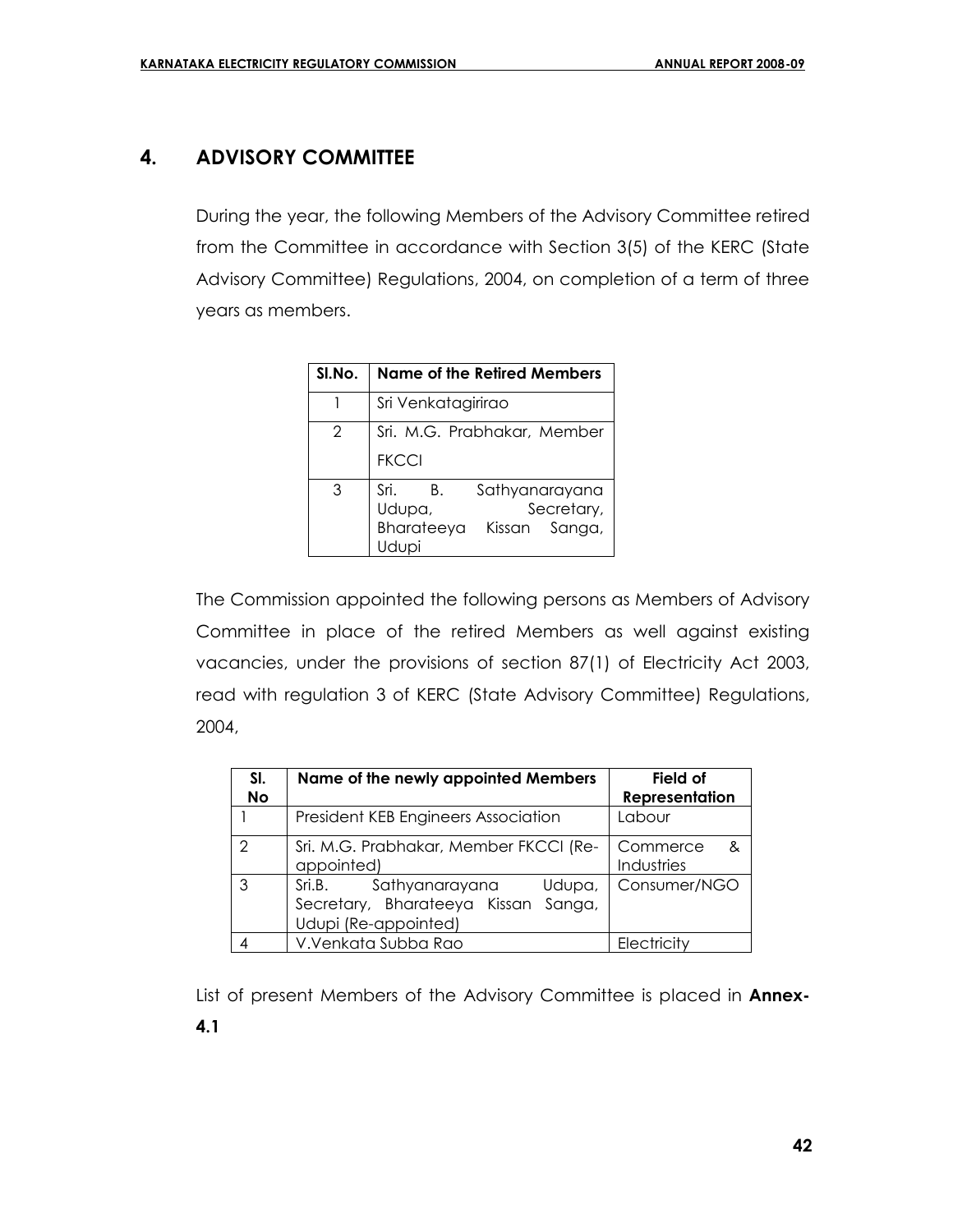#### **4.1 Brief Account of the Meetings**

- 4.1.1 During the year, two meetings of the Advisory Committee were held. In the  $22<sup>nd</sup>$  meeting held on  $4<sup>th</sup>$  June 2008, the following are some of the important subjects that were discussed:
	- 1. **Pre-paid Metering**: On an initiative taken by Sri M.G. Prabhakar, Member, a presentation was made on the subject of "Pre-paid Metering" by M/s Wallaby Metering Systems, Chennai. The presentation covered various features of pre-paid metering.
	- 2. **Fund for Empowering Consumers**: As per the advice of the Advisory Committee, a sub-committee was constituted in order to examine and recommend the modalities to create a fund for providing financial assistance to the consumer groups. The Fund so created is to be utilized by the consumer groups for meeting the legal expenses to be incurred for filing/defending the orders on Tariff, other consumer related issues in ATE/ higher courts. The fund could also be utilized for educating consumers. The sub-committee under the Chairmanship of Sri B.G. Rudrappa, former Chairman of KEB submitted the report and draft regulations to the Advisory Committee. The Advisory Committee reviewed the same and number of suggestions were made.
	- 3. **DSM measures:** The Committee discussed in detail the various aspects of Demand Side Management (DSM), Energy conservation and Loss reduction. The Committee Members sought a detailed report in the matter from the ESCOMs. It was felt by the Committee that in addition to the ESCOMs taking up DSM measures, the consumers themselves should adopt DSM in the overall interest of the Society. It was also felt that the proposed fund to be set up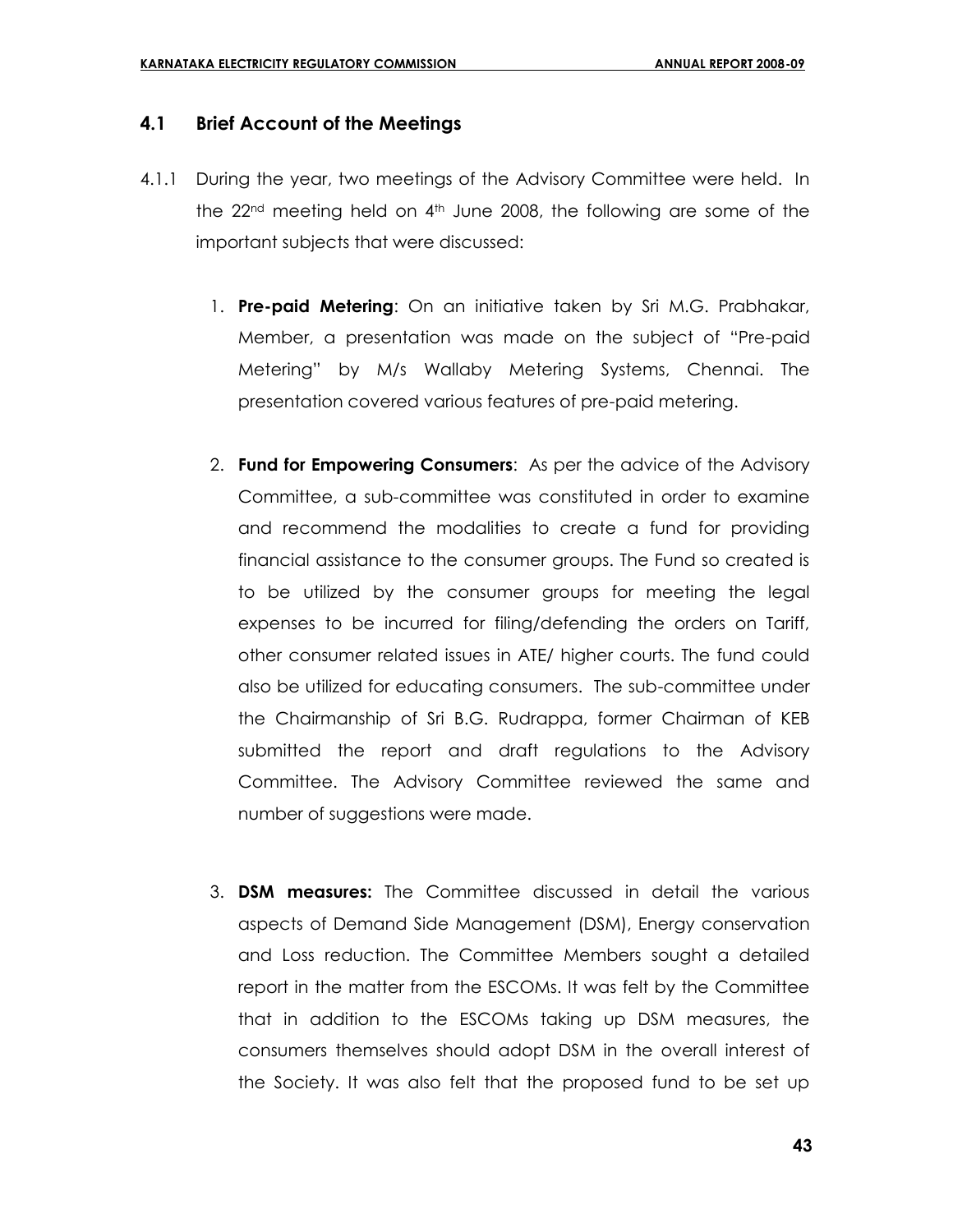could be partly utilized for educating and creating consumer awareness on DSM, energy conservation and safety aspects in usage of electricity.

- 4. **Payment of bills through banks**: The Committee also held discussions on the subject of payment of current bills through banks, refunds arising due to changing 3 MMD to 2 MMD, Starting of 24/7 Computerized Complaint Cells in ESCOMs etc. The ESCOMs were advised to take up consumer friendly measures in a big way so as to reduce the difficulties faced by the consumers in making payment of monthly energy bills.
- 4.1.2 In the 23rd Advisory Committee meeting held on 23rd December, 2008, the following are some of the important subjects that were discussed:
	- 1. Discussion on the action taken by ESCOMs for initiating Demand Side management, Energy Conservation, Loss Reduction etc were discussed in detail and a number of suggestions were made by Members for effective implementation.
	- 2. Final report of the Committee constituted for the purpose of creation of a fund to empower the consumers for meeting the court expenses / expenses to create consumer awareness etc., was discussed and the views of the Members were noted. It was agreed by the Sub-group that the final report would be submitted during the next Advisory Committee meeting.
	- 3. Other miscellaneous subjects regarding certain shortcomings regarding the interaction of officers of the ESCOMs with the consumers at large and the possible methods to be adopted for improving relations with consumers were also discussed.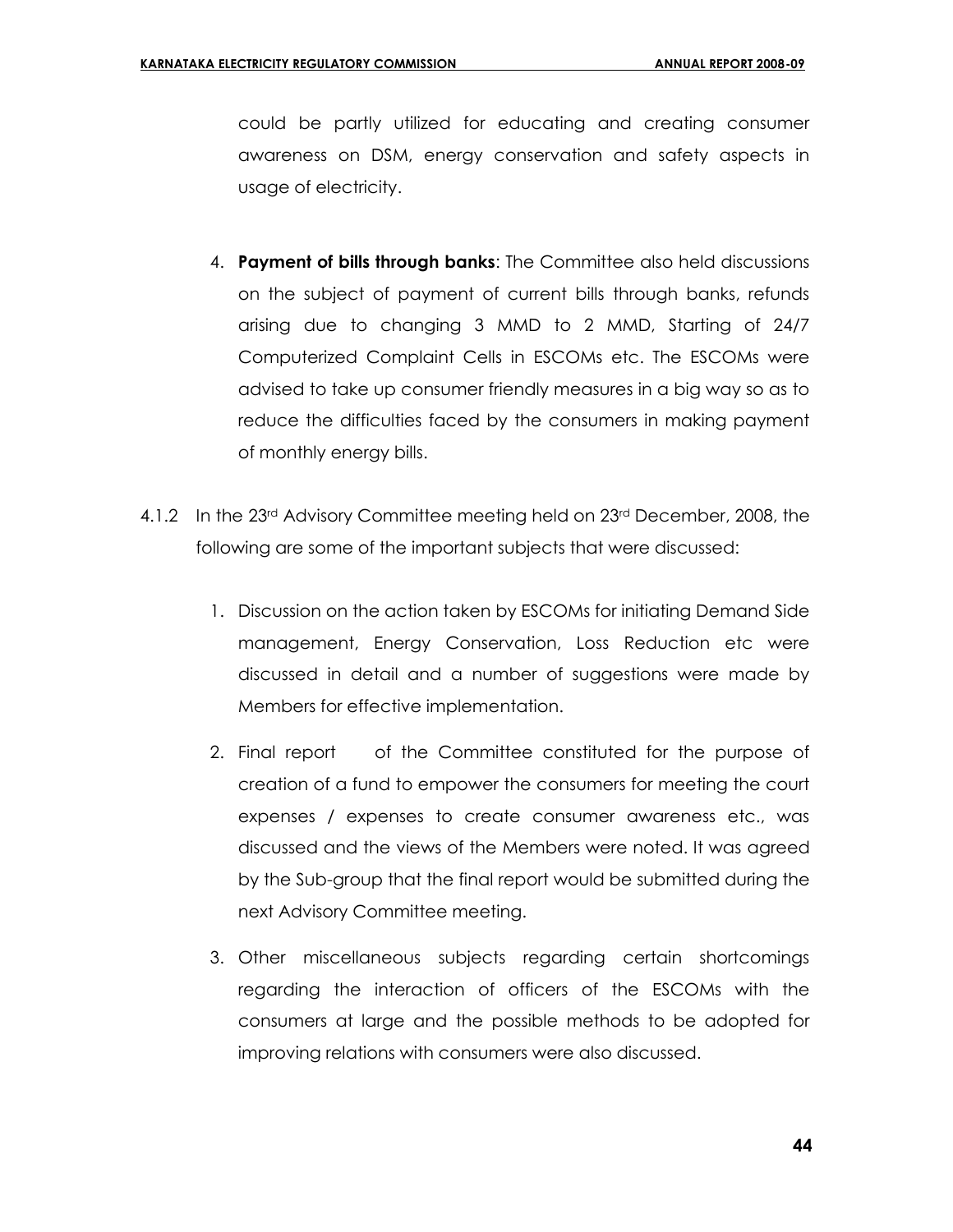# **5. GENERAL REVIEW OF THE POWER SECTOR**

#### **5.1 Status of Karnataka Power Sector**

#### **5.1.1 Installed Capacity**

The State had an installed capacity [including central share], as on 01.04.2009, as follows:

#### **Installed capacity & Share of Karnataka**

|                        |       |                |               | (MW)         |
|------------------------|-------|----------------|---------------|--------------|
|                        | Hydro | <b>Thermal</b> | <b>Others</b> | <b>Total</b> |
| <b>KPCL &amp; VVNL</b> | 3656  | 2098           |               | 5754         |
| Private                |       |                |               |              |
| Generating             |       | 109            |               | 109          |
| Companies              |       |                |               |              |
| Cogeneration<br>&      |       |                | 1784          | 1784         |
| Renewable              |       |                |               |              |
| <b>State Total</b>     | 3656  | 2207           | 1784          | 7647         |
| Central                |       | 1534           |               | 1534         |
| Projects Share         |       |                |               |              |
| <b>Total</b>           | 3656  | 3741           | 1784          | 9181         |

**Source: Daily Load data sheets of KPTCL**

#### **5.1.2 Transmission system**

The overview of the Transmission system as on 31.03.2009 is indicated below:

| Number of Stations                      | 878   |
|-----------------------------------------|-------|
| <b>Total Capacity (MVA)</b>             | 36297 |
| Length of Transmission<br>lines-ckt-kms | 28000 |
| Peak handled-MW                         | 6548  |

 **[source ERC filings]**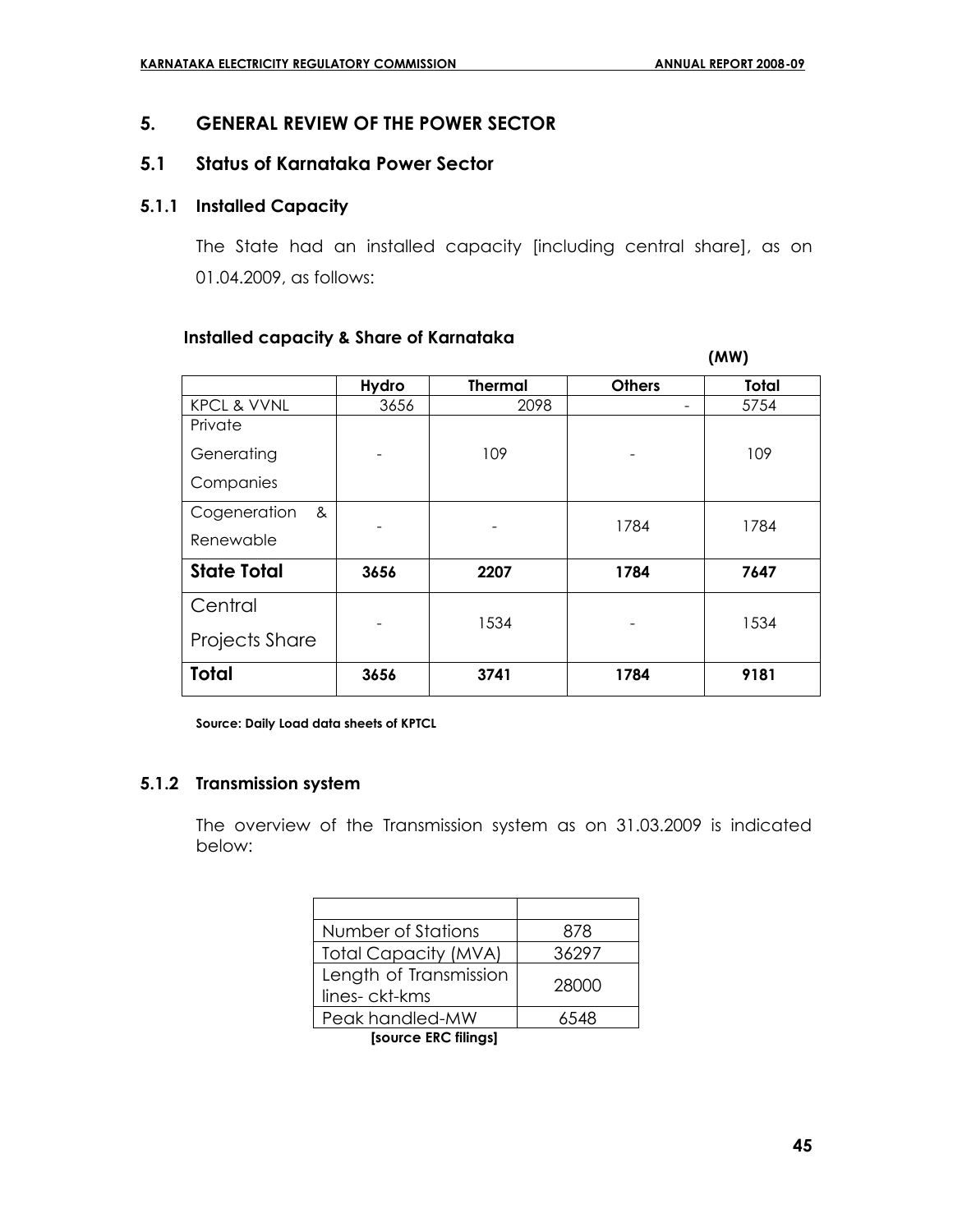#### **5.1.3 Distribution System**

A bird's eye view of the distribution system in the area of supply of the distribution licensees as on 31.03.2009 is indicated below:

| <b>ESCOM</b>  | Area-in<br>Sq. kms | Number of<br>consumers-<br>in lakhs | <b>Number</b><br>of DTCs | HT-line<br>length<br>in ckt-<br>kms | LT-line<br>length<br>in ckt-<br>kms | Number of<br>employees<br>working |
|---------------|--------------------|-------------------------------------|--------------------------|-------------------------------------|-------------------------------------|-----------------------------------|
| <b>BESCOM</b> | 41232              | 69.41                               | 125601                   | 65898                               | 141951                              | 10700                             |
| <b>MESCOM</b> | 26222              | 16.00                               | 29643                    | 23318                               | 64662                               | 4137                              |
| <b>CESC</b>   | 26739              | 21.71                               | 44755                    | 27514                               | 67910                               | 5374                              |
| <b>HESCOM</b> | 54513              | 32.55                               | 82665                    | 51380                               | 103273                              | 6956                              |
| <b>GESCOM</b> | 43861              | 20.57                               | 44467                    | 35697                               | 72734                               | 4555                              |

 **[source ERC filings]**

### **5.1.4 Energy Availability:**

As per the information furnished by the Licensees, the actual energy requirement in FY08 was 40184.51 MU. The energy requirement for FY09 is 41385.41 indicating a growth of 2.9% over FY08. The Commission had approved 44222 MU as the energy requirement for FY09 at Generator bus in its MYT order.

The approved energy input to ESCOMs at the interface points and the details of actual energy [provisional] input at interface points for FY09 as furnished by the ESCOMs is as follows:

|                       | Approved-MU | Actual -MU |
|-----------------------|-------------|------------|
| <b>ESCOM</b>          |             |            |
| <b>BESCOM:</b>        | 22149       | 19587.63   |
| MESCOM:               | 3371        | 3125.05    |
| <b>CESC</b>           | 4088        | 4113.37    |
| <b>HESCOM:</b>        | 7759        | 7367.35    |
| GESCOM:               | 4877        | 5648.01    |
| <b>Hukeri Society</b> | 196         | 178.28     |
| Total:                | 42440       | 40019.69   |

It is noted that the actual energy for FY09 at interface points is less by 5.7% with respect to the approved figures.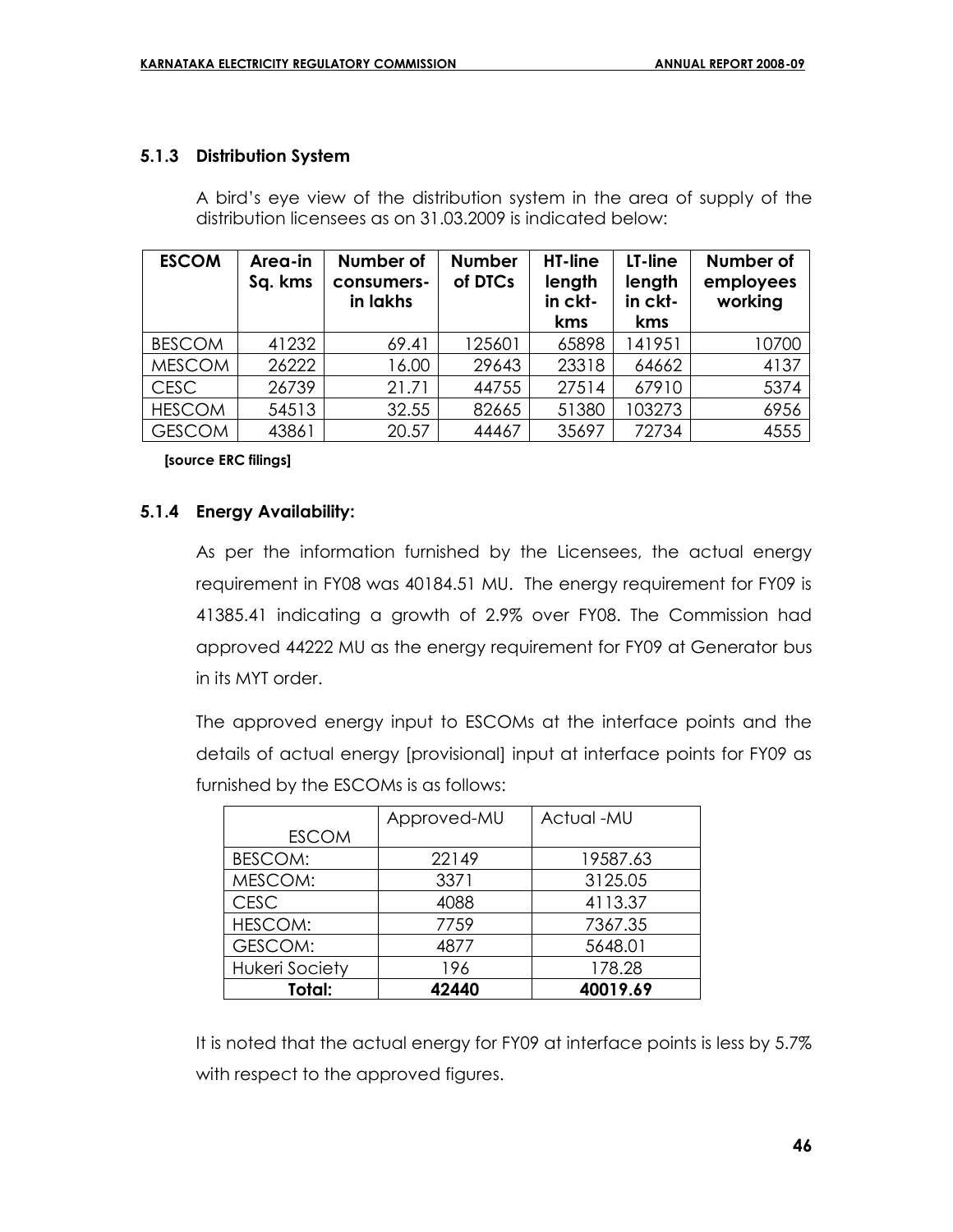# **6. ACTIVITIES OF THE OFFICE OF CONSUMER ADVOCACY OF KERC**

The Office of Consumer Advocacy (OCA) in the KERC was established in September 2001. In the last Eight years the OCA has undertaken several activities to empower, inform and educate the public in general and the civil society organizations in particular, about the developments in the electricity sector. It is acting as a catalyst to make the consumers participate in the power sector reform process and at the same time act as a countervailing force both on the Licensees and the Regulatory Commission.

With a view that the benefits of the reforms and restructuring of the power sector will reach the consumers only when there is effective public participation, the OCA has been conducting various activities and events in the last five years.

# **6.1 Consumer Information**

Since its inception, the OCA has laid emphasis on disseminating information to the public. Informing the consumers about the latest development in the power sector, the various laws, rules and regulations framed under the relevant Acts has been one of the functions of the OCA. The OCA has maintained a Directory of civil society organizations, which is being updated regularly. The number of organizations/persons has increased to 300. The OCA continues to send important documents, draft regulations, news clippings and other materials to these organizations/persons. However during 2008-09 the OCA has sent materials pertaining to news letters.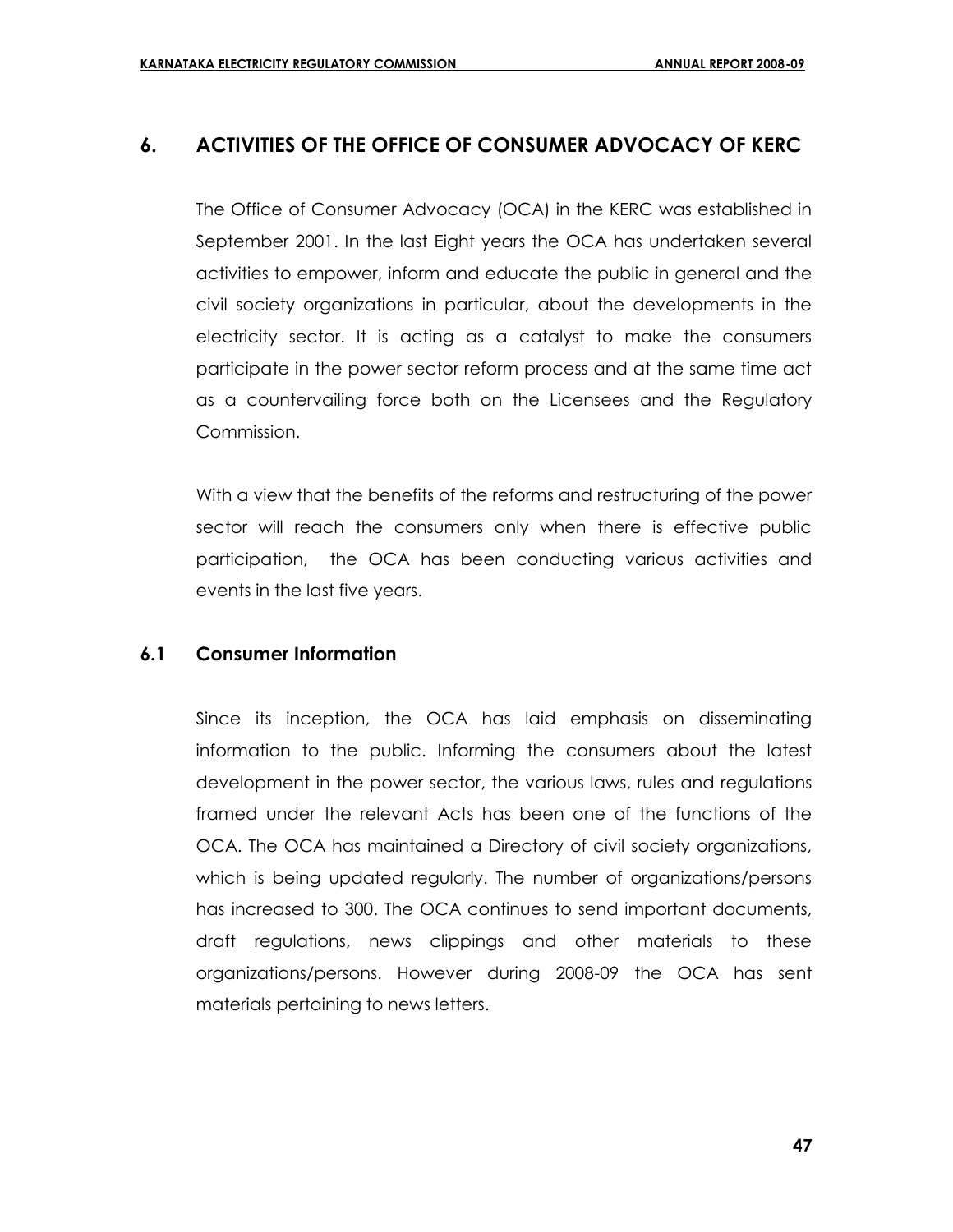The OCA, for the past Seven years, has been publishing two newsletters namely Consumer Power in English and Vidyut Balakedara in Kannada. In 2007-08 the OCA decided to bring in certain changes in the contents, layout, design etc. of the newsletter. The two newsletters were clubbed and a single magazine with more pages and news items was published as a quarterly. During 2008-09 two issues of the newsletter was published and distributed. During this year the OCA has prepared a leaflet on 'Power Interruptions' and 'Electricity Bills'.

### **6.2 Consumer Grievance Handling**

Despite the fact that the Licensees have established their own Consumer Grievance Redressal Forums as required under the Electricity Act 2003 and the Regulations made there under by the Commission, the Office of the Consumer Advocacy (OCA) is receiving complaints from the consumers and he is facilitating redressal of consumer grievances by forwarding them to the respective ESCOMs. As informed by the OCA, the ESCOMs have been very much cooperative with the OCA in resolving the consumers' grievances. As a result of functioning of the Electricity Consumer Grievance Redressal Forums in all the distribution licensees, there is drastic reduction in the number of complaints received at the OCA. During 2008-09 only a handful of complaints were received and the same has been forwarded to the concerned distribution licensees.

#### **6.3 Review of Standards of Performance**

The KERC has issued Regulations as required under the Electricity Act 2003 on the Standards of Performance to be achieved by the Licensees. The OCA is obtaining quarterly reports of Standards of Performance and monitoring its compliance. A consolidated report of the performance of the distribution licensees for the year 2007-08 and 2008-09 is under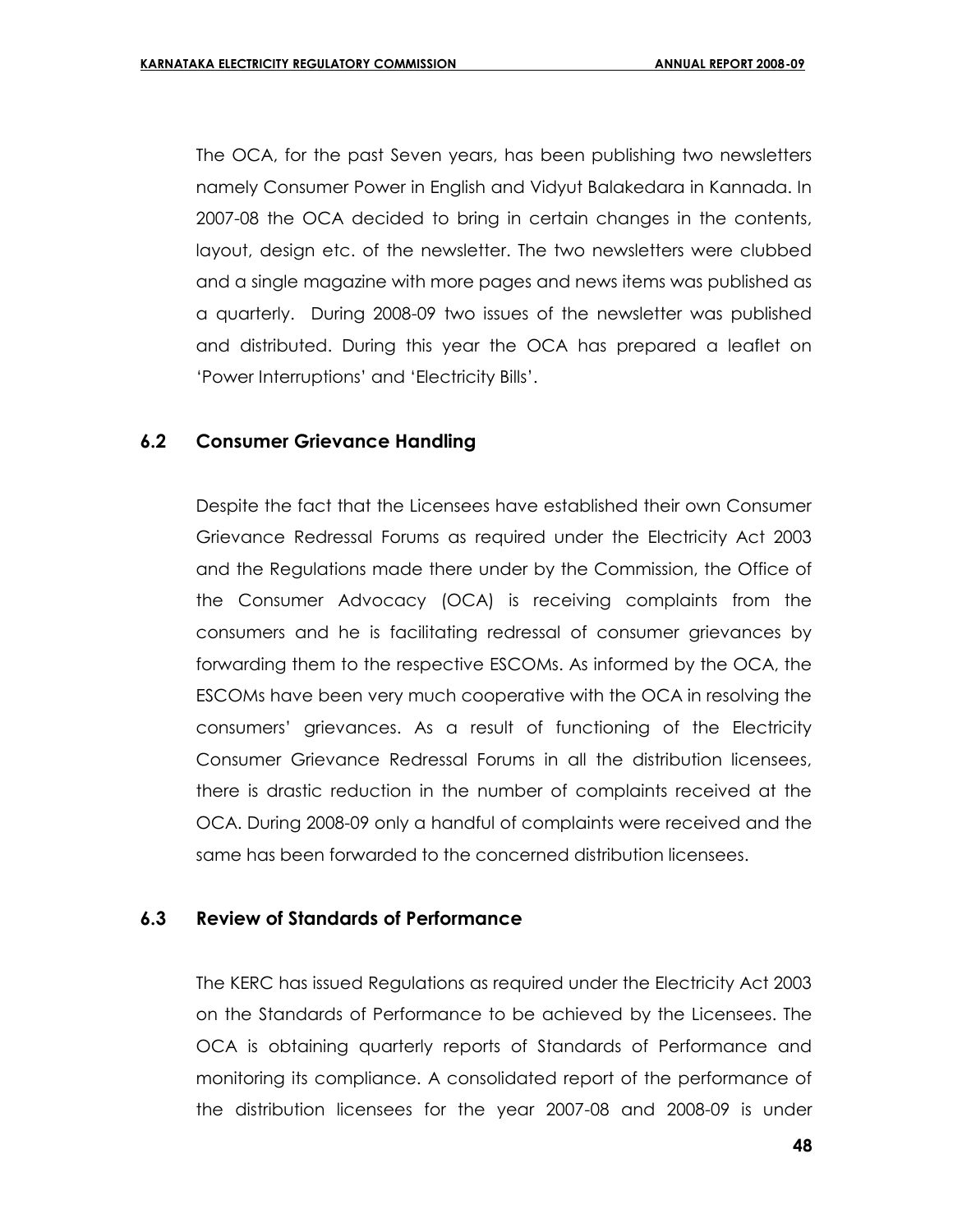preparation. There was delay in submission of information from one of the distribution licensees. The same has been sorted out and the consolidated report would be ready for reference during July-August 2009.

# **6.4 Public Outreach Meetings**

With the objective of informing and educating the public about the activities of the Commission, OCA and also to disseminate information on the various Regulations issued by the Commission, the OCA has been holding Public Outreach Meetings in various parts of the State. In some of the places, the OCA is conducting these meetings in collaboration with local civil society organizations. The OCA is also making use of other fora to highlight the activities of the Commission and OCA. During the year 2008-09 public meetings were held in Bangalore city, Chintamani and Mysore.

# **6.5 World Consumer Rights Day**

The Office of Consumer Advocacy has been requesting the licensees to observe the World Consumer Rights Day every year on  $15<sup>th</sup>$  March to signify the adoption of Bill of Consumer Rights in the USA. The Licensees have reacted positively and the day was celebrated on 15.3.2009 by organizing consumer meets, publishing and distributing pamphlets, brochures, posters etc highlighting the rights of electricity customers. The HESCOM and MESCOM have published a consumers' handbook on the occasion of World Consumer Rights Day. Other activities like consumer grievance redressal meetings, talks and interviews, display of banners and notice boards formed part of the program.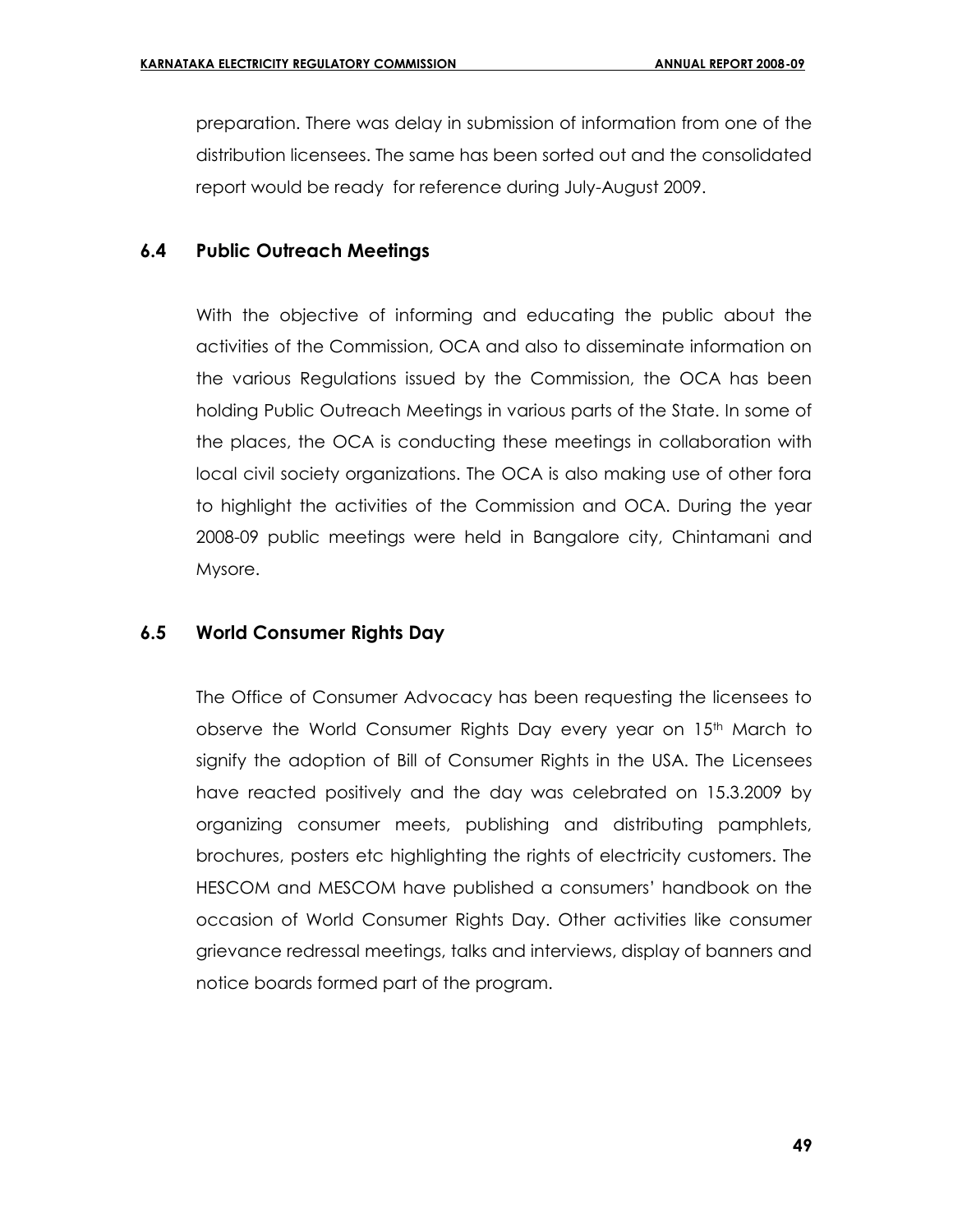### **6.6 Seminars and Workshops**

Several institutions are inviting OCA for making presentations and training their staff on issues related to power sector with special reference to consumer protection.

The Abdul Nazeer Saab State Institute of Rural Development, Mysore had organized a capacity building workshop for civil society groups involved in development issues at the gram panchyat level. This was under the Gram Swaraj Program of the World Bank. The OCA was invited to make a presentation on Electricity Reforms in Karnataka with special reference to KERC, Consumer Participation etc. The workshop was held during April 2008 at the Institute's Premises.

The Karnataka State Council for Science & Technology and Department of Management Studies, IISC, Bangalore, had organized a meeting on 'Electricity Supply: Equity and Efficiency Issues' in Mysore during June 2008. The OCA was invited to make a presentation on Consumer Perspectives'.

The CERC in collaboration with Forum of Regulators and Consumer Unity and Trust Society, had organized a five-day training workshop at New Delhi during November 2008. The OCA was invited to make two presentations about consumer participation and working of consumer grievance redressal forums.

The National Law School of India University, Bangalore, has established a Chair on Consumer Protection Law and Practice. The chair had organized the workshop on Electricity Law for practicing advocates during December 2008. Over 50 advocates took part in the workshop.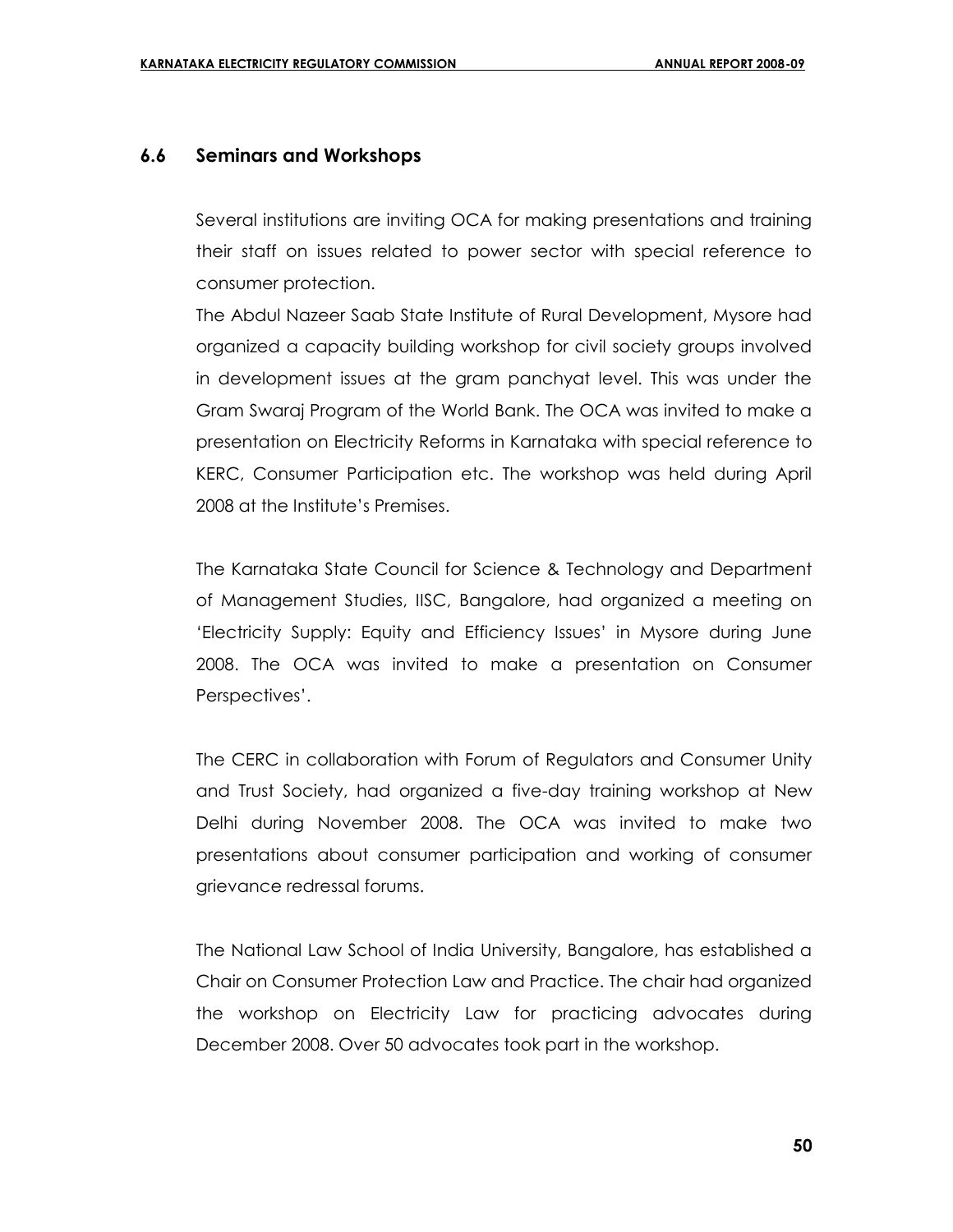Some of the High Schools in Karnataka have started Consumer Clubs under a project implemented by the Department of Food, Civil Supplies and Consumer Affairs, Government of Karnataka. The OCA is trying to make use of these clubs to create awareness among the students about basic concepts of electricity, regulatory authorities, regulations of interest to consumers and electricity safety. During March 2009, the RV Girls High School had invited the OCA to conduct a training program on electricity issues. The OCA explained basic concepts like electricity bills, safety measures to be adopted etc.

### **6.7 Mechanism for providing financial assistance to consumer groups**

The question of providing financial assistance to consumer groups for taking up activities related to electricity sector has been one of the issues which the OCA has taken up with the Hon'ble Commission since 2002. The OCA has consistently taken the view that unless consumer participation in the regulatory process is strengthened, the benefits of regulation may not reach them. Whether it is creating awareness or holding workshops and seminars or fighting a case in the tribunals/courts, consumer groups need financial assistance. One of the responsibilities of the Regulatory Commissions is to assist consumer groups by way of providing funds.

During 2008-09 the KERC set up a sub-committee in order to recommend to the KERC the ways and modalities of providing financial assistance to the consumer groups. The sub-committee under the Chairmanship of Shri.B.G.Rudrappa, former Chairman of KEB, has submitted the report and draft regulations to the KERC. The OCA believes that this is an achievement.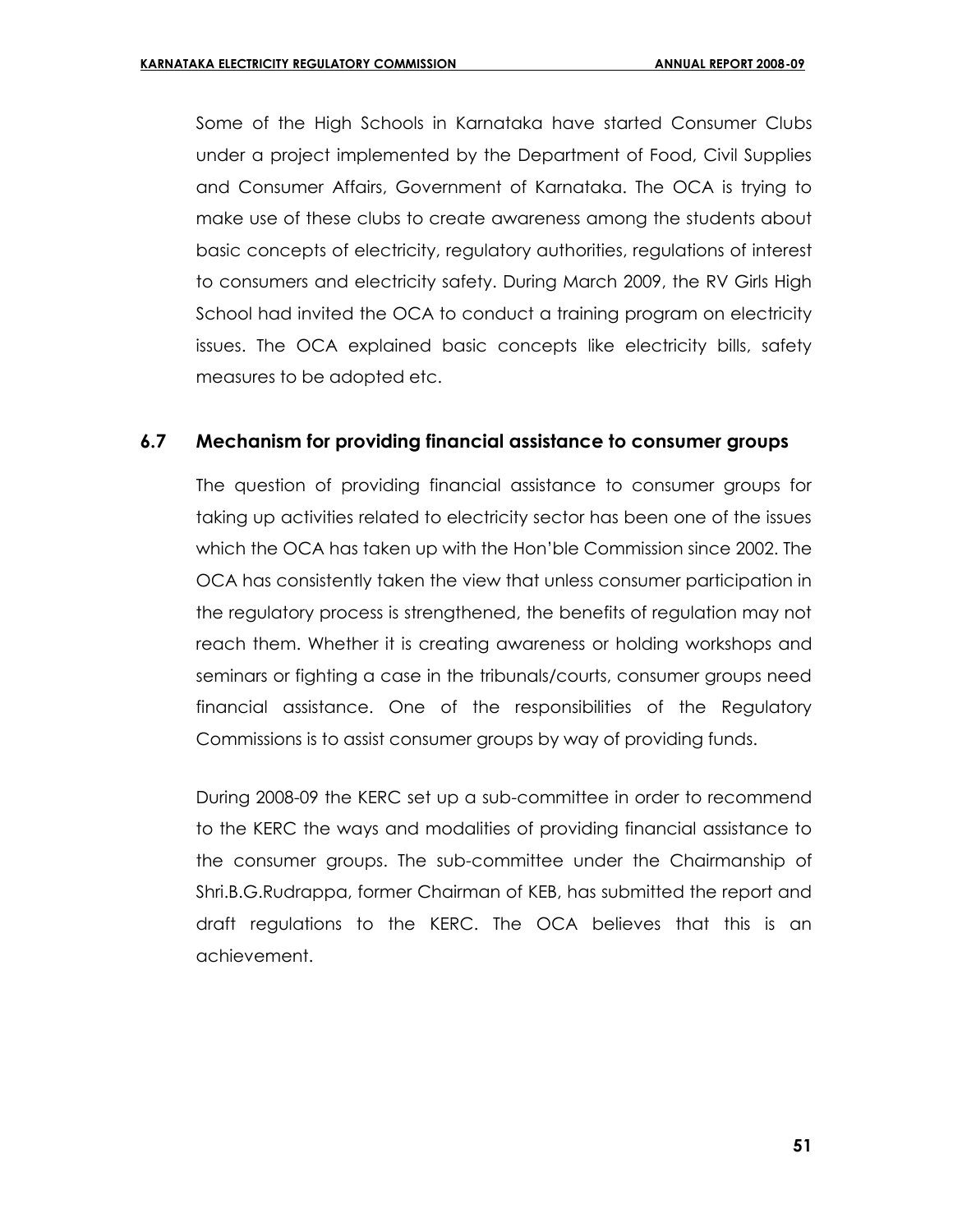# **6.8 Plan of Action**

During the next financial year (2009-10) the OCA would like to continue the present activities and at the same time focus on the following:-

- The OCA would like to establish District Electricity Reform Committees as a pilot project in five districts.
- There are over 250 Resident Welfare Associations in Bangalore. It is proposed to organize five Outreach meetings for their benefit.
- The School Consumer Clubs will be targeted in collaboration with the Office of Electrical Inspector to Government, to promote electrical safety among school children
- Review the working of Electricity Consumer Grievance Redressal Forums of the distribution licensees
- Organize a consultation workshop for the Members of the Electricity Consumer Grievance Redressal Forums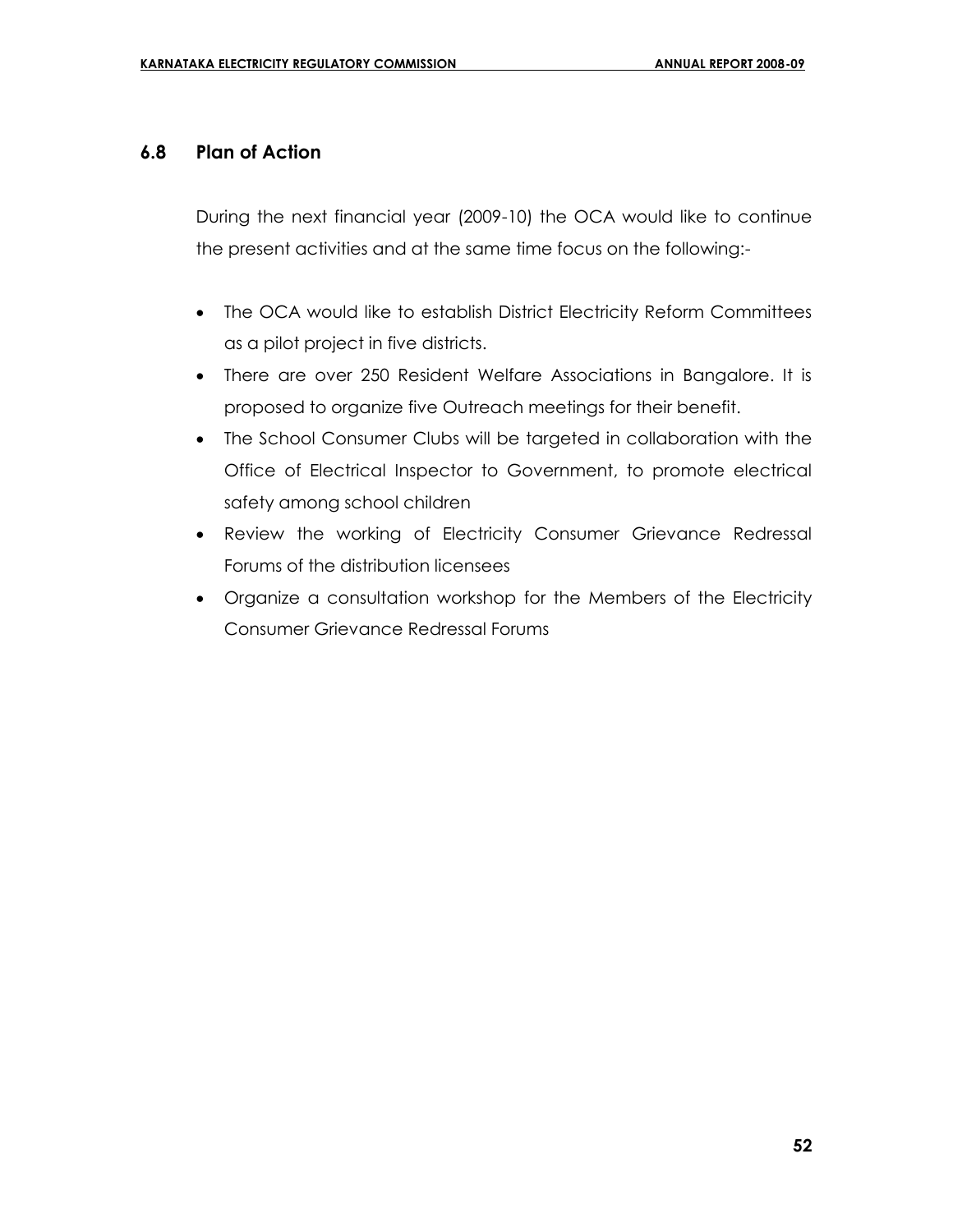# **7.0 CGRF & ACTIVITIES OF THE OMBUDSMAN**

### **7.1 CONSUMER GRIEVANCE REDRESSAL FORUM (CGRF)**

Section 42(5) of the Electricity Act, 2003, mandates the Distribution Licensee to establish a Forum for the redressal of the grievances of the consumers in accordance with the guidelines specified by the Commission. The Commission, accordingly, has issued Regulations, namely, KERC (Consumer Grievance Redressal Forum and Ombudsman) Regulations, 2004, specifying the composition, functions and powers of the Redressal Forum including the manner in which the grievances are to be redressed. In pursuance of these Regulations, all the Licensees have established the Redressal Forum in their respective areas. The CGRF of HESCOM also caters to the consumers of Hukkeri Electric Cooperative Society which is a Licensee with a small distribution area of revenue taluka of Hukkeri.

The Commission has amended the KERC (Consumer Grievance Redressal Forum and Ombudsman) Regulations, 2004 in conformity with the Electricity (Amendment) Rules 2006 with regard to the composition of the CGRF. As required by the aforesaid Regulations, the Commission has nominated non-official Members to all the Consumer Fora which are duly functioning in accordance with the said Regulations. These Fora have been able to provide relief to the consumers who have genuine grievances.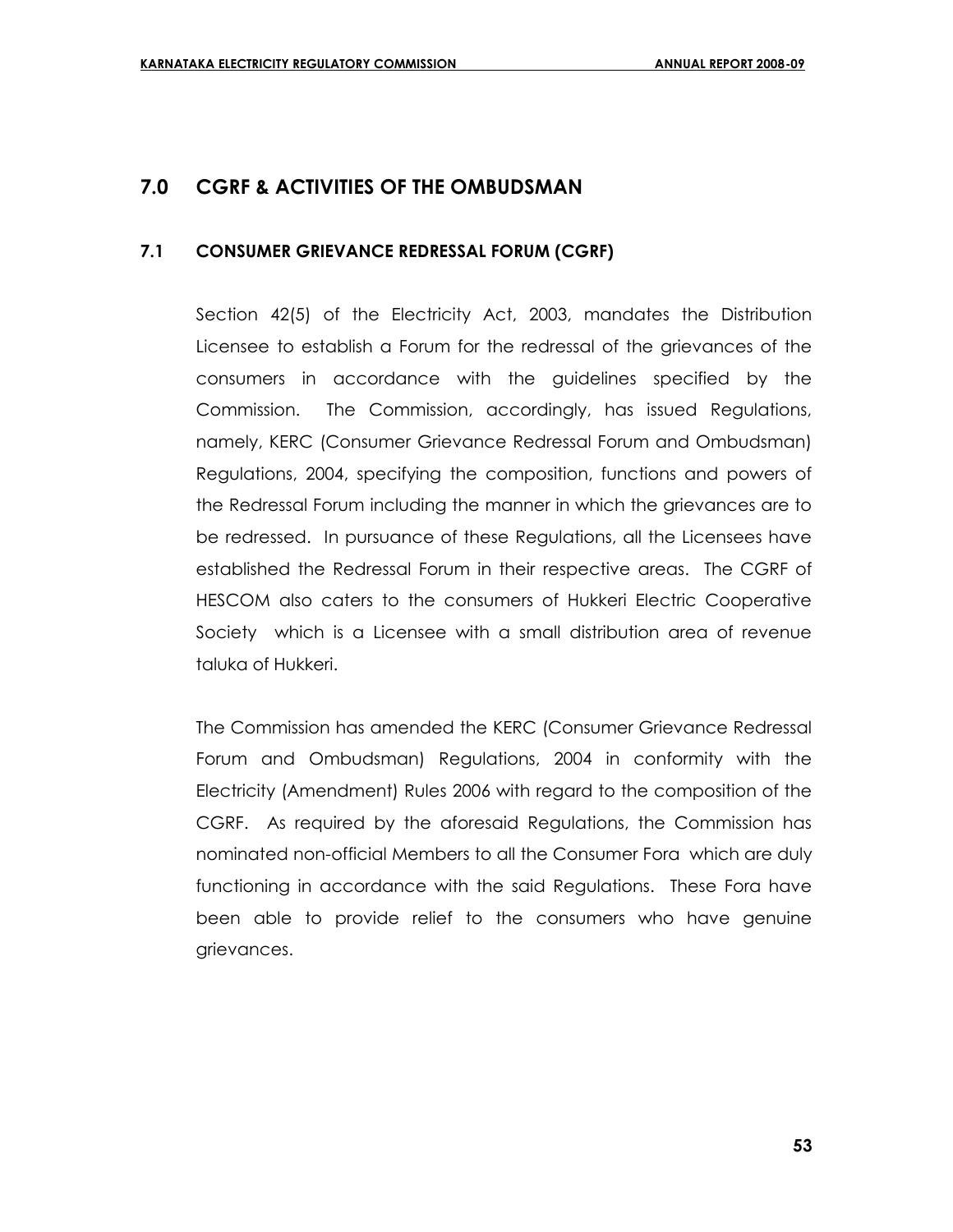#### **OMBUDSMAN**

As per Section 42(6) of the Electricity Act, 2003, the Commission is required to appoint or designate an authority called "Ombudsman" to entertain representation from any Complainant who is aggrieved by the nonredressal of the grievances by the CGRF. The Commission has appointed an Ombudsman who is discharging his functions in accordance with KERC (Consumer Grievance Redressal Forum and Ombudsman) Regulations, 2004. During the year 2008-09, 12 appeal complaints against the Orders passed by CGRF were received and 1 case was brought forward from the previous financial year. Out of these 13 cases, 5 cases have been disposed of as on 31.3.2009.

It is noteworthy to mention that there has been a significant increase in the number of representations filed before the Ombudsman and CGRF and this is an indication that there is considerable increase in the awareness of the public about the mechanism available to the consumers for redressal of their grievances. It has been the continuous endeavour of the Commission to make the redressal mechanism strong so that the empowerment of the consumers takes place in the real sense. In this direction, the Commission has initiated various steps such as popularizing the redressal mechanism through seminars / discussions organized by the Consumer Advocacy and has also directed the Licensees to display the details of CGRF/Ombudsman on the notice boards of public offices and through advertisements etc. The Commission is also considering to increase the number of CGRF in each licensee area based on the area to be covered and pendancy of cases to facilitate speedy disposal of the grievances of the consumers.

The cases registered and disposed off by various CGRF and Ombudsman during the 2008-09 are as under: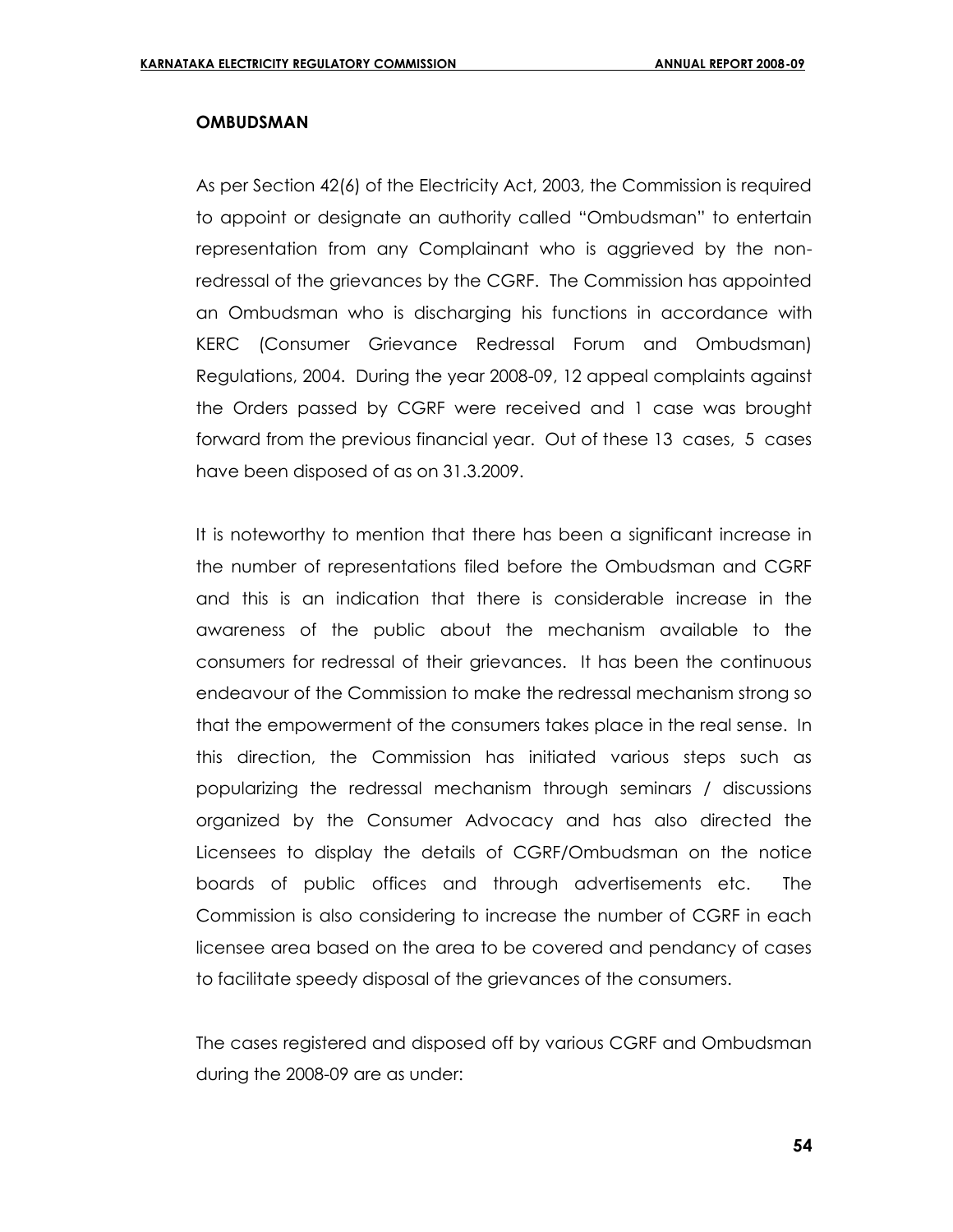| <b>ME</b>              | Opening<br>balance as<br>on.<br>01.04.2008 | Complaints<br>registered<br>during 08-09 | <b>TOTAL</b> | Complaints<br>disposed off<br>during 08-09 | <b>Balance</b><br>as on<br>31.03.09 |
|------------------------|--------------------------------------------|------------------------------------------|--------------|--------------------------------------------|-------------------------------------|
| CGRF,<br><b>BESCOM</b> | 55                                         | 68                                       | 123          | 91                                         | 32                                  |
| CGRF,<br><b>MESCOM</b> | <b>NiL</b>                                 | 08                                       | 08           | 08                                         | Nil                                 |
| CGRF,<br><b>HESCOM</b> | 01                                         | 09                                       | 10           | 03                                         | 07                                  |
| CGRF,<br><b>GESCOM</b> | 11                                         | 03                                       | 14           | 02                                         | 12                                  |
| CGRF,<br><b>CESC</b>   | 02                                         | 04                                       | 06           | 01                                         | 05                                  |
| OMBUDSMAN              |                                            | 12                                       | 13           | 5                                          | 8                                   |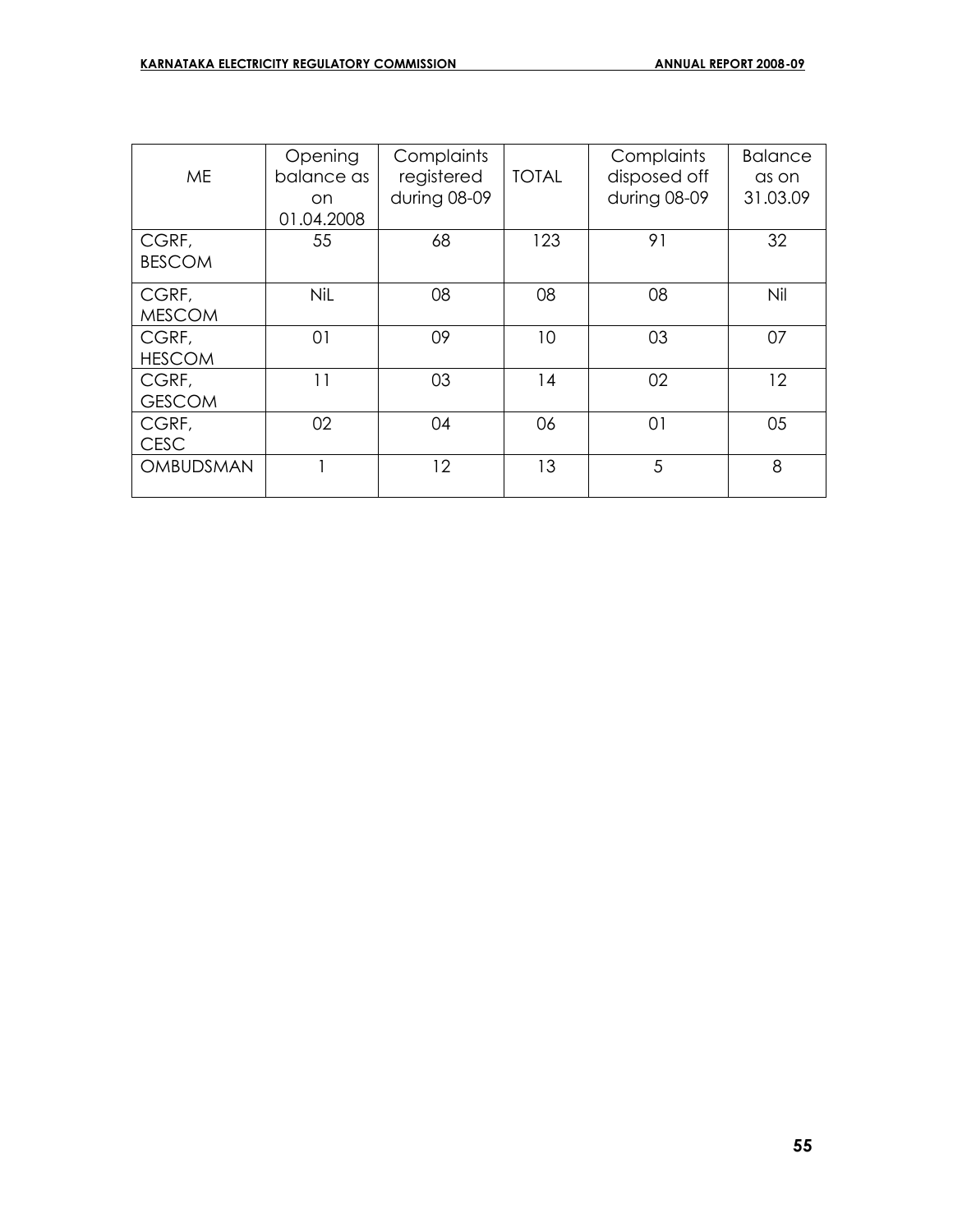# **8. ADMINISTRATION:**

### **8.1 STAFF PATTERN**:

The workforce consists of permanent employees besides officials on deputation and on contract basis. The total working strength of the Commission as on date is 45. At present, the Commission consists of

03 permanent employees consequent to absorption of services,

- 07 Employees on deputation basis,
- 29 Employees on contract basis, and;
- 06 Consultants on contract basis

The details are as follows:

#### **PERMANENT EMPLOYEES:**

| SI.No. | Name                    | Designation         |
|--------|-------------------------|---------------------|
|        | PR Gopinath             | Stenographer        |
| 02     | <b>KMC Mallikarjuna</b> | Assistant           |
| 03     | <b>BS Rathna Kumar</b>  | Data Entry Operator |

### **EMPLOYEES ON DEPUTATION BASIS:**

| SI.No. | Name                  | Designation             | Dept.        |
|--------|-----------------------|-------------------------|--------------|
| 01     | <b>B.R.Manjunath</b>  | Dy. Director (Demand    | <b>KPTCL</b> |
|        |                       | Forecast)               |              |
| 02     | H.S.Sheshadri         | TA to Chairman          | <b>KPCL</b>  |
| 03     | Vinod Havangi         | Dy. Director            | <b>KPTCL</b> |
| 04     | K.Ramesha             | <b>Accounts Officer</b> | AG           |
| 05     | M.R.Prahlad           | PS to Secretary         | DPAR, GoK    |
| 06     | Smt.Shobha Shivakumar | PS to Member            | JL&R Ltd.,   |
| 07     | J.P. Ramesh           | Assistant               | KFDC Ltd.,   |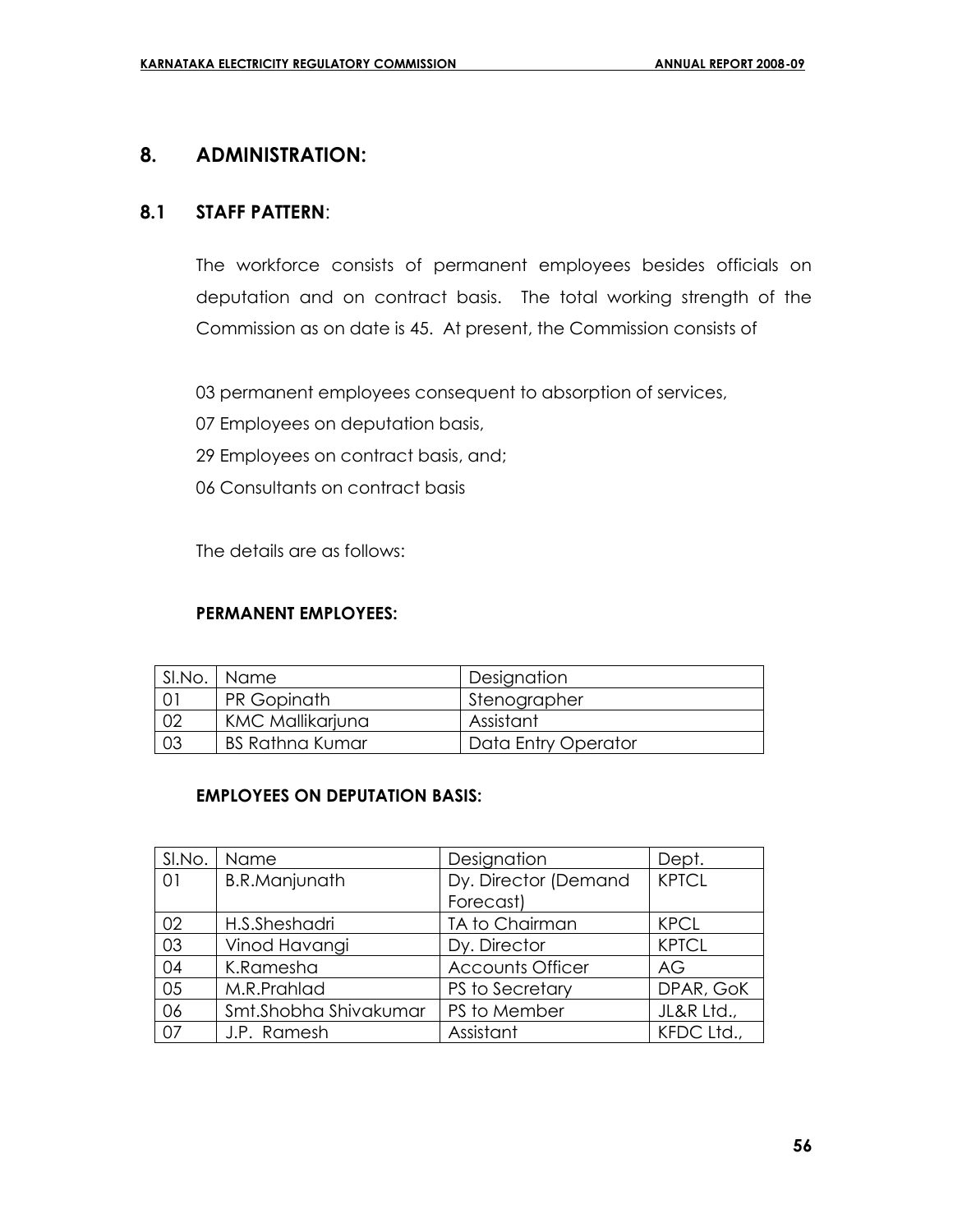# **EMPLOYEES ON CONTRACT BASIS:**

| SI.No.          | Name                  | Designation                 |
|-----------------|-----------------------|-----------------------------|
| 01              | Shaik Ahmed           | Secretary                   |
| 02              | M.Nagaraj             | Director (Technical)        |
| 03              | Safiullakhan          | Director (Tariff)           |
| 04              | P.R.Divakar Naik      | Dy. Director (Distribution) |
| 05              | S.Chandrashekar       | Asst. Secretary             |
| 06              | N.M.Krishnakumar      | Asst. Accounts Officer      |
| 07              | S.N.Atmaramagowa      | Asst. Accounts Officer      |
| 08              | K.Sreepada Rao        | Office Manager              |
| 09              | S.Krishnamurthy       | PS to Chairman              |
| 10              | G.R.Krishnamurthy     | PS to Member                |
| 11              | M. Bharat Kumar       | PS to Ombudsman             |
| 12              | R.Sheshadri           | Stenographer                |
| 13              | Hemalatha             | Receptionist                |
| 14              | H. Chandrashekar Rao  | <b>Driver</b>               |
| 15              | S. Lingaraju          | <b>Driver</b>               |
| 16              | Manjunath             | <b>Driver</b>               |
| 17              | <b>B.</b> Devandran   | <b>Driver</b>               |
| 18              | P. Ramarao            | <b>Driver</b>               |
| 19              | R Sridhar             | Group 'D' employee          |
| 20              | <b>BC Sunil Kumar</b> | Group 'D' employee          |
| 21              | H Raju                | Group 'D' employee          |
| 22              | V Manikanthan         | Group 'D' employee          |
| 23              | N. Ramanna            | Group 'D' employee          |
| $\overline{24}$ | M Manivannan          | Group 'D' employee          |
| 25              | C. Krishna            | Group 'D' employee          |
| $\overline{26}$ | Padmavathi            | Group 'D' employee          |
| 27              | Srikanth              | Group 'D' employee          |
| 28              | Jagadish              | Group 'D' employee          |
| 29              | Lakshmi               | Group 'D' employee          |

# **CONSULTANTS:**

|                 | SI.No.   Name       | Designation                    |
|-----------------|---------------------|--------------------------------|
| 01              | P.N.Lakshmana Reddy | Consultant (Technical)         |
| 02              | K.Suresh            | Consultant (Technical)         |
| $\overline{03}$ | K.S.Satishchandra   | Consultant (Technical)         |
| 04              | Y.G.Muralidharan    | Consultant (Consumer Advocacy) |
| 05              | Dr. Chandrashekar   | <b>Medical Consultant</b>      |
| 06              | T.A.Nanaiah         | Consultant (Legal)             |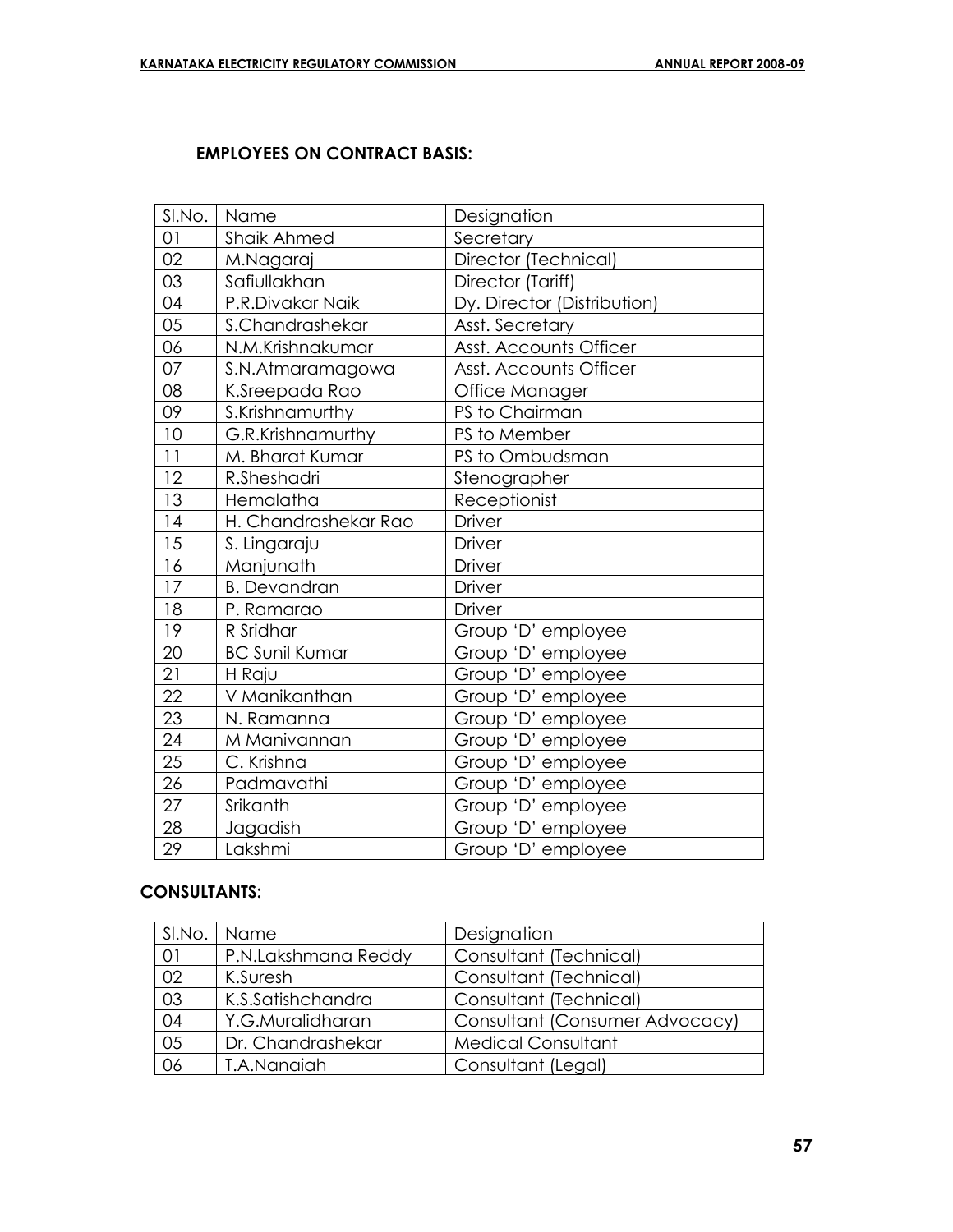Shri. Vishvanath Hiremath and Shri. K.Srinivasa Rao, have assumed charge as Members of the Commission on 23/10/2008.

Shri. SD Ukkali, Member of the Commission demitted Office on  $13<sup>th</sup>$  July 2008 on completion of his term of office. Subsequently, he has been appointed as Ombudsman with effect from the afternoon of 1/09/2008.

Shri. K.S. Satishchandra has been appointed as Consultant (Tech.) with effect from 11/04/2008 FN.

The service of Shri. Gajanana Sharma, Executive Engineer (Elecl) from KPTCL, working on deputation with the Commission was repatriated and relieved of his duties in the Commission on the afternoon of 18/06/2008.

Shri. TA Nanaiah, has been appointed as Legal Consultant with effect from 1st September 2008.

Service of Shri. M.Ramu, working on deputation from KPTCL as PS to Member was repatriated and relieved of his duties in the Commission on the afternoon of 14/07/2008.

Service of Shri. MR Prahlad, Section Officer from DPAR has been spared on deputation basis to the Commission and he has reported on 6/02/2009 FN as PS to Secretary.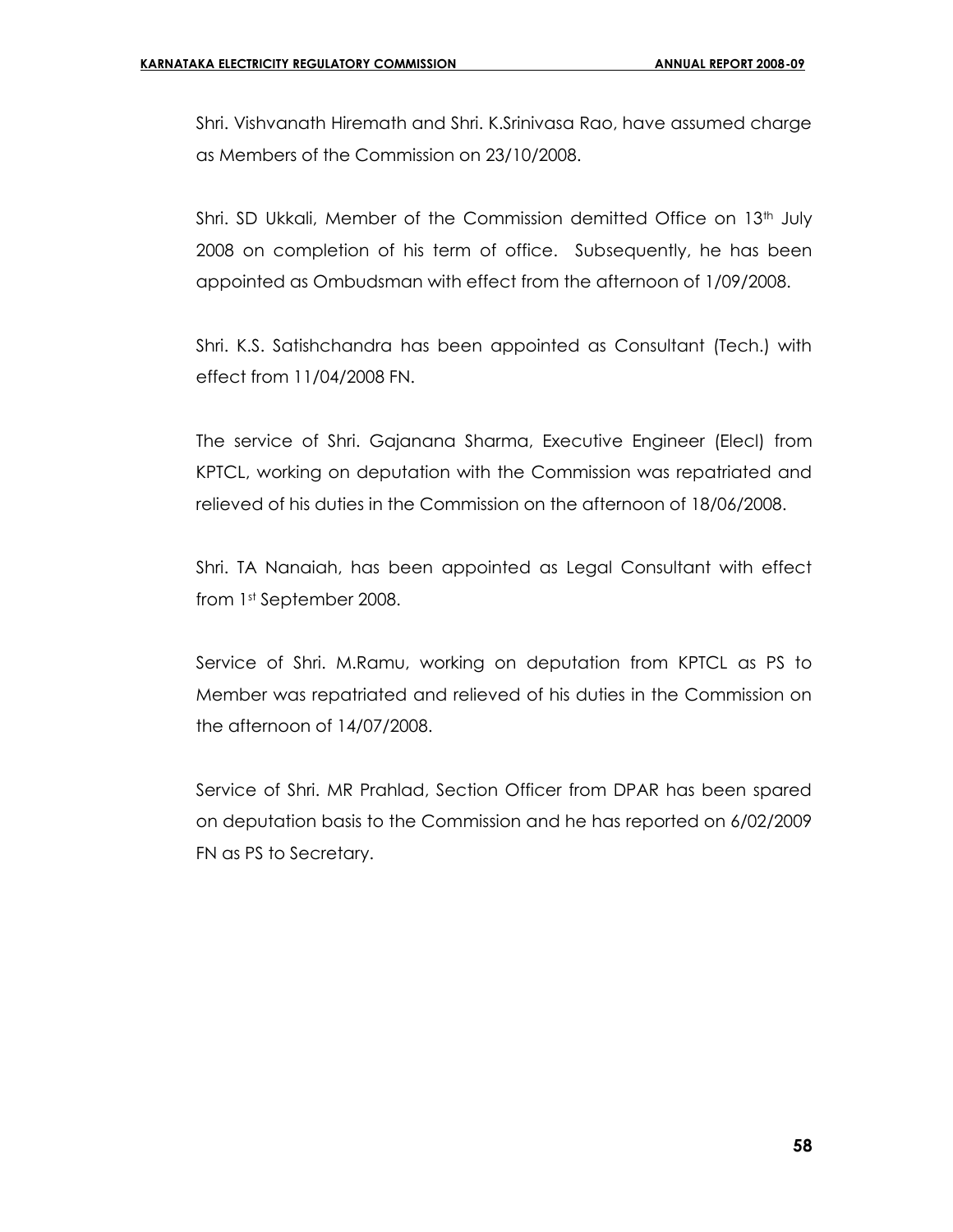# **8.2 PARTICULARS OF OFFICIALS DEPUTED FOR TRAINING AND SEMINARS**:

| SIN | Name                                                                    | Designation                                                                     | Period                      | Venue                                                                             | Subject of the Training                                                                                                         |
|-----|-------------------------------------------------------------------------|---------------------------------------------------------------------------------|-----------------------------|-----------------------------------------------------------------------------------|---------------------------------------------------------------------------------------------------------------------------------|
| О.  |                                                                         |                                                                                 |                             |                                                                                   | / Conference/ Seminar                                                                                                           |
| 01  | Shri. Gajanana Sharma                                                   | Dy. Director                                                                    | 28/04/2008 to<br>29/04/2008 | JRD Tata Auditorium,<br>NIAS, Indian Institute<br>of Science Campus,<br>Bangalore | Grid Security and<br>Management.                                                                                                |
| 02  | Shri, K.S.Satishchandra                                                 | Consultant<br>(Tech.)                                                           | 20/06/2008 to<br>22/06/2008 | Hotel Holiday Resort,<br>Golden Sea Beach,<br><b>PURI</b>                         | Workshop on Critical<br>Appraisal of<br>Contemporary<br>Developments in<br>Power Sector.                                        |
| 03  | Shri. K.S.Satishchandra                                                 | Consultant<br>(Tech.)                                                           | 16/10/2008 to<br>17/10/2008 | Hotel Le-Royal<br>Meridien, Chennai                                               | <b>International Congress</b><br>on Renewable Energy<br>(ICORE) on<br>'Renewables and<br>Climate Change'.                       |
| 04  | Shri.Safiulla Khan<br>Shri. B.R.Manjunath                               | Director (Tariff)<br>Dy. Director (DF)                                          | 26/08/2008 to<br>29/08/2008 | <b>ESCI Campus,</b><br>Hyderabad                                                  | Tariff Philosophy and<br>Regulatory Practices,<br>Issues and Challenges.                                                        |
| 05  | Shri, Shaik Ahmed                                                       | Secretary                                                                       | 22/09/2008 to<br>26/09/2008 | Geneva, Switzerland                                                               | International<br>Conference on<br>Corporate<br>Governance: Global<br>Practices (with<br>emphasis on power<br>and energy sector) |
| 06  | Shri. PR Divakar Naik,<br>Shri. KS Satishchandra<br>Shri. HS Sheshadri, | Dy. Director<br>(Distn.)<br>Consultant<br>(Tech.)<br>Tech. Asst. to<br>Chairman | 21/08/2008 to<br>22/08/2008 | Hotel Royal Orchid<br>Harsha, Shivaji<br>Nagar, Bangalore                         | Regulatory and Policy<br>Framework for market<br>Development for<br>Renewable Energy                                            |
| 07  | Shri. Safiulla Khan,<br>Shri. BR Manjunath                              | Director (Tariff)<br>Dy. Director (DF)                                          | 02/02/2009 to<br>07/02/2009 | <b>NPTI Campus</b><br>Sector $-33$ ,<br>Faridabad,<br>Organized by FOR            | Residential programme<br>on 'Open Access and<br>Role of Load Dispatch<br>Centres'                                               |
| 08  | Shri.H.S Sheshadri,<br>Shri, Divakar Naik                               | <b>TAC</b><br>Dy. Director<br>(Distribution.)                                   | 2/03/2009 to<br>7/03/2009   | NPTI Campus, Sector<br>33, Faridabad (FOR)                                        | Demand side<br>Management and<br>Energy Efficiency.                                                                             |
| 09  | Shri.MG Prabhakar<br>Shri. AS Kulkarni,                                 | Member, CGRF.<br>Member,<br>Advisory<br>Committee/KER<br>С                      | 16/02/2009 TO<br>20/02/2009 | Hotel Regale Inn.<br>A-2, Chitranjan Park<br>New Delhi                            | Training Programme for<br>SERC Officials on<br>Consumer Protection                                                              |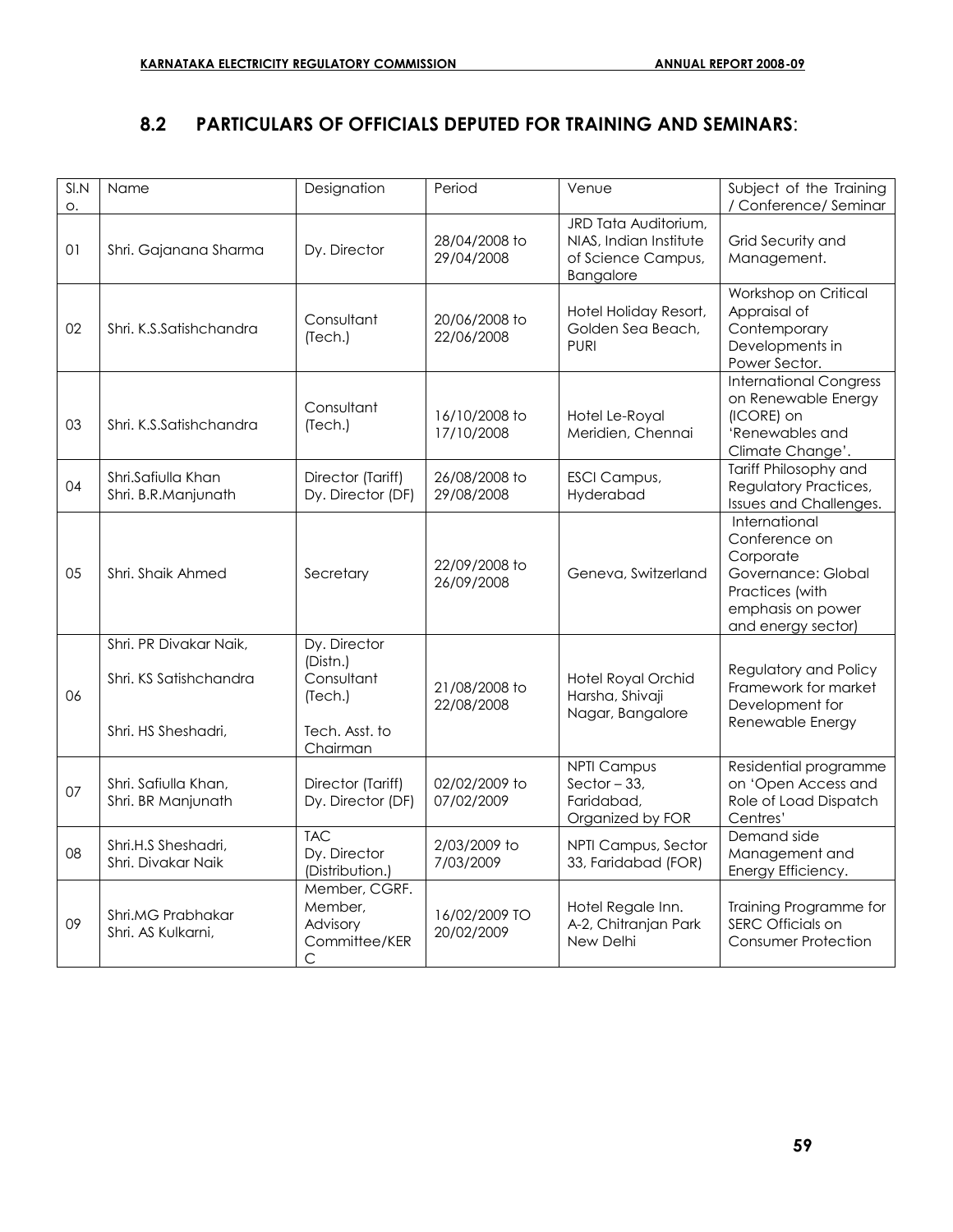# **9.0 FINANCE AND ACCOUNTS**

# **9.1 GRANTS RECEIVED FROM THE GOVERNMENT DURING FINANCIAL YEAR 2008-09.**

The State Government has provided and released Rs. 179.38 lakhs during the financial year 2008-09. The same has been drawn from the Government.

The following table shows the comparison of budget estimate and actual expenses for 2008-09.

|                                     | In Rs. Lakhs                     |                                   |           |
|-------------------------------------|----------------------------------|-----------------------------------|-----------|
| Major<br><b>Expenditure</b><br>Head | <b>Budget</b><br><b>Estimate</b> | <b>Expenditure for</b><br>2008-09 | Variation |
| Establishment expenses              | 176.34                           | 124.25                            | $-52.09$  |
| Office Expenses                     | 184.67                           | 148.44                            | $-36.23$  |
| Office set up Expenses              | 15.45                            | 18.16                             | $+2.71$   |
| TOTAL                               | 376.46                           | 290.85                            | $-85.61$  |

The expenditure of Rs 290.85 lakhs was met out of Government grants and License /Tariff Application fees. An amount of Rs.159.35 lakhs is in personal deposit account at treasury.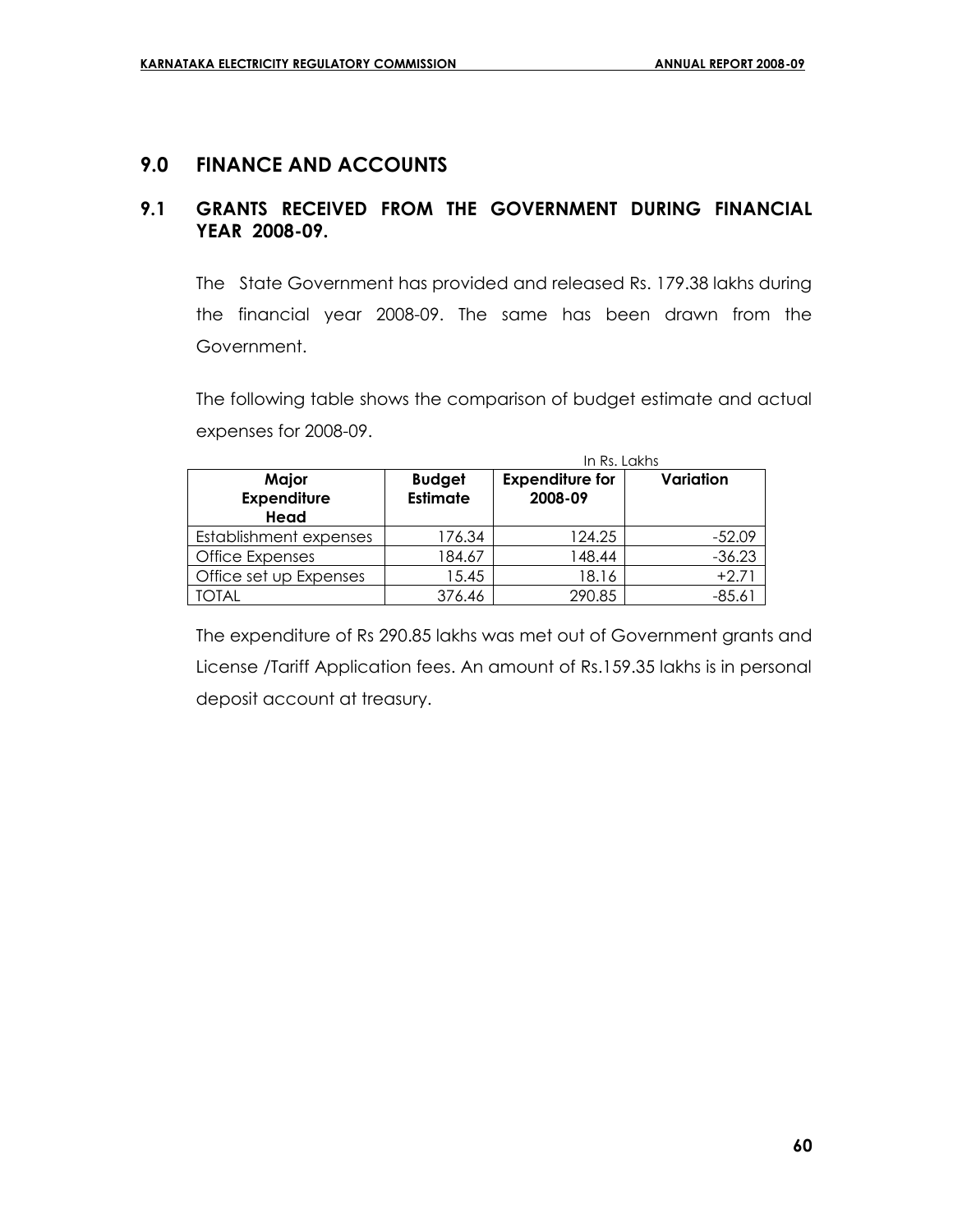# **10. PROGRAMMES FOR THE YEAR AHEAD (FY 10)**

The following is the action plan for FY10:

### **1. Regulations on Determination of Tariff of generating stations**

Regulation on determination of tariff for generation (excluding NCE generation): Draft Regulations on Terms and Conditions of Generation Tariff was prepared and has been widely circulated among the stakeholders and experts. Comments, views, opinions and suggestions have been received from a number of stakeholders, experts. The Commission, after considering the feedback, would issue final Regulations on Generation Tariff.

### **2. Annual Review of Performance of KPTCL/ESCOMs**

As per the MYT Regulations, the Licensees are required to file applications for Annual Review of Performance with reference to the actuals vis-à-vis the approved ERCs. KPTCL & ESCOMs have filed necessary applications in this regard. The Commission will carry out an Annual Review of Performance of KPTCL/ESCOMs on various key parameters. The review will enable analysis of actual performance vis-à-vis the targets/benchmarks fixed by the Commission in its MYT order. This analysis will facilitate providing incentives for any over performance or imposing penalties for any under performance.

# **3. Segregation of Technical & Commercial Losses**

In accordance with clause no. 5.4.6 of the National Electricity Policy, the Commission is required to draw a time bound programme for segregation of Technical & Commercial losses through energy audit. In this regard, the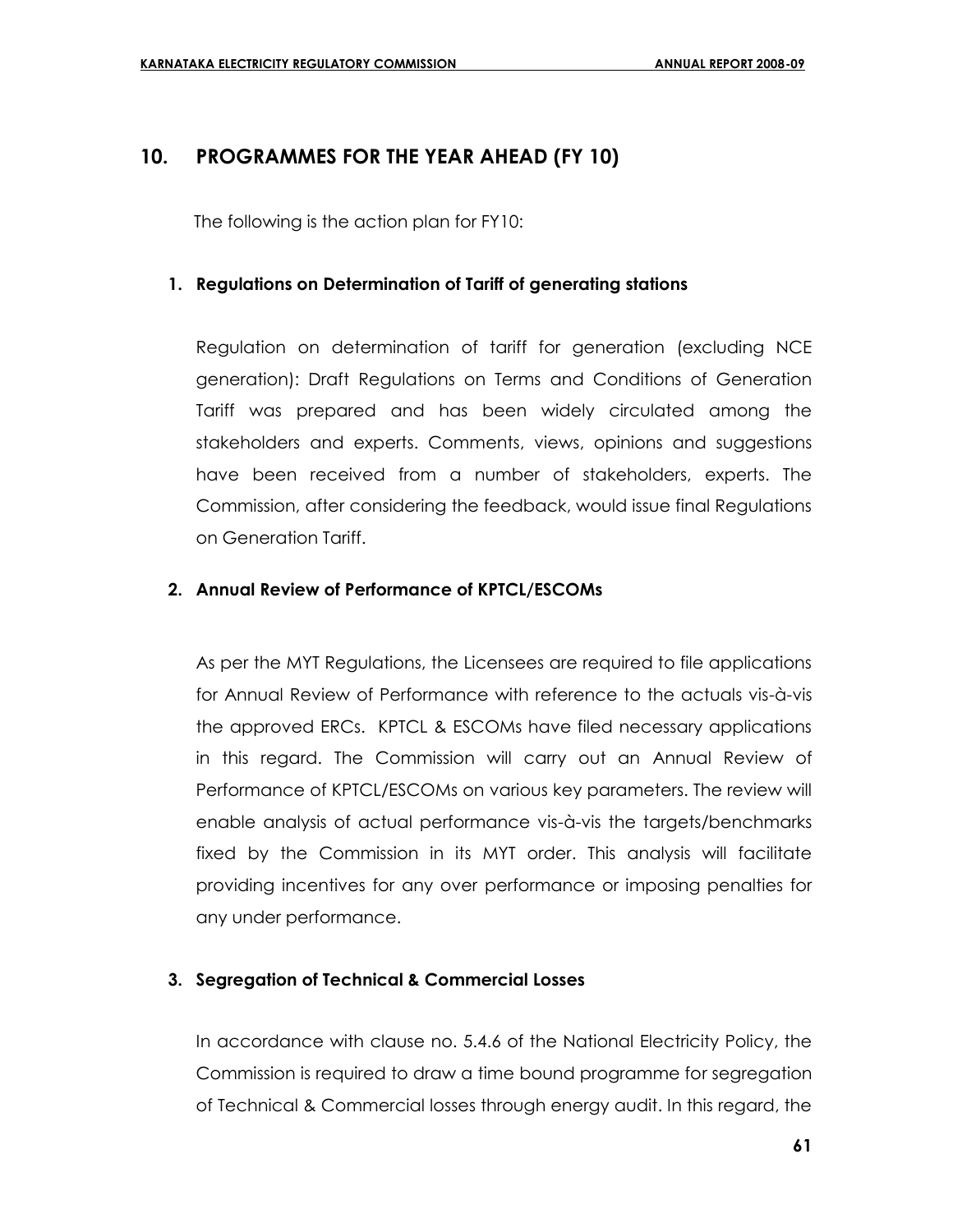Commission has already directed the ESCOMs to undertake energy audit studies at distribution circles levels in future. Also, the ESCOMs have been directed to furnish monthly voltage wise-loss levels. The ESCOMs are also directed to segregate technical & commercial losses. Some of the ESCOMs have initiated studies from consultants and the reports are yet to be furnished to the Commission.

### **4. Issue of Tariff Orders for FY10.**

The KPTCL & ESCOMs have filed applications for revisisng the transmission retail supply tariff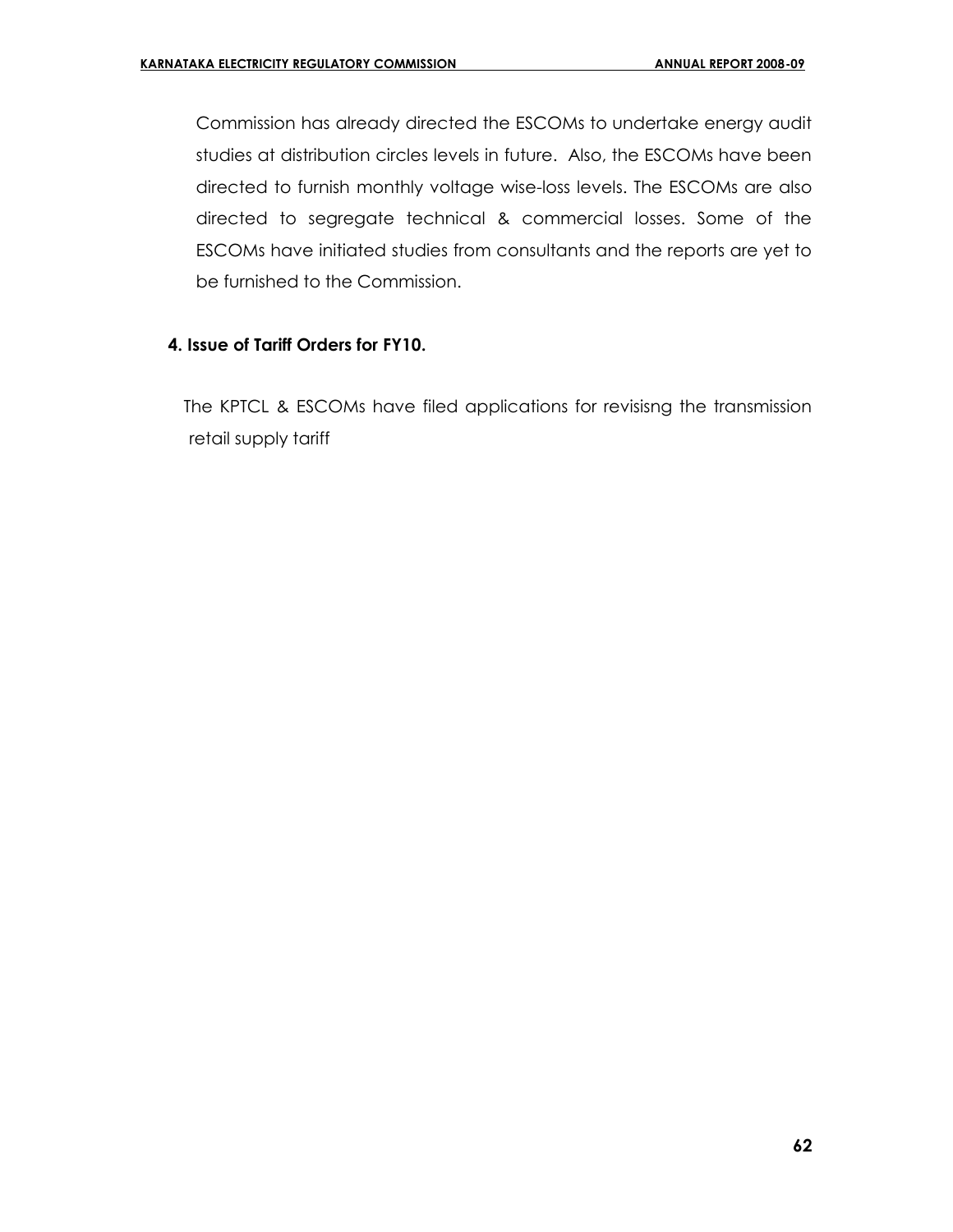### **11. Use of Kannada in the Commission**

# 11. ಆಯೋಗದಲ್ಲಿ ಕನ್ನಡದ ಬಳಕೆ

ಕರ್ನಾಟಕ ವಿದ್ಯುಚ್ಛಕ್ತಿ ನಿಯಂತ್ರಣ ಆಯೋಗವು ತನ್ನ ದಿನ ನಿತ್ಯದ ಪತ್ರ ವ್ಯವಹಾರದಲ್ಲಿ ಕನ್ನಡ ಮತ್ತು ಇಂಗ್ಲೀಷ್ ಭಾಷೆಯನ್ನು ಬಳಸುತ್ತಿದೆ.ಆಯೋಗದ ವಾರ್ಷಿಕ ವರದಿ ಮತ್ತು ಓಂಬುಡ್ಷಮನ್ ಅವರ ಆದೇಶಗಳನ್ನು ಕನ್ನಡದಲ್ಲಿ ಪ್ರಕಟಿಸಲಾಗುತ್ತಿದೆ.ಆಯೋಗದ ಬಳಕೆದಾರರ ಕಛೇರಿಯು ತನ್ನ ಪತ್ರ ವ್ಯವಹಾರದಲ್ಲಿ ಕನ್ನಡ ಮತ್ತು ಇಂಗ್ಲೀಷ್ ಭಾಷೆಯನ್ನು ಬಳಸುತ್ತಿದೆ ಹಾಗೂ **"** ವಿದ್ಯುತ್ ಬಳಕೆದಾರ " ಎಂಬ ಕನ್ನಡ ತ್ರೈಮಾಸಿಕ ಪತ್ರಿಕೆಯನ್ನು ಗ್ರಾಹಕರ ಅನುಕೂಲಕ್ಕಾಗಿ ಪ್ರಕಟಿಸುತ್ತಿದೆ. ಆಯೋಗದ ಬಳಕೆದಾರರ ಕಛೇರಿಯು ಗ್ರಾಹಕರ ಅನುಕೂಲಕ್ಕಾಗಿ " ಗ್ರಾಹಕರ ಮಾರ್ಗದರ್ಶಿ " ಎಂಬ ಹಸ್ತಪತ್ರಿಕೆಯನ್ನು ಕನ್ನಡದಲ್ಲಿ ಪ್ರಕಟಿಸುತ್ತಿದೆ.

ಆಯೋಗವು ತಾನು ಇಂಗ್ಲೀಷ್**ನಲ್ಲಿ ಹೊರಡಿಸಿರುವ ನಿಯಮಗಳನ್ನು ಕನ್ನಡ**ಕ್ಕೆ ಅನುವಾದ ಮಾಡಿಸಿದೆ.

ಆಯೋಗವು ಸಾರ್ವಜನಿಕರ ಗಮನಕ್ಕೆ ತರಬೇಕಾದ ಸಾರ್ವಜನಿಕ ಹೋಟೀಸುಗಳನ್ನು ಕನ್ನಡ ದಿನ ಪತ್ರಿಕೆಗಳಲ್ಲಿ ಪ್ರಕಟಪಡಿಸುತ್ತಿದೆ ಹಾಗೂ ತನ್ನ ಕಛೇರಿಯಲ್ಲಿ ಇನ್ನೂ ಹೆಚ್ಚಿನ ಪ್ರಮಾಣದಲ್ಲಿ ಕನ್ನಡವನ್ನು ಬಳಸಲು ಪ್ರಯತ್ನಗಳನ್ನು ನಿರಂತರವಾಗಿ ಮಾಡುತ್ತಿದೆ.

**63**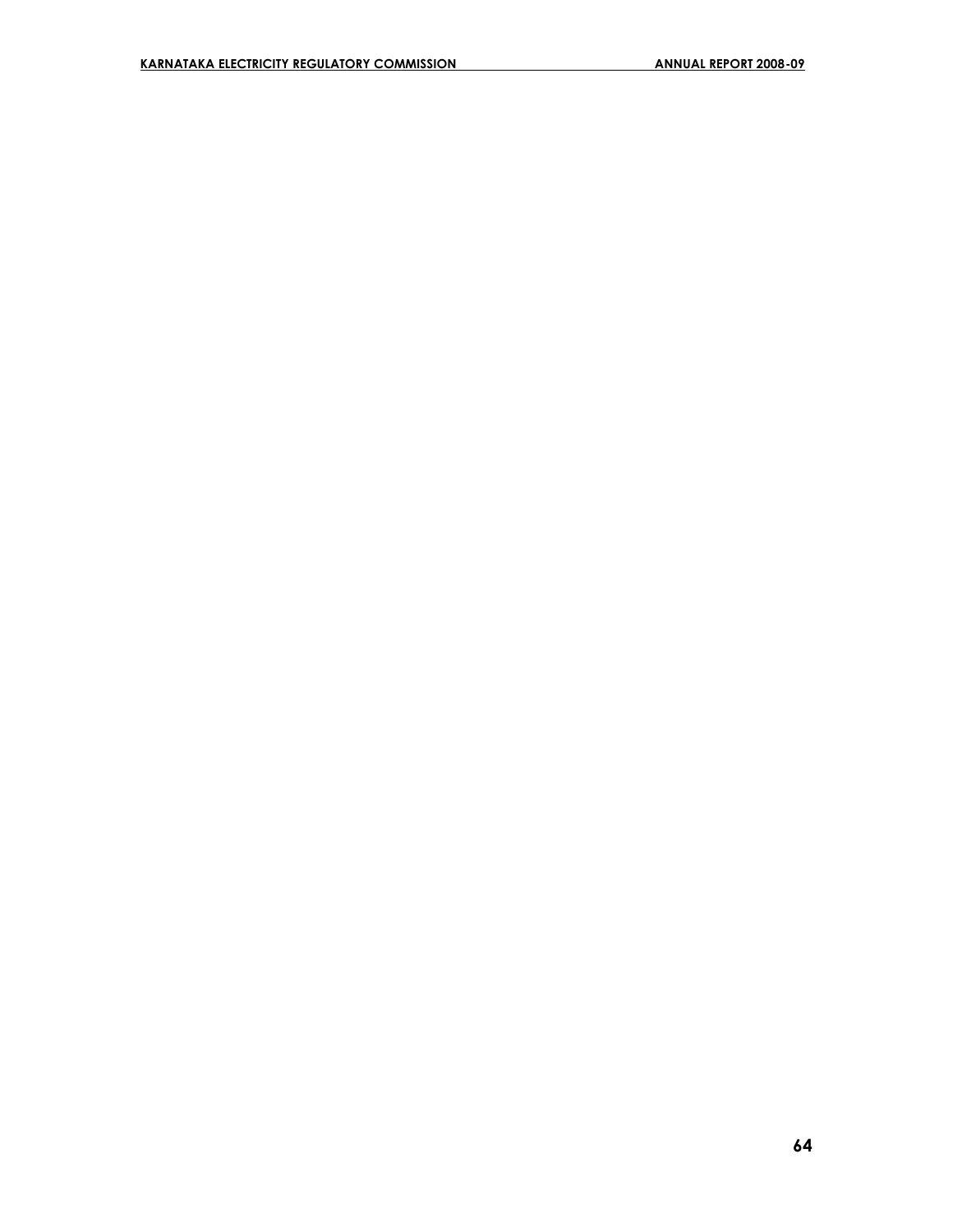# **Annex - 2.1**

# **Approval of PPAs BY THE COMMISSION**

### **BESCOM Wind Power Projects**

| SI.<br>no      | Name of the<br>developer              | Location of the proposed<br>project/                                                                        | Capac<br>ity in<br><b>MW</b> | <b>KERC</b> letter no in<br>which PPA is<br>approved |
|----------------|---------------------------------------|-------------------------------------------------------------------------------------------------------------|------------------------------|------------------------------------------------------|
| 1              | Ramgad Minerals &<br>Mining Pvt Ltd   | Konganahalu Village,<br>Harpanahalli Taluk, Davangere<br><b>District</b>                                    | 3.75                         | S/03/3/4189 dated<br>10.04.2008                      |
| 2              | P. Venganna Shetty<br>& Brothers      | Kanavihally Village Harpanahalli<br>Taluk, Davangere District                                               | 7.50                         | S/03/3/4189 dated<br>10.04.2008                      |
| 3              | Ramgad Minerals &<br>Mining Pvt Ltd   | Kanavihally Village Harpanahalli<br>Taluk, Davangere District                                               | 10.00                        | S/03/3/4189 dated<br>10.04.2008                      |
| 4              | <b>Accion Wind Energy</b><br>Pvt Ltd  | Bommakkana Halli, Jammapura,<br>Marenahally, Arasingundi<br>Villages, Jagalur taluk,<br>Davanagere District | 13.20                        | S/03/0/4235 dated<br>21.04.2008                      |
| 5              | Panama Business<br>centre             | Lingadevara Halli Village,<br>Chitradurga District                                                          | 1.60                         | S/03/0/4346 dated<br>9.5.2008                        |
| 6              | Indo Wind Energy<br>Ltd. Phase I      | Chikkasiddvanahalli and<br>Yalakuvanahalli Villages,<br>Chiitradurga District                               | 10.50                        | \$/03/0/4347 dated<br>9.05.2008                      |
| $\overline{7}$ | V.S.L. Mining Co. Pvt<br>Ltd.         | Kolalu village, Citradurga Taluk<br>and District                                                            | 1.50                         | S/03/0/4347 dated<br>9.05.2008                       |
| 8              | V.S. Lad & sons                       | Kolalu village, Chitradurga Taluk<br>and District                                                           | 3.00                         | \$/03/0/4347 dated<br>9.05.2008                      |
| 9              | Indo Wind Energy<br>Ltd. Phase II     | Yarehalli & Yalakuvanahalli<br>Villages, Chitradurga Taluk and<br><b>District</b>                           | 7.50                         | S/03/0/4347 dated<br>9.05.2008                       |
| 10             | Allum<br>Veerabhadrappa               | Yarehalli & Yalakuvanahalli<br>Villages, Chitradurga Taluk and<br><b>District</b>                           | 1.50                         | \$/03/0/4347 dated<br>9.05.2008                      |
| 11             | R. Praveen Chandra                    | Mustikoppa village, Gadag<br><b>District</b>                                                                | 1.25                         | S/03/0/4357 dated<br>13.05.2008                      |
| 12             | <b>Accion Wind Energy</b><br>Pvt Ltd  | Jagalur taluk, Davanagere<br><b>District</b>                                                                | 16.50                        | S/03/3/4577 dated<br>2.07.2008                       |
| 13             | <b>B.P. Energy India Ltd</b>          | Bharamasagara Village,<br>Davanagere District                                                               | 37.95                        | S/03/3/4577 dated<br>2.07.2008                       |
| 14             | Ramgad Minerals<br>and Mining Pvt Ltd | Jajikallgudda, Davanagere<br><b>District</b>                                                                | 7.50                         | S/03/3/4619 dated<br>14.07.2008                      |
| 15             | Dee Dee enterprises                   | Nandipura Village, Jogimatti<br>Wind Zone, Chitradurga District                                             | 0.60                         | S/03/3/4743 dated<br>18.08.2008                      |
| 16             | Mangalam Wind<br>energy Pvt Ltd.      | Lingadahally village,<br>Chickamagalur District                                                             | 10.00                        | S/03/3/4757 dated<br>19.08.2008                      |
| 17             | Gangadhar                             | Thruvalapura, Navali Villages,                                                                              | 10.50                        | S/03/0/4756 dated                                    |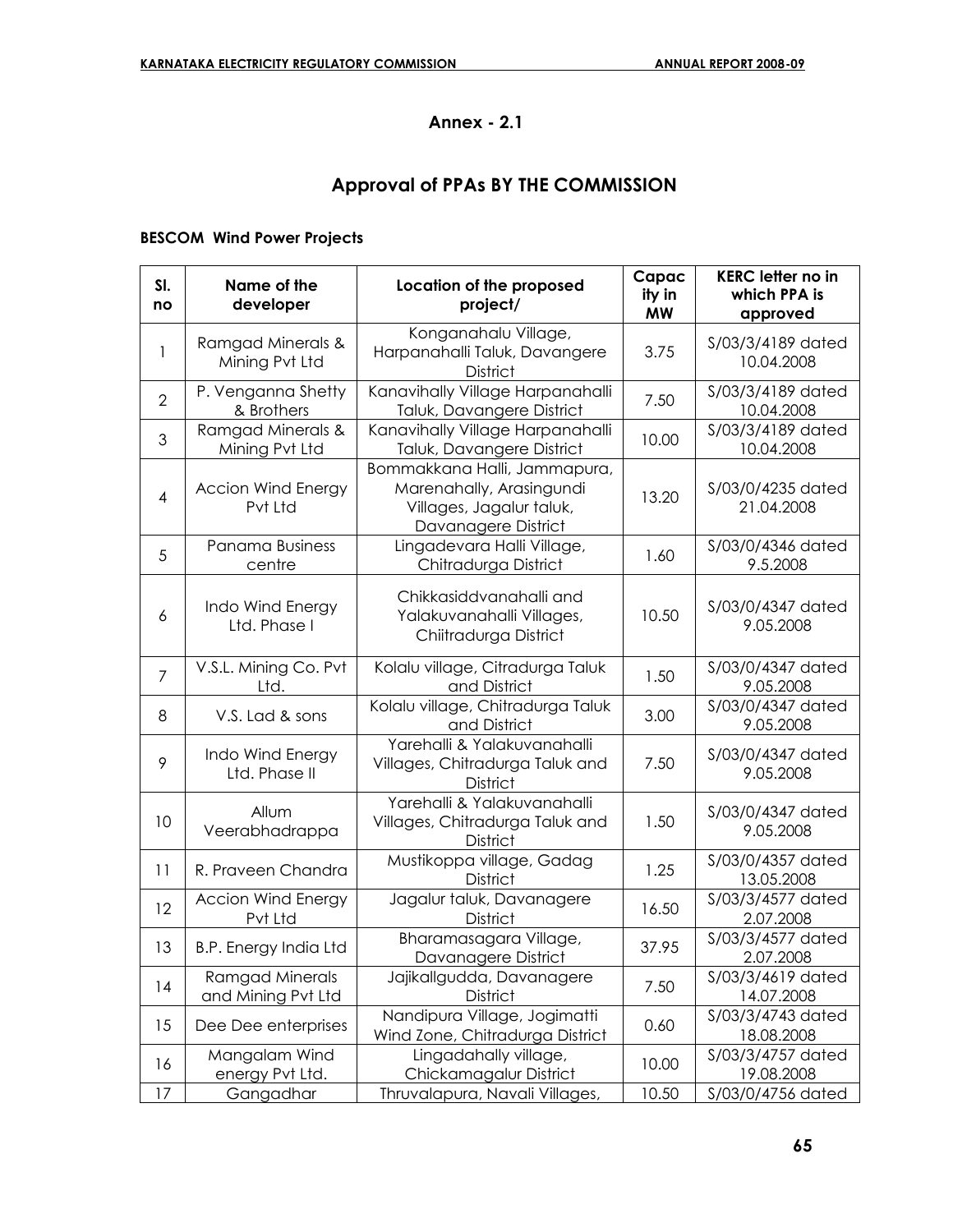| SI.<br>no | Name of the<br>developer                           | Location of the proposed<br>project/                                                                           | Capac<br>ity in<br><b>MW</b> | <b>KERC letter no in</b><br>which PPA is<br>approved |
|-----------|----------------------------------------------------|----------------------------------------------------------------------------------------------------------------|------------------------------|------------------------------------------------------|
|           | Narasigadas<br>Agarwal                             | Huvinahadagali taluk, Bellary<br><b>District</b>                                                               |                              | 19.08.2008                                           |
| 18        | Eastman<br>International                           | Ayyanahalli Region, navali<br>Village, Huvinahadagali taluk,<br><b>Bellary District</b>                        | 1.50                         | S/03/3/4756 dated<br>19.08.2008                      |
| 19        | Sameera Trading<br>company                         | Halli mallapura Village,<br>Huvinahadagali taluk, Bellary<br><b>District</b>                                   | 1.50                         | S/03/3/4756 dated<br>19.08.2008                      |
| 20        | <b>Ramesh Steels</b>                               | Ayyanahally Region, Halli<br>mallapura Village,<br>Huvinahadagali taluk, Bellary<br><b>District</b>            | 1.50                         | S/03/3/4756 dated<br>19.08.2008                      |
| 21        | Rita International                                 | Ayyanahalli Region, navali<br>Village, Huvinahadagali taluk,<br><b>Bellary District</b>                        | 1.50                         | S/03/3/4764 dated<br>20.08.2008                      |
| 22        | <b>Fairdeal Supplies Pvt</b><br>Ltd                | Palavanahalli, Kurumadi kere<br>and Chikkasiddvanahalli<br>villages, Chitradurga District                      | 3.25                         | S/03/0/4756 dated<br>27.08.2008                      |
| 23        | <b>Belgaum Wind</b><br>Farms Pvt Ltd               | Binkadakatte Kurtkoti, Hulkoti<br>villages, Gadag District                                                     | 24.80                        | S/03/0/4793 dated<br>19.08.2008                      |
| 24        | Gujrath Paguthan<br>Energy corporation<br>Pvt Ltd. | Katamath, Hooli, vatnal,<br>Gerbala, badan mallapura,<br>Goravanakolla, halebogu<br>Villages, Belgaum District | 82.40                        | S/03/0/4796 dated<br>28.08.2008                      |
| 25        | The Tata Power<br>Company Ltd                      | Hosur, Harti Kanavai, Mulgund<br>and Shird Villages Gadag District                                             | 24.80                        | S/03/0/4992 dated<br>10.10.2008                      |
| 26        | The Tata Power<br>Company Ltd                      | Hosur, Kanavi, Mulgund villages<br>Gadag district                                                              | 25.60                        | S/03/0/4796 dated<br>28.08.2008                      |
| 27        | Nuziveedu Seeds<br>Ltd                             | Hirekandavadi, N. balle, Katte<br>and Chikkanadavadi Villages,<br>Chitradurga District                         | 25.50                        | \$/03/0/5488 dated<br>27.01.2009                     |
| 28        | Sanmathi Power Co<br>Pvt Ltd.                      | Bettadanagarahalli Village,<br>Chitradurga District                                                            | 0.50                         | \$/03/0/5487 dated<br>27.01.2009                     |
|           | <b>Total Wind mill</b><br>projects-28              |                                                                                                                | 337.20<br><b>MW</b>          |                                                      |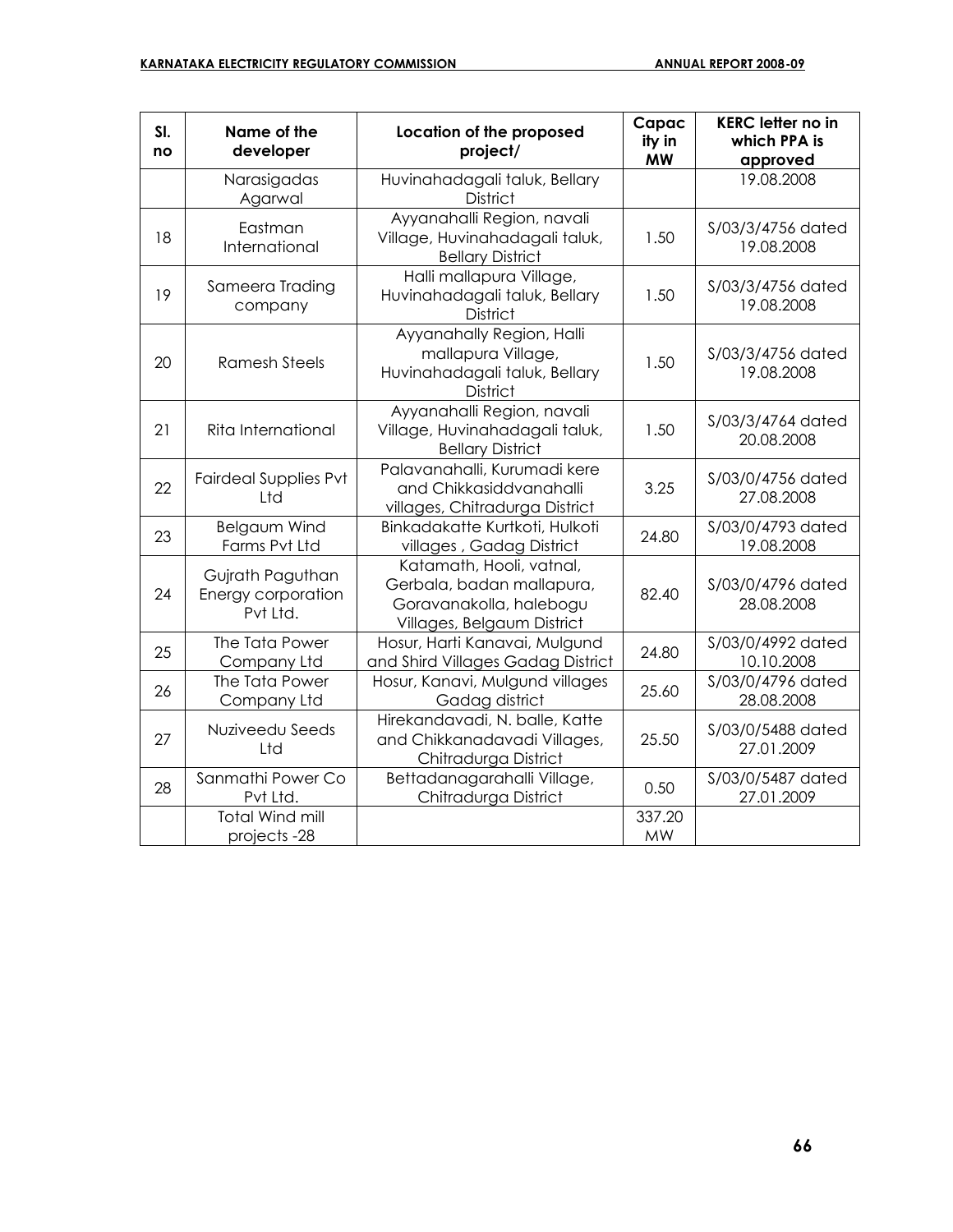### **BESCOM Bio-mass Projects**

| SI.<br><b>No</b> | Name of the<br><b>Developer</b>                           | Location of the proposed project                                            | Capac<br>ity in<br><b>MW</b> | <b>KERC letter no in</b><br>which PPA is<br>approved |
|------------------|-----------------------------------------------------------|-----------------------------------------------------------------------------|------------------------------|------------------------------------------------------|
|                  | <b>Biomass Energy for</b><br><b>Rural Society (BERIS)</b> | Kabbigere Cluster, Koratagere<br>Taluk, Tumkur District                     | 0.50                         | S/03/3/4302 dated<br>29.04.2008                      |
| $\mathfrak{D}$   | <b>Biomass Energy for</b><br><b>Rural Society (BERIS)</b> | Seebarayanapalya Village,<br>madhugiri taluk, Madhu8giri<br><b>District</b> | 0.25                         | S/03/0/4344 dated<br>9.05.2008                       |
| 3                | <b>Biomass Energy for</b><br><b>Rural Society (BERIS)</b> | Boregunte village<br>Madhugiri taluk, Tumkur District                       | 0.25                         | S/03/0/4350 dated<br>9.05.2008                       |
|                  | <b>Total Bio-mass</b><br>Projects-3                       |                                                                             | 1.00<br><b>MW</b>            |                                                      |

# **MESCOM Mini Hydel Projects**

| SI.<br>no | Name of the<br>developer              | Location of the proposed project              | Capaci<br>ty in<br><b>MW</b> | <b>KERC letter no in</b><br>which PPA is<br>approved |
|-----------|---------------------------------------|-----------------------------------------------|------------------------------|------------------------------------------------------|
|           | <b>Bhdragiri Power Pvt</b><br>Ltd     | Bhadravathi taluk, Shimoga<br><b>District</b> | 3.00                         | S/03/0/ dated<br>13.5.2008                           |
| 2         | Sagar Power (<br>Neerukatte) pvt Ltd  | Puttur taluk, D.K. district                   | 1.50                         | S/03/0/ dated<br>13.5.2008                           |
|           | <b>Total Mini-Hydel</b><br>Projects-2 |                                               | 4.50                         |                                                      |

#### **MESCOM Wind Power Projects**

| SI.<br>no                | Name of the<br>developer                            | Location of the proposed<br>project/                                      | Capacity<br>in MW | <b>KERC letter no in</b><br>which PPA is<br>approved |
|--------------------------|-----------------------------------------------------|---------------------------------------------------------------------------|-------------------|------------------------------------------------------|
|                          | <b>VXL Systems</b>                                  | Maijur Village, Shirahatti<br>taluk, Gadag District                       | 0.80              | $S/03/3/$ dated<br>9.05.2008                         |
| $\mathcal{P}$            | Fatehpuria<br>Transformers &<br>switchgears Pvt Ltd | Maijur Village, Shirahatti<br>taluk, Gadag District                       | 0.80              | $S/03/3/$ dated<br>9.05.2008                         |
| 3                        | Siddaganga Oil<br>extractors (Pvt) Ltd              | Ranathur and Machinahalli<br>Villages, Sirahatti taluk,<br>Gadag district | 1.60              | $S/03/3/$ dated<br>9.05.2008                         |
| $\overline{\mathcal{A}}$ | Gemscab Industries<br>Ltd                           | Ranathur Village, Sirahatti<br>taluk, Gadag district                      | 0.80              | $S/03/3/$ dated<br>9.05.2008                         |
| 5                        | <b>Prasad Global</b><br>Solutions                   | Maijur Village, Shirahatti<br>taluk, Gadag District                       | 0.80              | $S/03/3/$ dated<br>9.05.2008                         |
| 6                        | <b>Prasad Global</b><br>Solutions                   | Ranathur Village, Sirahatti<br>taluk, Gadag district                      | 0.80              | $S/03/3/$ dated<br>9.05.2008                         |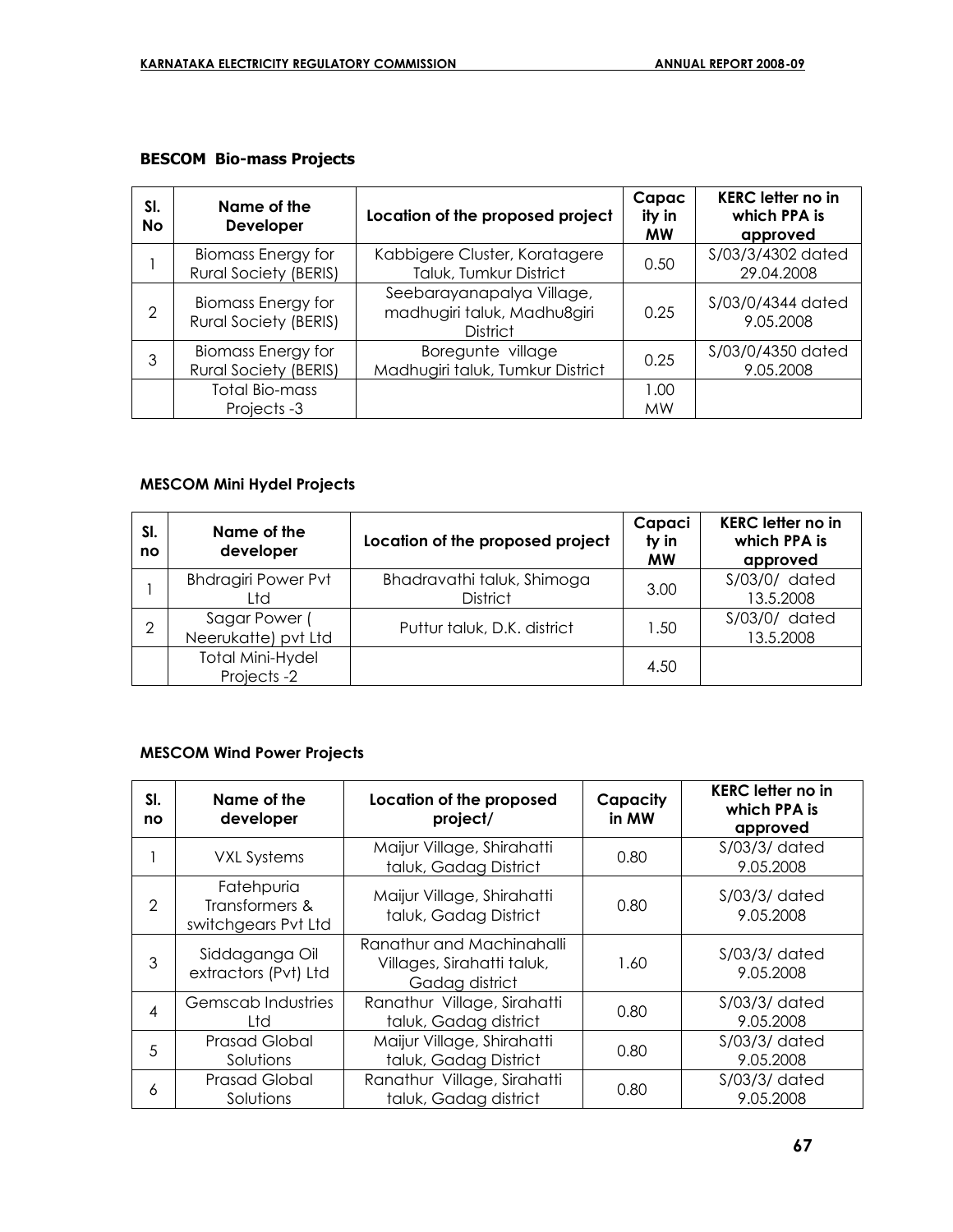| SI.<br>no | Name of the<br>developer                      | Location of the proposed<br>project/                                      | Capacity<br>in MW | <b>KERC letter no in</b><br>which PPA is<br>approved |
|-----------|-----------------------------------------------|---------------------------------------------------------------------------|-------------------|------------------------------------------------------|
|           | <b>Abhilash Garments</b><br>& estates (P) Ltd | Machinahalli village, Sirahatti<br>taluk, Gadag district                  | 0.80              | $S/03/3/$ dated<br>9.05.2008                         |
| 8         | Gangadhar<br>Narasingadas<br>Agarwal          | Maijur Village, Shirahatti<br>taluk, Gadag District                       | 2.40              | $S/03/3/$ dated<br>9.05.2008                         |
| 9         | Gangadhar<br>Narasingadas<br>Agarwal          | Ranathur and Machinahalli<br>Villages, Sirahatti taluk,<br>Gadag district | 1.60              | $S/03/3/$ dated<br>9.05.2008                         |
|           | Total Wind Mill- 9                            |                                                                           | 10.40 MW          |                                                      |

# **CESC Mini-Hydel Projects**

| SI.<br>no | Name of the<br>developer            | Location of the proposed<br>project/               | Capacity<br>in MW | <b>KERC letter no in</b><br>which PPA is<br>approved |
|-----------|-------------------------------------|----------------------------------------------------|-------------------|------------------------------------------------------|
|           | <b>Bhoruka Power</b><br>Corporation | Karike Village, Madikeri taluk,<br>Kodagu district | 10.00             | S/03/3/4642 dated<br>17.07.2008                      |
|           | Total Mini-Hydel -1                 |                                                    | 10.00             |                                                      |

# **CESC Wind Power Projects**

| SI.<br>no      | Name of the<br>developer              | Location of the proposed<br>project/                                          | Capacity<br>in MW | <b>KERC letter no in</b><br>which PPA is<br>approved |
|----------------|---------------------------------------|-------------------------------------------------------------------------------|-------------------|------------------------------------------------------|
|                | Emkay Taps &<br>Cutting Tools Pvt Ltd | Shivapura Kavalu Village,<br>Belur Taluk, Hassan district                     | 1.25              | S/03/3/4758 dated<br>19.08.2008                      |
| $\overline{2}$ | <b>Happy Valley</b><br>Developers     | Seigegudda Kavalu, Sothern<br>Shoulder 57/4, Hassan taluk,<br>Hassan District | 1.25              | S/03/3/4758 dated<br>19.08.2008                      |
| 3              | Savtha Chemicals<br>Ltd               | Seigegudda Kavalu, Village,<br>Hassan taluk, Hassan District                  | 3.75              | S/03/3/5121 dated<br>28.10.2008                      |
| $\overline{4}$ | Ratnagiri Impex Pvt<br>Ltd            | Shivapura Kavalu Village,<br>Belur taluk, Hassan District                     | 1.25              | S/03/3/5121 dated<br>28.10.2008                      |
| 5              | Chennai Silks                         | Shivapura Kavalu Village,<br>Belur taluk, Hassan District                     | 3.75              | S/03/3/5616 dated<br>20.02.2009                      |
| 6              | Katau Narabheram<br>& Co(Phase 1)     | Aidahalli Village, Halebidu<br>taluk, Hassan district                         | 4.50              | S/03/3/5616 dated<br>20.02.2009                      |
| $\overline{7}$ | Katau Narabheram<br>& Co(Phase 2)     | Aidahalli Village, Halebidu<br>taluk, Hassan district                         | 1.50              | S/03/3/5616 dated<br>20.02.2009                      |
| 8              | Katau Narabheram<br>& Co(Phase 3)     | Aidahalli Village, Halebidu<br>taluk, Hassan district                         | 1.50              | S/03/3/5616 dated<br>20.02.2009                      |
| 9              | <b>Kuminex Minerals</b><br>Pvt Ltd    | Seigegudda Kavalu, Village,<br>Hassan taluk, Hassan District                  | 3.75              | S/03/3/5616 dated<br>20.02.2009                      |
| 10             | Mukund Kamath S                       | Shivapura Kaval Village, Belur<br>Taluk, Hassan District                      | 1.25              | S/03/3/5616 dated<br>20.02.2009                      |
| 11             | Ramco Industries                      | Kapalahalli Village, Hassan                                                   | 1.50              | S/03/3/5754 dated                                    |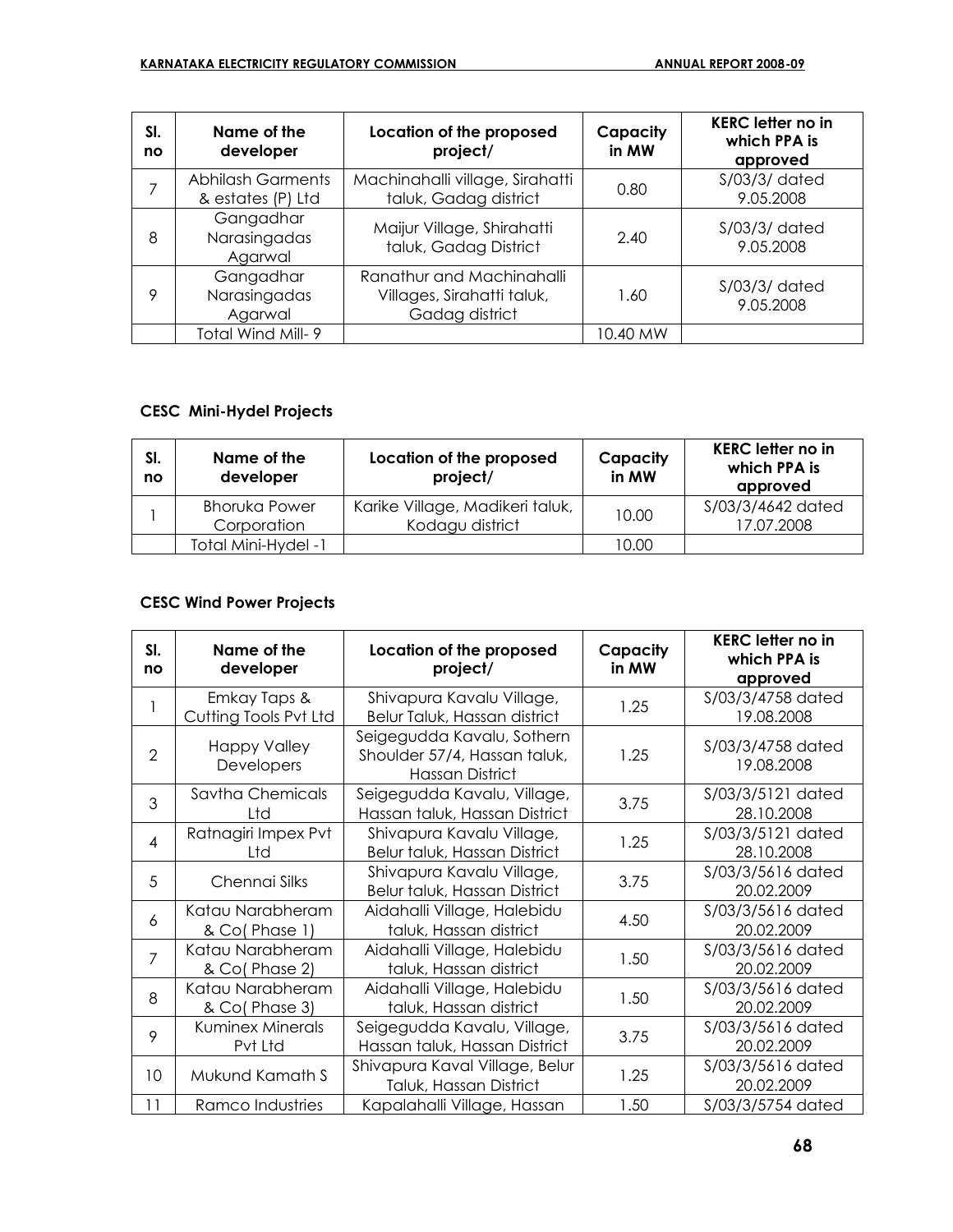| SI.<br>no | Name of the<br>developer                 | Location of the proposed<br>project/ | Capacity<br>in MW | <b>KERC</b> letter no in<br>which PPA is<br>approved |
|-----------|------------------------------------------|--------------------------------------|-------------------|------------------------------------------------------|
|           |                                          | taluk & District                     |                   | 23.03.2009                                           |
|           | <b>Total wind Power</b><br>Projects - 11 |                                      | 25.25 MW          |                                                      |

# **HESCOM - Wind Power Projects**

| SI.            |                                 | Location of the proposed project               | Capaci    | <b>KERC letter no in</b>        |
|----------------|---------------------------------|------------------------------------------------|-----------|---------------------------------|
| no             | Name of the developer           | and capacity                                   | ty in     | which PPA is                    |
|                |                                 |                                                | <b>MW</b> | approved                        |
| $\mathbf{1}$   | <b>Bharath Earth Movers</b>     | Bidanahal Village Mundaragi                    | 5.00      | S/03/0/4343 dated               |
|                | Ltd                             | Taluk Gadag district                           |           | 09.05.2008                      |
| $\overline{2}$ | B.C. & Sons                     | Beladadi Village Gadag Taluk<br>Gadag district | 0.225     | S/03/0/4386 dated<br>20.05.2008 |
| 3              | Sridevi Trading                 | Beladadi Village Gadag Taluk                   | 0.225     | S/03/0/4386 dated               |
|                | Company                         | Gadag district                                 |           | 20.05.2008                      |
| $\overline{4}$ | Sri Swami Samartha              | Beladadi Village Gadag Taluk                   | 0.225     | S/03/0/4386 dated               |
|                | Engineers                       | Gadag district                                 |           | 20.05.2008                      |
| 5              | Sri Channeshwara Rice           | Beladadi Village Gadag Taluk                   | 0.225     | S/03/0/4386 dated<br>20.05.2008 |
|                | Industries<br>Daksha Minerals & | Gadag district<br>Beladadi Village Gadag Taluk |           | S/03/0/4386 dated               |
| 6              | Marine Pvt Ltd                  | Gadag district                                 | 0.225     | 20.05.2008                      |
|                |                                 | Beladadi Village Gadag Taluk                   |           | \$/03/0/4386 dated              |
| $\overline{7}$ | S.K. Shashidhar                 | Gadag district                                 | 0.225     | 20.05.2008                      |
|                |                                 | Beladadi Village Gadag Taluk                   |           | \$/03/0/4386 dated              |
| 8              | S.K. Sridhar                    | Gadag district                                 | 0.225     | 20.05.2008                      |
|                |                                 | Beladadi Village Gadag Taluk                   |           | S/03/0/4386 dated               |
| 9              | Sri Channeshwara Driers         | Gadag district                                 | 0.225     | 20.05.2008                      |
| 10             | <b>Associated Stone</b>         | Beladadi Village Gadag Taluk                   | 1.125     | S/03/0/4386 dated               |
|                | Industries (Kotah) Ltd          | Gadag district                                 |           | 20.05.2008                      |
| 11             | Ranjeet Bullion                 | Beladadi Village Gadag Taluk                   | 0.225     | S/03/0/4386 dated               |
|                |                                 | Gadag district                                 |           | 20.05.2008                      |
| 12             | <b>Bedmutha Wire</b>            | Beladadi Village Gadag Taluk                   | 0.225     | S/03/0/4386 dated               |
|                | Construction Ltd                | Gadag district                                 |           | 20.05.2008                      |
| 13             | Rachana Construction            | Beladadi Village Gadag Taluk                   | 0.225     | S/03/0/4386 dated               |
|                | Co.                             | Gadag district                                 |           | 20.05.2008                      |
| 14             | <b>B.S.C. Textiles</b>          | Beladadi Village Gadag Taluk                   | 0.225     | S/03/0/4386 dated               |
|                |                                 | Gadag district                                 |           | 20.05.2008<br>S/03/0/4386 dated |
| 15             | B.S. Channabasappa &<br>Sons    | Beladadi Village Gadag Taluk<br>Gadag district | 0.675     | 20.05.2008                      |
|                |                                 | Beladadi Village Gadag Taluk                   |           | S/03/0/4579 dated               |
| 16             | <b>Swarna Properties</b>        | Gadag district                                 | 1.65      | 2.07.2008                       |
|                |                                 | Harthi, Kanavi, Beldadi Hosur and              |           |                                 |
| 17             | D.L.F. Ltd                      | nagavi Villages Gadag Taluk                    | 25.6      | S/03/0/4948 dated               |
|                |                                 | <b>Gadag District</b>                          |           | 30.09.2008                      |
|                |                                 | Gram Venkatapura Village                       |           | S/03/0/5164 dated               |
| 18             | Dr. Chandu                      | gadag Taluk Gadag District                     | 0.25      | 26.11.2008                      |
| 19             | Dr. Chandu (HUF)                | Gram Venkatapura Village                       | 0.25      | S/03/0/5164 dated               |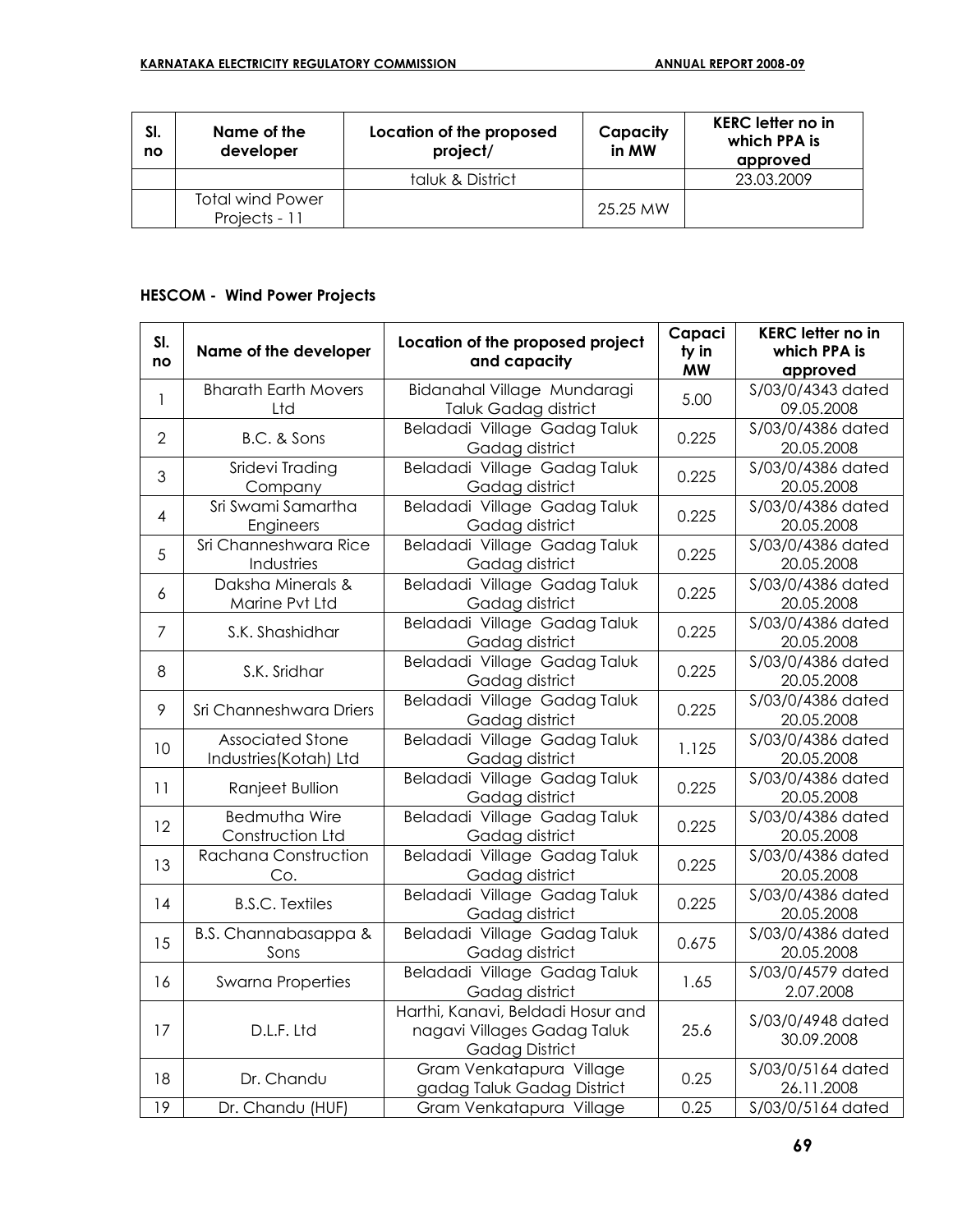| SI.<br>no | Name of the developer            | Location of the proposed project<br>and capacity        | Capaci<br>ty in<br><b>MW</b> | <b>KERC letter no in</b><br>which PPA is<br>approved |
|-----------|----------------------------------|---------------------------------------------------------|------------------------------|------------------------------------------------------|
|           |                                  | gadag Taluk Gadag District                              |                              | 26.11.2008                                           |
| 20        | Prasanna K. Giriyapur            | Gram Venkatapura Village<br>gadag Taluk Gadag District  | 0.25                         | S/03/0/5164 dated<br>26.11.2008                      |
| 21        | Dr. Madhura C                    | Gram Venkatapura Village<br>gadag Taluk Gadag District  | 0.25                         | S/03/0/5164 dated<br>26.11.2008                      |
| 22        | Mysore Engineers                 | Gram Venkatapura Village<br>gadag Taluk Gadag District  | 0.25                         | S/03/0/5164 dated<br>26.11.2008                      |
| 23        | <b>Ercon Composites</b>          | Gram Venkatapura Village<br>gadag Taluk Gadag District  | 0.50                         | S/03/0/5164 dated<br>26.11.2008                      |
| 24        | <b>Shree Krishna Minerals</b>    | Gram Venkatapura Village<br>gadag Taluk Gadag District  | 0.50                         | \$/03/0/5164 dated<br>26.11.2008                     |
| 25        | J.B.M. Industries                | Beladadi Village, Gadag Taluk,<br>Gadag District        | 0.225                        | S/03/0/5375 dated<br>5.01.2009                       |
| 26        | Skytech Engineering              | Beladadi Village, Gadag Taluk,<br><b>Gadag District</b> | 0.225                        | S/03/0/5375 dated<br>5.01.2009                       |
| 27        | S.S. Shettar & Sons              | Kelur Village MundaragTaluk<br>Gadag district           | 1.25                         | \$/03/0/5605 dated<br>18.02.2009                     |
| 28        | <b>Swarna Constructions</b>      | Kelur Village MundaragTaluk<br>Gadag district           | 1.25                         | S/03/0/5605 dated<br>18.02.2009                      |
| 29        | KMMI Steel Pyt Ltd               | Bagewadi Village, Mundargi taluk                        | 1.5                          | S/03/0/5605 dated<br>18.02.2009                      |
| 30        | Sai Krishna Minerals Pvt<br>Ltd  | Bagewadi Village, Mundargi taluk                        | 3.0                          | S/03/0/5605 dated<br>18.02.2009                      |
| 31        | <b>ILC Industries Ltd</b>        | Changinakeri Village, Mundargi<br>taluk Gadag District  | 3.0                          | S/03/0/5691 dated<br>4.03.2009                       |
|           | Total Wind Mill Projects -<br>31 |                                                         | 49.45<br><b>MW</b>           |                                                      |

### **GESCOM Mini Hydel Projects**

| SI.<br>no | Name of the developer               | Location of the proposed project                          | Capaci<br>ty in<br><b>MW</b> | <b>KERC</b> letter no in<br>which PPA is<br>approved |
|-----------|-------------------------------------|-----------------------------------------------------------|------------------------------|------------------------------------------------------|
|           | Narayanpur Power<br>Company Pvt Ltd | Somanamaradi Village Deodurg<br>taluk<br>Raichur district | 7.20                         | \$/03/0/4237 dated<br>21.4.2008                      |
|           | Total Mini-Hydel Projects -         |                                                           | 7.20                         |                                                      |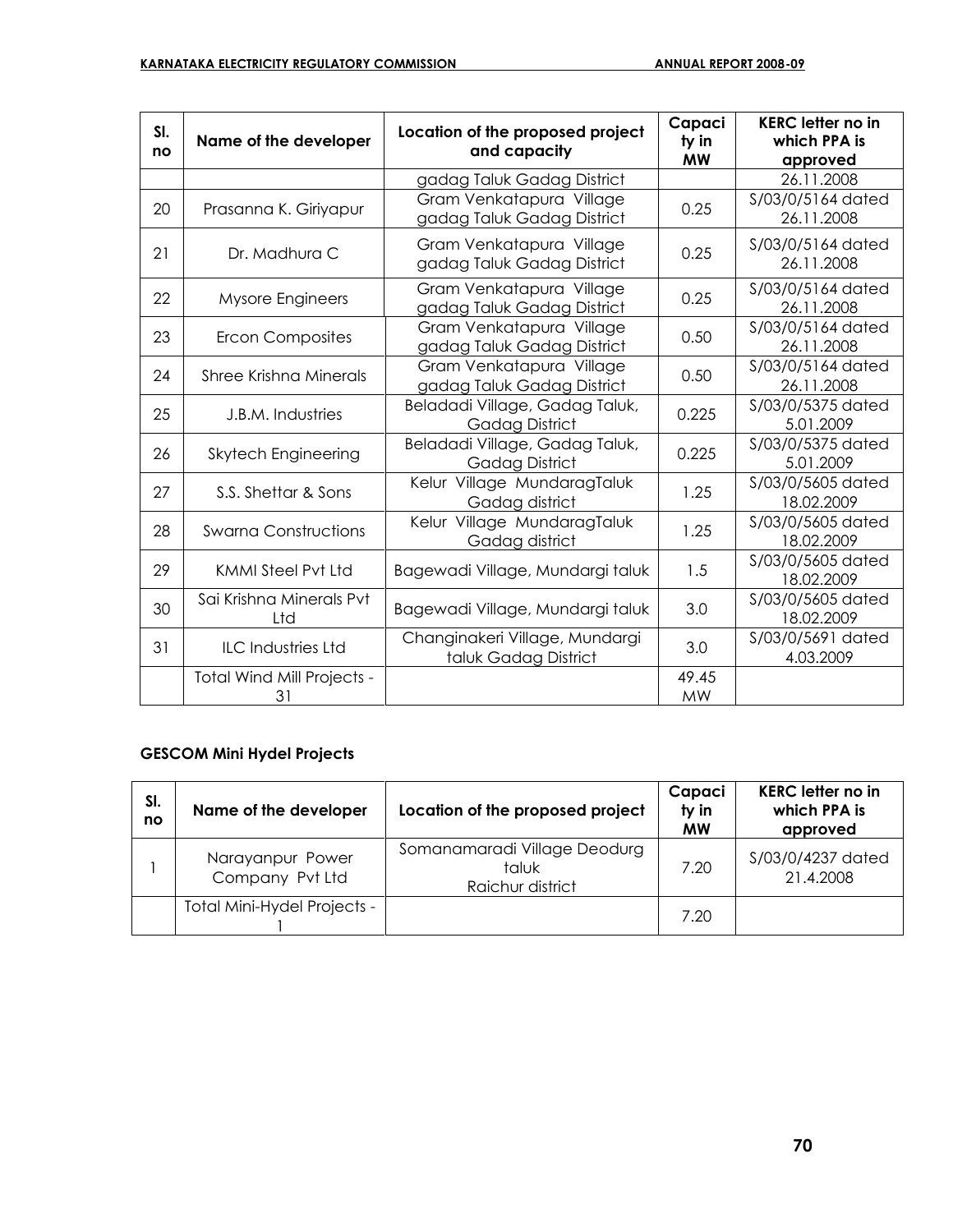### **Annexe - 3.1**

### **Details of Petitions/Review petitions received in the Commission**

### **And Orders passed thereon as on 31.03.2009**

#### **ORIGINAL PETITIONS**

| SI.<br>No. | Case<br><b>Number</b> | Date of<br><b>Filing</b> | <b>Parties</b>                                                                                             | <b>Subject in Brief</b>                            | <b>KERC Order</b><br>Date |
|------------|-----------------------|--------------------------|------------------------------------------------------------------------------------------------------------|----------------------------------------------------|---------------------------|
| 1.         | OP<br>3&4/08          | 16.04.08                 | Sri Shrikar R.C. and Smt. S.S.<br>Chiploonkar, Bangalore Vs.<br>AEE (Elec.), S-6 Sub-Dn.,<br><b>BESCOM</b> | Action to take on<br>the Licensee U/s 146<br>of EA | Pending                   |
| 2.         | OP 5/08               | 22.05.08                 | <b>BESCOM Vs. M/s Davangere</b><br>Sugar Co. & others                                                      | Illegal grant of open<br>access                    | 12.03.09                  |
| 3.         | OP 6/08               | 02.06.08                 | M/s RPG Cables, Mysore Vs.<br>KPTCL and another                                                            | Wheeling & Banking                                 | 02.04.09                  |
| 4.         | OP<br>7&8/08          | 30.06.08                 | <b>KPTCL &amp; HESCOM</b><br>Vs.Doodaganga Krishna<br>Sakkare Karkhane, Chikkodi                           | PPA                                                | 18.12.08                  |
| 5.         | OP<br>9&10/08         | 30.06.08                 | KPTCL & HESCOM Vs.Ugar<br>Sugar Works, Sangli                                                              | <b>PPA</b>                                         | 18.12.08                  |
| 6.         | OP<br>11&12/08        | 30.06.08                 | <b>KPTCL &amp; HESCOM</b><br>Vs. Vishwanatha Sugars                                                        | PPA                                                | 18.12.08                  |
| 7.         | OP 13/08              | 02.06.08                 | M/s Indowing Energy, Gadag<br>Vs. KPTCL and another                                                        | Wheeling & Banking                                 | 26.03.09                  |
| 8.         | OP 14/08              | 09.06.08                 | M/s Ravikiran Power Projects<br>(P) Ltd., Hyderabad<br>Vs.HESCOM & another                                 | <b>PPA</b>                                         | Pending                   |
| 9.         | OP 15/08              | 10.07.08                 | M/s Country Power<br>Management, Bangalore Vs.<br>KPTCL and another                                        | Wheeling & Banking                                 | 26.03.09                  |
| 10.        | OP 16/08              | 24.07.08                 | M/s Ugar Sugar Works,<br>Bangalore Vs.KPTCL & another                                                      | <b>PPA</b>                                         | 02.04.09                  |
| 11.        | OP 17/08              | 09.07.08                 | M/s Renewable Energy<br>Systems, Hyderabad Vs. KPTCL                                                       | Wheeling & Banking                                 | 26.03.09                  |
| 12.        | OP 18/08              | 10.06.08                 | M/s Gem Sugars, Bangalore<br>Vs. KPTCL and another                                                         | <b>PPA</b>                                         | Pending                   |
| 13.        | OP 19/08              | 11.09.08                 | Ms Bhoruka Power Corpn., Vs.<br><b>CESC</b>                                                                | <b>PPA</b>                                         | 12.03.09                  |
| 14.        | OP 20/08              | 29.08.08                 | M/s South India Paper Mills,<br>Nanjangud Vs. KPTCL and<br>another                                         | <b>PPA</b>                                         | Pending                   |
| 15.        | OP 21/08              | 24.07.08                 | M/s Vijayalakshmi Hydro<br>Power, Bangalore Vs. KPTCL<br>and another                                       | <b>PPA</b>                                         | Pending                   |
| 16.        | OP 22/08              | 18.08.08                 | M/s Hukkeri RECS Vs. HESCOM<br>and another                                                                 | <b>PPA</b>                                         | Pending                   |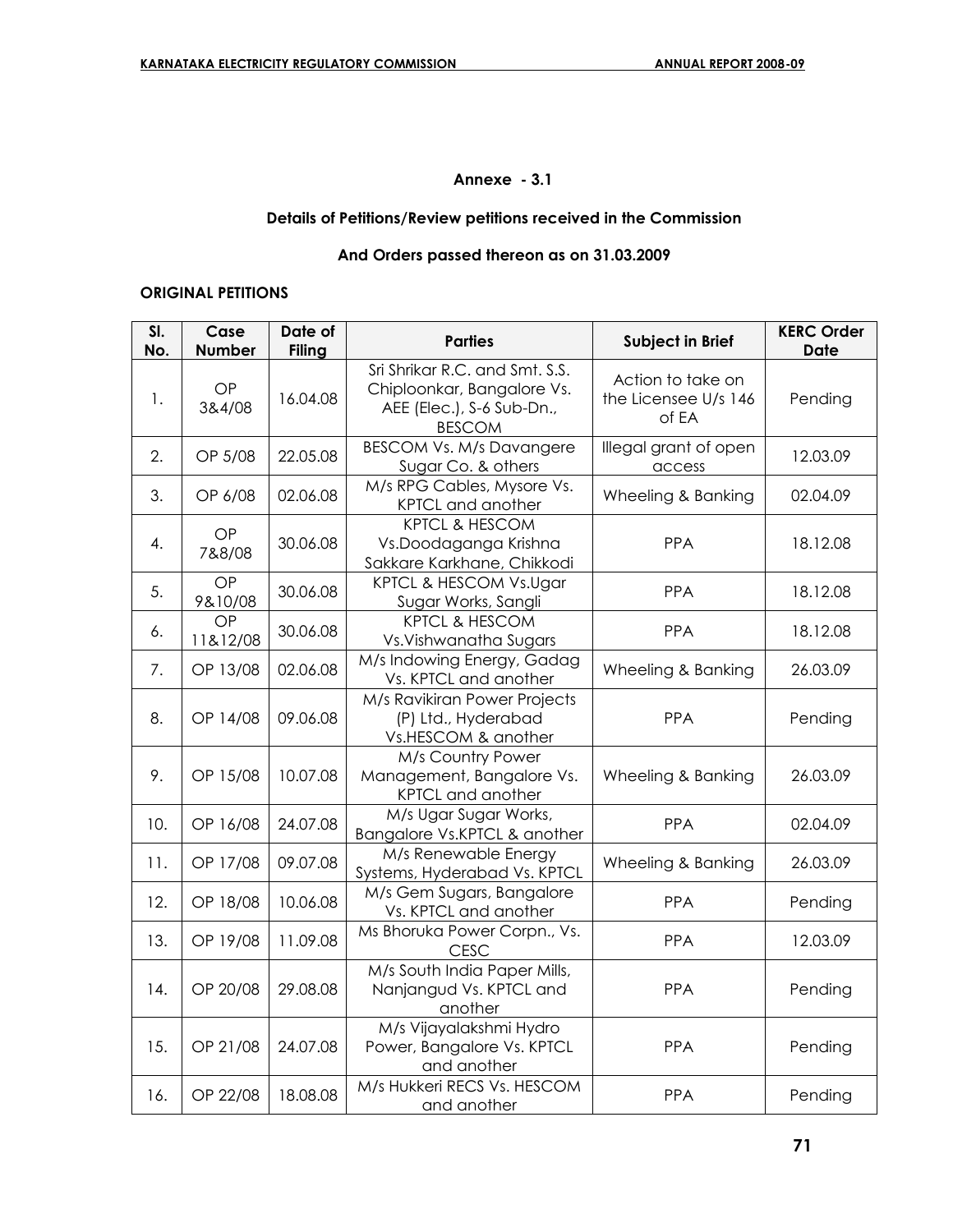| 17. | OP 23/08 | 16.12.08 | <b>BESCOM Vs. Nil</b>                                     | Diff. In cost of power                         | 31.12.08 |
|-----|----------|----------|-----------------------------------------------------------|------------------------------------------------|----------|
| 18. | OP 24/08 | 17.12.08 | M/s BMM Ispat Ltd., Hospet Vs.<br><b>KPTCL and others</b> | Payments and issue<br>of NOC                   | Pending  |
| 19. | OP 25/08 | 04.12.08 | <b>BESCOM Vs. M/s Konark</b><br>Power Projects            | Illegal grant of open<br>access                | Pending  |
| 20. | OP 26/08 | 04.12.08 | <b>BESCOM Vs. M/s Shamanur</b><br>Sugars and others       | Open access                                    | Pending  |
| 21. | OP 27/08 | 10.12.08 | M/S Bhoruka Power,<br><b>Bangalore Vs. SLDC</b>           | Open access                                    | Pending  |
| 22. | OP 28/08 | 01.12.08 | REDAK, Bangalore Vs.<br><b>BESCOM</b> and others          | Tariff proposals                               | Pending  |
| 23. | OP 29/08 | 19.12.08 | M/s Coramandal Sugars,<br>Mandya Vs. KPTCL and<br>another | <b>PPA</b>                                     | Pending  |
| 24. | OP 30/08 | 26.12.08 | M/s. Ugar Sugar Works Vs.<br><b>KPTCL and others</b>      | <b>PPA</b>                                     | Pending  |
| 25. | OP 31/08 | 26.12.08 | M/s Sadashiv Sugars Vs. KPTCL<br>& another                | <b>PPA</b>                                     | Pending  |
| 26. | OP 01/09 | 06.01.09 | M/s NSL Sugars, Bangalore Vs.<br><b>KPTCL and another</b> | Non-compliance of<br>the Order dt.<br>10.07.08 | `Pending |
| 27. | OP 02/09 | 31.12.08 | M/s Hukkeri RECS Vs. HESCOM<br>and others                 | Licensing conditions                           | Pending  |
| 28. | OP 03/09 | 03.02.09 | M/s Sandur Power Co. Ltd., Vs.<br><b>KPTCL and others</b> | Open access                                    | Pending  |
| 29. | OP 04/09 | 30.01.09 | M/s Jamkhandi Sugars Vs.<br>KPTCL and another             | <b>PPA</b>                                     | Pending  |
| 30. | OP 05/09 | 05.02.09 | <b>BESCOM Vs. Davangere</b><br>Sugars and others          | <b>Tariff fixation</b>                         | Pending  |
| 31. | OP 06/09 | 06.03.09 | M/s Bhoruka Power Corpn. Vs.<br><b>GESCOM</b> and another | Wheeling & Banking                             | Pending  |
| 32. | OP 07/09 | 06.03.09 | M/s Bhoruka Gases Vs.<br>GESCOM and another               | Wheeling & Banking                             | Pending  |

#### **REVIEW PETITIONS**

| SI.<br>No. | Case<br><b>Number</b> | Date of<br><b>Filing</b> | <b>Parties</b>                                                   | Subject in Brief                            | <b>KERC Order</b><br><b>Date</b> |
|------------|-----------------------|--------------------------|------------------------------------------------------------------|---------------------------------------------|----------------------------------|
|            | RP 04/08              | 01.10.08                 | M/s Steel Authority of India Vs.<br>MD, MESCOM                   | Power supply                                | 18.12.08                         |
|            | RP 05/08              |                          | 22.10.08   Sri S. Govindappa $V/s$ .<br><b>BESCOM</b> and others | Wheeling<br>and<br><b>Banking Agreement</b> | Pending                          |

**APPEAL PETITIONS – N I L –**

$$
-NIL-
$$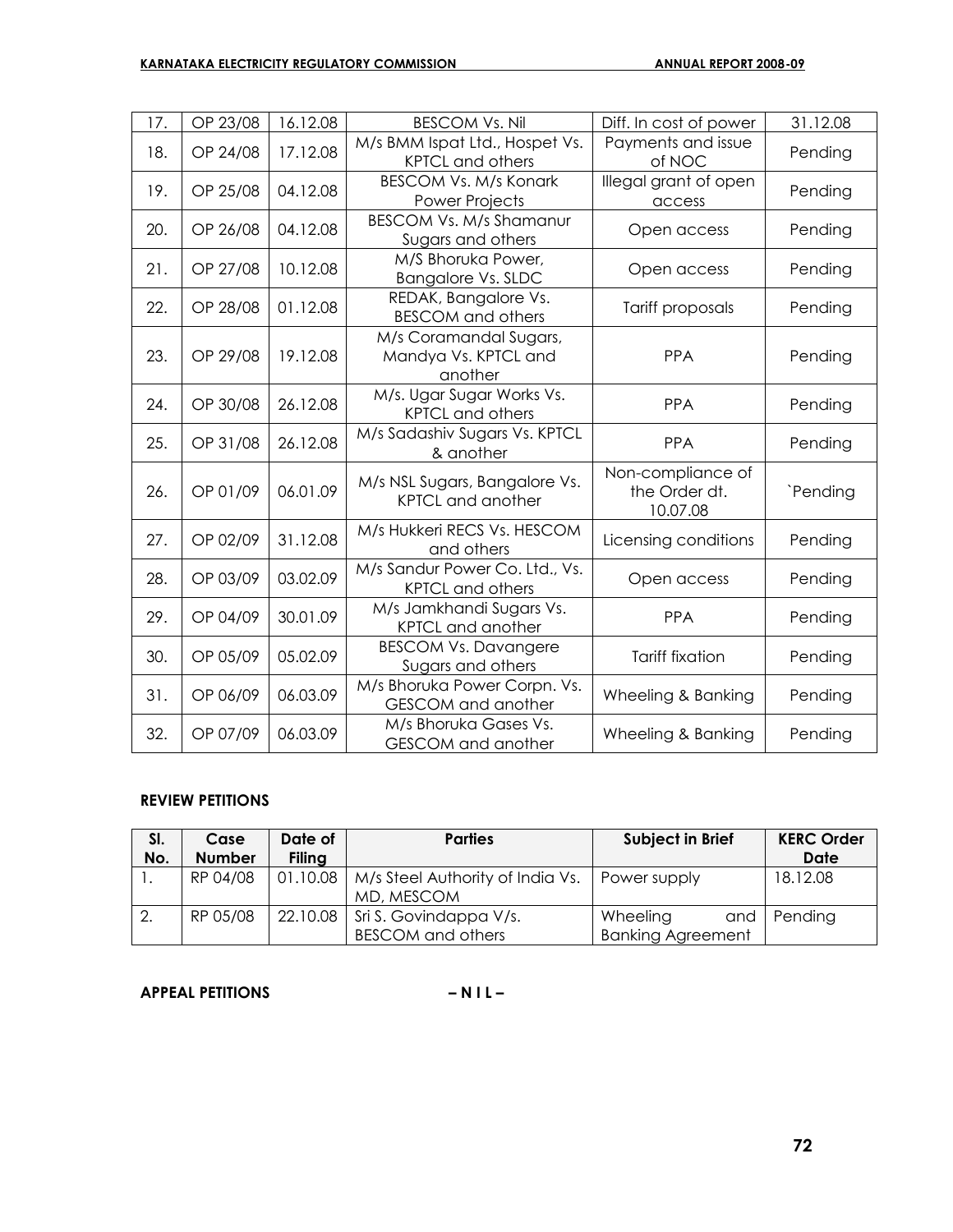### **Annex – 3.2**

### **LIST OF PENDING CASES AT SUPREME COURT, ATE & HIGH COURT WHERE THE KERC IS A PARTY**

| SI.<br>No. | No.                           | <b>Between</b>                                                      | In the matter                                          | <b>Remarks</b>                                                                                                                                                                                                                            |
|------------|-------------------------------|---------------------------------------------------------------------|--------------------------------------------------------|-------------------------------------------------------------------------------------------------------------------------------------------------------------------------------------------------------------------------------------------|
| 1.         | Appeal No.CA<br>5342/ of 2008 | <b>KERC vs KPTCL</b>                                                | KPTCL ERC &<br>Truing up of ERcs                       | Pending before Supreme<br>Court                                                                                                                                                                                                           |
| 2.         | Appeal<br>No.38/08            | <b>ESCOMS Vs. KERC</b>                                              | Truing up of ERCs<br>of ESCOMs                         | Pending before ATE                                                                                                                                                                                                                        |
| 3.         | Civil Appeal<br>No.4726/08    | FKCCI Vs. KPTCL and<br>another                                      | Against the final<br>order dated<br>9.5.2008 of ATE    | Pending before Supreme<br>Court                                                                                                                                                                                                           |
| 4.         | WP No.<br>9110/08(GM-<br>KEB) | Sri D.Subramanya<br><b>Bhat Vs. KERC</b>                            | Regulations on<br>Security Deposit<br>(2 MMD)          | Vakalat sent to Sri Holla on<br>16.09.2008                                                                                                                                                                                                |
| 5.         | Suit No.211/08                | Sri Chikkegowda of<br>Chilakawadi Vs.<br><b>KERC</b> and others     | Compensation                                           | Vakalat sent on 27.11.08<br>along with letter to the MD,<br><b>CESC</b>                                                                                                                                                                   |
| 6.         | <b>WP No.590-</b><br>91/09    | M/s GMR Energy and<br>another Vs. The State<br>and others           | <b>Fixation of Tariff</b><br>against Power<br>Supply   | Report sent to Hon'ble High<br>Court of Karnataka on<br>17.2.2009                                                                                                                                                                         |
| 7.         | WP No.6330/06                 | M/s Classic<br>Developers and<br>another Vs. BESCOM<br>and another  | <b>Electricity Supply</b>                              | Entire papers sent to Sri B.N.<br>Prakash with Vakalath on<br>26.2.2009                                                                                                                                                                   |
| 8.         | WP No.3311/09<br>(SRES)       | Sri S.P. Raghunath.<br>Bangalore Vs. The<br>State & another         | Questioning<br>selection of two<br>Members of KERC     | Entire papers sent to Sri B.N.<br>Prakash with Vakalath on<br>27.2.2009                                                                                                                                                                   |
| 9.         | WP No.<br>5051/5052/<br>2009  | Sri K.G. Nagaraj and<br>another Vs. MD,<br><b>BESCOM</b> and others | Power supply                                           | Vakalat with connected<br>papers sent to Sri B.N.<br>Prakash on 3.4.09 with a<br>request to file an Affidavit<br>before the Hon'ble High<br>Court stating that KERC is<br>not connected with the<br>relief sought by the<br>petitioner.   |
| 10.        | WP No. 5813/09<br>(GM-KEB)    | M/s Vima Rubbers,<br>Mysore Vs. AEE, CESC<br>and others             | Power supply                                           | Vakalat with connected<br>papers sent to Sri B.N.<br>Prakash on 20.04.09 with a<br>request to file an Affidavit<br>before the Hon'ble High<br>Court stating that KERC is<br>not connected with the<br>relief sought by the<br>petitioner. |
| 11.        | WP No. 4693/<br>2009 (GM-RES) | M/s Sandur Power,<br><b>Bangalore Vs. State</b><br>& others         | Request for<br>quashing the GO<br><b>No.EN 540 NCE</b> | Vakalath along with entire<br>copies sent to Sri B.N.<br>Prakash on 30.4.2009                                                                                                                                                             |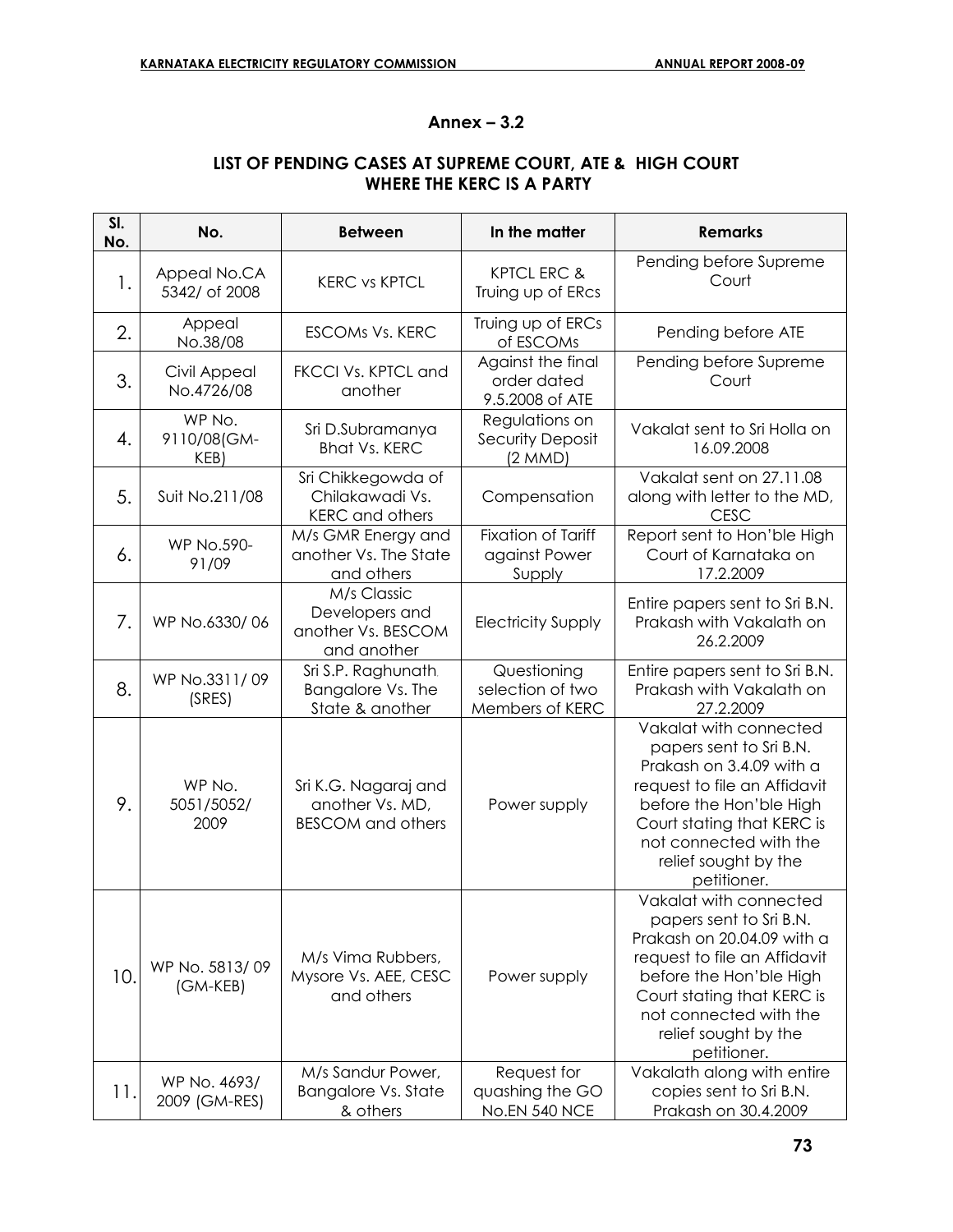|     |                                 |                                                                                | 2008,<br>dt.30.12.2008 |                                                                                |
|-----|---------------------------------|--------------------------------------------------------------------------------|------------------------|--------------------------------------------------------------------------------|
| 12. | WP No.<br>80649/09 (GM-<br>KEB) | M/s Narayanapur<br>Power Co.,<br>Bangalore Vs. MD,<br><b>GESCOM</b> and others | Open Access            | Vakalath along with entire<br>copies sent to MD, GESCOM<br>on 27.5.2009        |
| 13. | WP No.6509/09<br>$(GM - KEB)$   | Sri Puttamadaiah,<br>Kanakapura Vs. MD,<br><b>BESCOM</b> and others            | <b>Back billing</b>    | Vakalath along with entire<br>copies sent to Sri B.N.<br>Prakash on 22.5.2009. |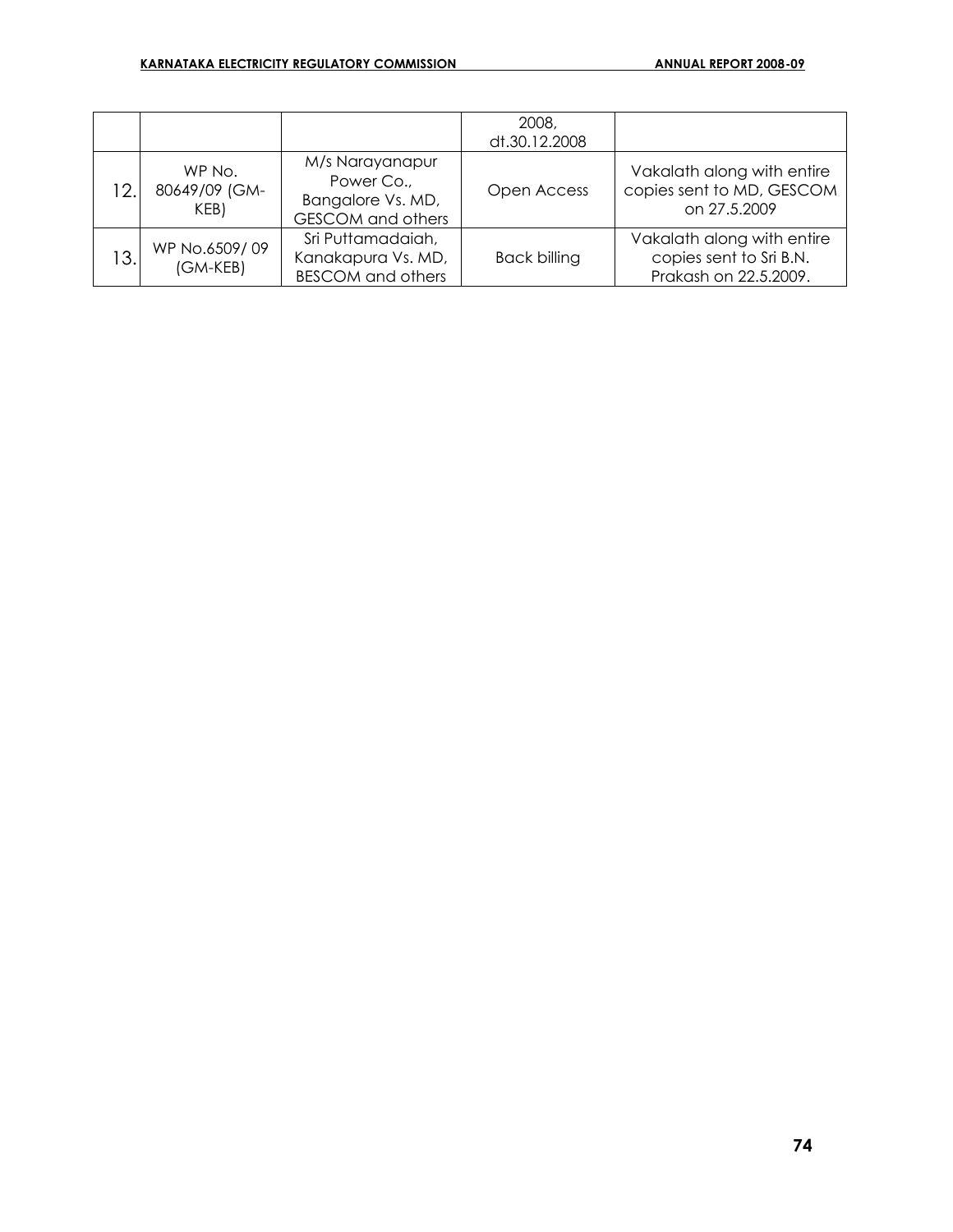## **Annexe - 4.1**

## **List of Members of Commission Advisory Committee, KERC**

| The Managing Director                           | The Managing Director                                |
|-------------------------------------------------|------------------------------------------------------|
| Karnataka Power Transmission Corpn. Ltd.        | Karnataka Power Corporation Ltd.                     |
| Cauverry Bhawan, Kempegowda Road                | Shakthi Bhawan, Race Course Road                     |
| BANGALORE - 560 009                             | <b>BANGALORE - 560 001</b>                           |
| Ph.: 080-22214342 / 22244556                    | Ph.: 080-22255606 / 22204153                         |
| Sri B. Sathyanarayana Udupa                     | The President, KEB Engineers Association             |
| Secretary, Bharatiya Kissan Sangha              | 28, Race Course Cross Road                           |
| 1st Floor, Vasuki Towers                        | <b>Anand Rao Circle</b>                              |
| Near Taluk Office                               | <b>BANGALORE - 560 001</b>                           |
| <b>UDUPI</b>                                    | Ph.: ()080-22281049/22217227                         |
| Ph.: 0820-2536450 / 94488-43888                 | (R) 080-25542787 / 98454-21111                       |
| Sri M.G. Prabhakar                              | Sri V. Venkata Subba Rao                             |
| 79,, 14th Cross, 20th Main, Il Phase J.P. Nagar | No. 326, 6 <sup>th</sup> Main, Banashankari I Stage, |
| <b>BANGALORE - 560 078</b>                      | I Block, Srinagar,                                   |
| Ph.: (O) 080-26321054 / (R) 080-26594249        | Bangalore 560 050                                    |
| Sri G.M. Pastapur                               | The Managing Director                                |
| Chairman - CGRF, GESCOM, Main Road              | <b>Bhoruka Power Corporation Ltd.</b>                |
| <b>GULBARGA - 585 102</b>                       | 48, Lavelle Road, BANGALORE - 560 001                |
| Ph.: 08472-2555046 / 228100, (M) 94487-49783    | Ph.: 080-22272271                                    |
| Sri A.S. Kulkarni                               | The Chief Engineer Electrical Engineer               |
| 'SAMADHAN', Behind Commerce College Hostel,     | South-Western Railway                                |
| Vidyanagar, HUBLI-580 021                       | HQ Office-Electrical Branch                          |
| Ph.: 98809 50001                                | 1st Floor, DRM Office Building H U B L I - 580 020   |
|                                                 | Ph.: 0836-2235212 / 2235213                          |
| The Managing Director                           | The Secretary                                        |
| BESCOM, K.R. Circle, BANGALORE - 560 001        | Dept. of Food & Civil Supplies &                     |
|                                                 | Consumer Affairs, GoK, M.S. Building                 |
|                                                 | <b>BANGALORE - 560 001</b>                           |
| The President                                   | The Managing Director                                |
| <b>KPTCL Employees Union</b>                    | GESCOM, Main Road, BANGALORE - 560 001               |
| 'A' Station Compound                            |                                                      |
| Anand Rao Circle, S.C. Road                     |                                                      |
| BANGALORE - 560 009                             |                                                      |
| Sri H.P. Mohan                                  | Sri B.G. Rudrappa                                    |
| 'Hemalaya', No.117, Ravindranagar               | Former Chairman - KEB                                |
| HASSAN-573201                                   |                                                      |
| (M) 9845581710 / Ph. 0836-268503                | 278/2, 9th 'A' Main Road, Il Block,                  |
|                                                 | Jayanagar, BANGALORE - 560 011                       |
|                                                 | Phone: 080-26563366                                  |
| Sri Shivajat Basalingappa Somannavar            |                                                      |
| 41, Ill Main, Il Stage, Hanuman Nagar           |                                                      |
| <b>BELGAUM-590001</b>                           |                                                      |
| (P): 0831-2446128 / (M) 98453-07142             |                                                      |